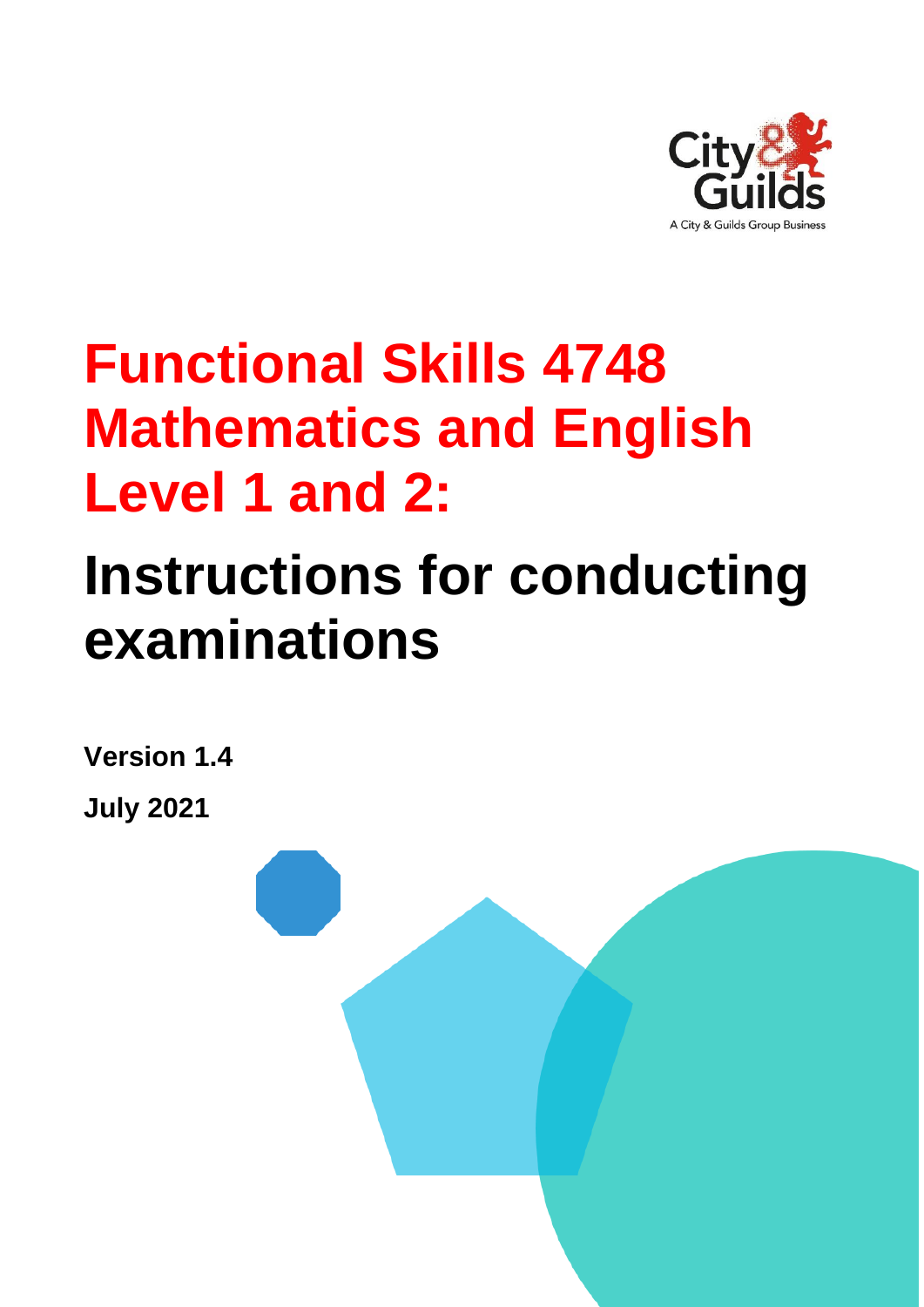## **Document change history**

Changes to specific sections of the document are listed below.

#### Changes for **April 2021**:

| <b>Section</b> |             | Change                                                          |  |  |
|----------------|-------------|-----------------------------------------------------------------|--|--|
| 4.1.18         | Mathematics | Requirements for using calculators in e-volve exams<br>amended. |  |  |

#### Changes for **November 2020**:

| <b>Section</b>               |                                | Change                                                                             |  |  |
|------------------------------|--------------------------------|------------------------------------------------------------------------------------|--|--|
| 1.1.3<br>Scheduling the exam |                                | Amended text box to emphasise exam dates must be<br>provided on request.           |  |  |
| 2.7.4                        | Packing and sending<br>scripts | Amended text box to emphasise scripts must be stored<br>securely until despatched. |  |  |

#### Changes for **September 2020**:

| <b>Section</b>                                                               |                                  | Change                                                                                                          |  |  |  |
|------------------------------------------------------------------------------|----------------------------------|-----------------------------------------------------------------------------------------------------------------|--|--|--|
| 1.1.3                                                                        | Scheduling the exam              | <b>Covid adaptation:</b> Additional flexibility of exam dates<br>added                                          |  |  |  |
| 1.1.4                                                                        |                                  | Added that exam dates must be provided on request.                                                              |  |  |  |
| 1.1.9                                                                        |                                  | Covid adaptation: exam dates can be moved for individual<br>candidates.                                         |  |  |  |
| 1.1.10                                                                       |                                  | <b>Covid adaptation:</b> When centres need to inform City &<br>Guilds about changes to exam dates               |  |  |  |
| 1.2.7                                                                        | <b>Examination location</b>      | Additional detail added                                                                                         |  |  |  |
| 1.2.11                                                                       | Alternative venues               | Reference to employer's premises included                                                                       |  |  |  |
| 1.2.12                                                                       |                                  | <b>Covid adaptation:</b> City & Guilds do not need to be<br>informed of exam locations before exams take place. |  |  |  |
| 1.3.1                                                                        | Invigilation<br>requirements and | Added that City & Guilds may ask to see copies of training<br>records as part of any exam audits.               |  |  |  |
| people<br>1.3.6<br>presentInvigilation<br>requirements and<br>people present |                                  | Employers are permitted to invigilate Functional Skills<br>exams                                                |  |  |  |
| 1.5                                                                          | Access arrangements              | <b>Covid adaptation:</b> additional guidance for using readers<br>and scribes for e-volve tests.                |  |  |  |
| $1.9.3 -$<br>1.9.4                                                           | Emergencies                      | Added additional detail on what centres should do if the<br>exam cannot resume.                                 |  |  |  |
| 1.10.5                                                                       | Malpractice                      | Additional detail added on reporting potential malpractice.                                                     |  |  |  |
| 2.1.3                                                                        | Secure storage                   | Table of requirements updated.                                                                                  |  |  |  |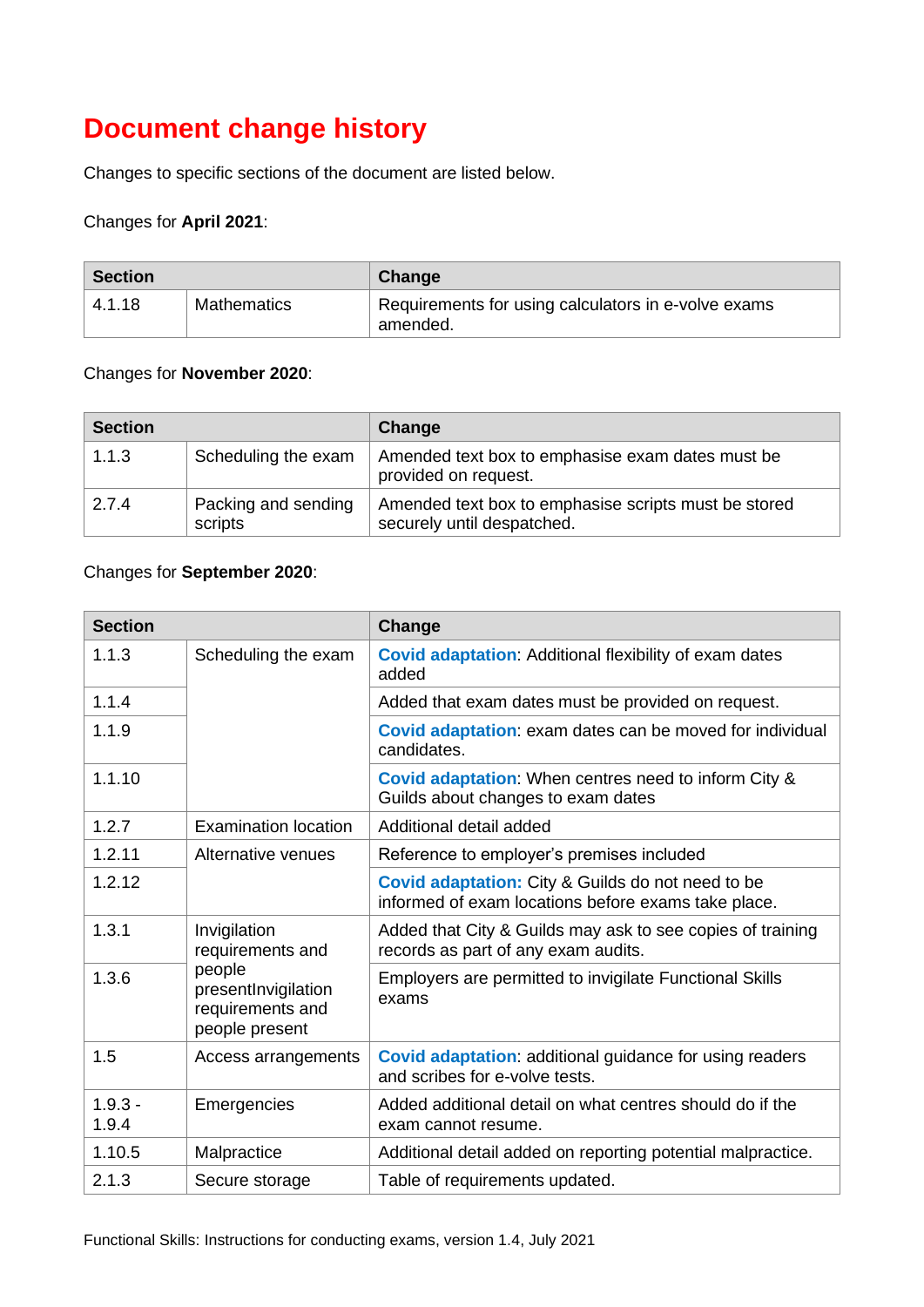| <b>Section</b> |                                                        | Change                                                                                                                               |  |  |  |
|----------------|--------------------------------------------------------|--------------------------------------------------------------------------------------------------------------------------------------|--|--|--|
| 2.1.14         | Storing question<br>paper packs                        | Reference added to returning unused question papers                                                                                  |  |  |  |
| 2.1.21         | Opening packs of<br>question papers                    | <b>Covid adaptation:</b> additional guidance about distributing<br>papers and quarantining them before returning to City &<br>Guilds |  |  |  |
| 2.2.4          | Transporting<br>assessment materials<br>to other sites | Option for other members of centre staff to transport exam<br>materials added.                                                       |  |  |  |
| 2.6.4          | Finishing the<br>examination                           | Covid adaptation: scripts can be collected after candidates<br>leave the room                                                        |  |  |  |
| 2.7.4          | Packing and sending<br>scripts                         | Note added on returning Braille and enlarged question<br>papers.                                                                     |  |  |  |
|                |                                                        | <b>Covid adaptation:</b> additional guidance on sending scripts<br>up to three calendar days after the exam.                         |  |  |  |
| 4.1.7          | <b>Mathematics</b>                                     | Note added on using dictionaries                                                                                                     |  |  |  |
| 4.1.11         |                                                        | Further detail added on the consequences of candidates<br>sitting the incorrect question paper.                                      |  |  |  |
| 4.1.16         |                                                        | Additional detail added on types of calculator.                                                                                      |  |  |  |
| 4.1.17         |                                                        | Planned change: change planned for winter 2020 to allow<br>candidates to use their own calculators in e-volve exams.                 |  |  |  |
| 4.3.4          | Writing                                                | Advice added on using a word processor                                                                                               |  |  |  |
| 5.4            | Exam Audit criteria                                    | Wording of requirements and references to JCQ ICE<br>updated. Status of JCQ ICE requirements clarified                               |  |  |  |
| 6              | <b>Duplicating screens</b><br>in e-volve               | <b>Covid adaptation:</b> additional guidance for using readers<br>and scribes for e-volve tests.                                     |  |  |  |
|                | Summary of exam<br>requirements                        | Added that dictionaries can be used in mathematics.                                                                                  |  |  |  |

#### Previous updates:

| <b>Date</b>     | <b>Section</b>                                     | Change                                                                                      |  |  |  |
|-----------------|----------------------------------------------------|---------------------------------------------------------------------------------------------|--|--|--|
| October<br>2019 | Scheduling the exam                                | Added that exam time can be changed by one hour without<br>informing City & Guilds.         |  |  |  |
|                 | Invigilation<br>requirements and<br>people present | Added instructions applying for on exceptions to the rules<br>on who can be an invigilator. |  |  |  |
| September       | Scheduling the exam                                | Added instructions on changes to date, time or location.                                    |  |  |  |
| 2019            |                                                    | Added guidance on booking resits.                                                           |  |  |  |
|                 | Invigilation                                       | Clarified who can be an invigilator.                                                        |  |  |  |
|                 | requirements and<br>people present                 | Information added on exceptions to the rules on who can be<br>an invigilator.               |  |  |  |
|                 |                                                    | Clarified who can be in the room during an exam.                                            |  |  |  |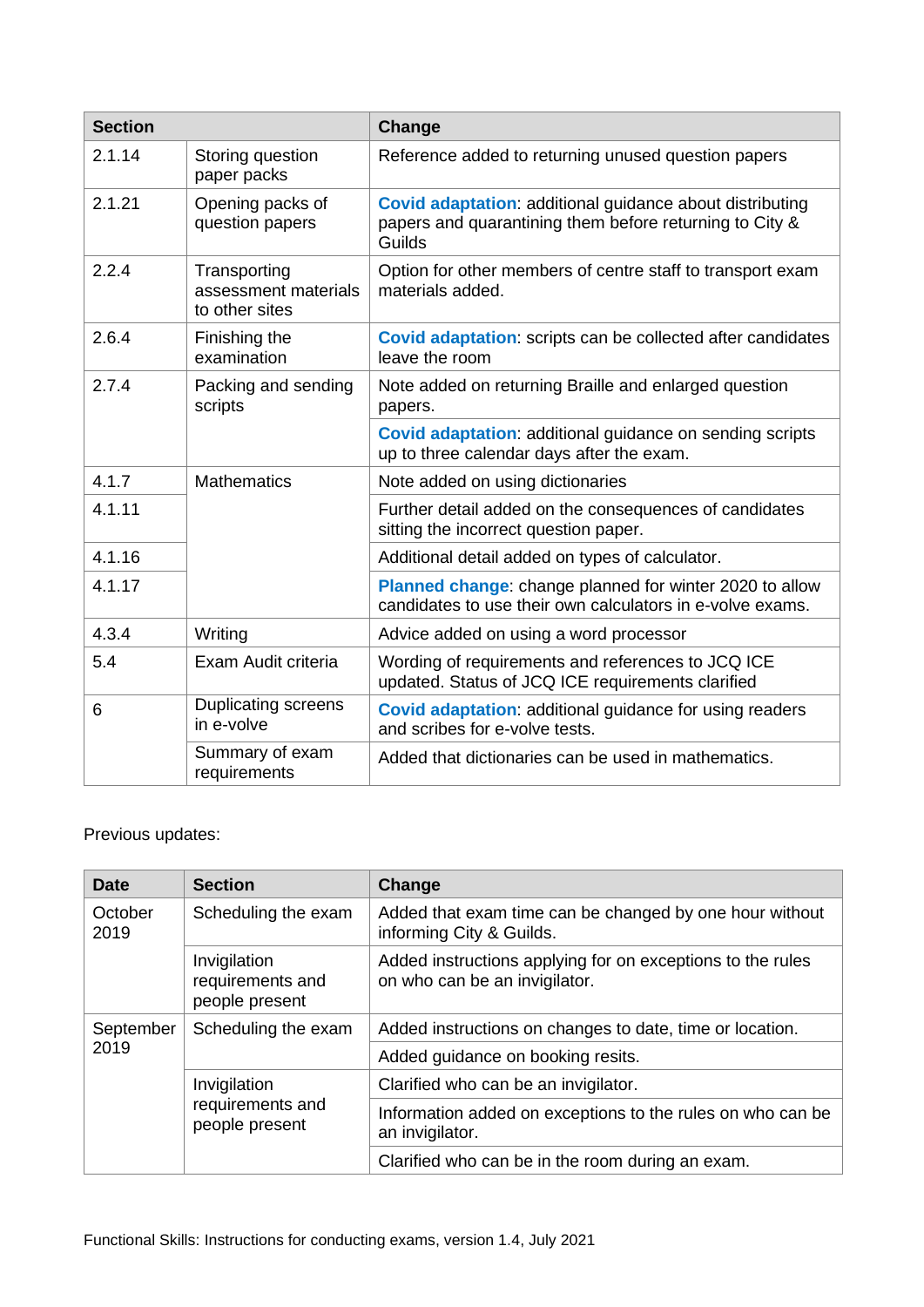| <b>Date</b> | <b>Section</b>                                         | Change                                                                  |  |  |  |
|-------------|--------------------------------------------------------|-------------------------------------------------------------------------|--|--|--|
|             | Equipment and                                          | Additional guidance added for candidates' watches.                      |  |  |  |
|             | resources                                              | Guidance added on food and drink.                                       |  |  |  |
|             | Transporting<br>assessment materials<br>to other sites | Clarified timescales and requirements.                                  |  |  |  |
|             | Starting the exam                                      | Guidance on the use of gel pens added.                                  |  |  |  |
|             | End of the exam                                        | Guidance on uploading e-volve exams quickly added.                      |  |  |  |
|             | <b>Mathematics</b>                                     | Minor change to description of how question papers are<br>packed.       |  |  |  |
|             | Centre monitoring                                      | Details added on submitting Centre Update forms.                        |  |  |  |
|             |                                                        | Added reasons for moving exam dates will be monitored.                  |  |  |  |
|             | Exam Audit criteria                                    | Status of the JCQ Instructions for conducting examinations<br>clarified |  |  |  |
|             | Glossary                                               | Definition of a tutor amended.                                          |  |  |  |
|             |                                                        | New section added                                                       |  |  |  |
|             | Additional guidance<br>on choosing an<br>invigilator   |                                                                         |  |  |  |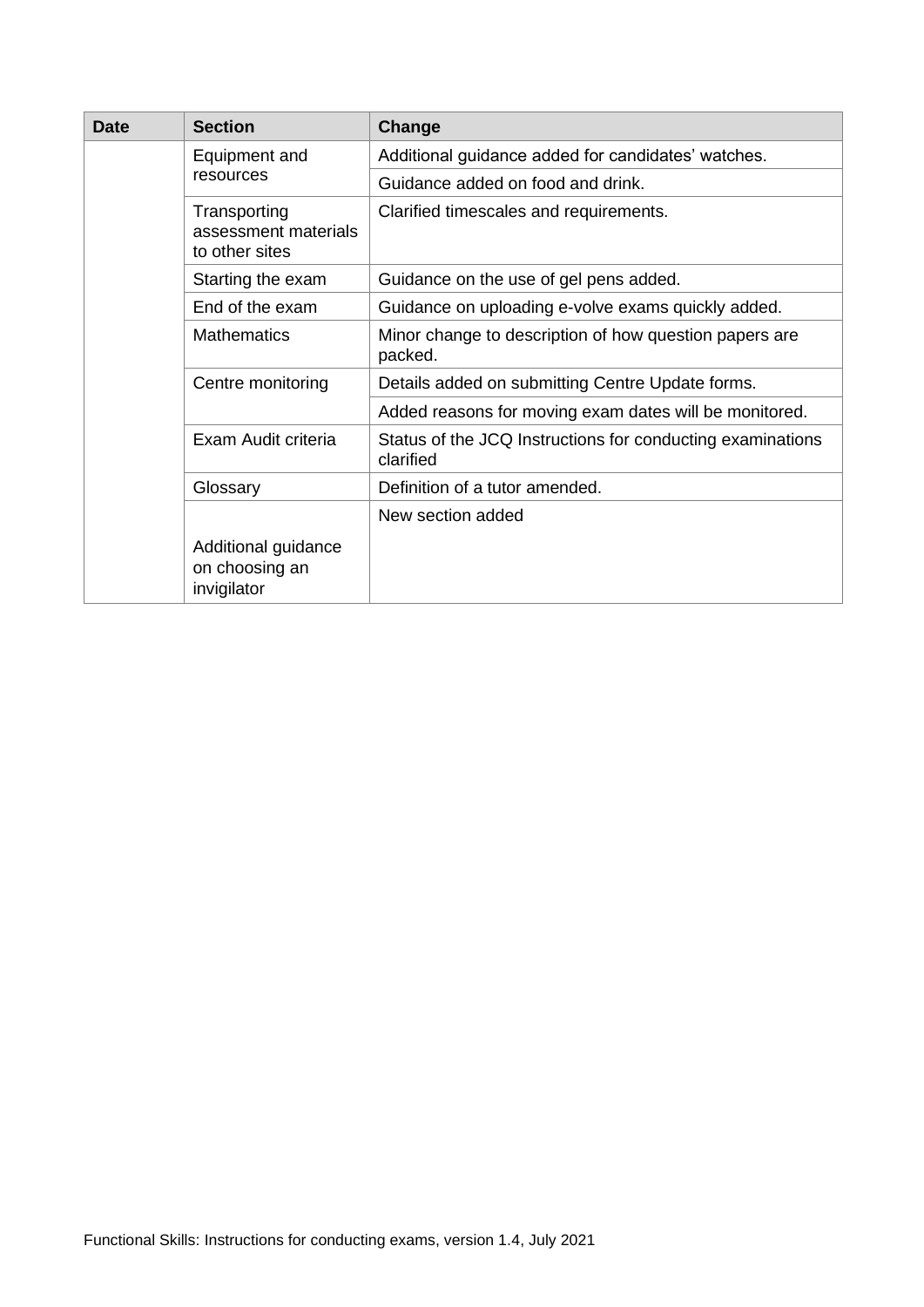## **Contents**

| 1              |          |                                                  |                |
|----------------|----------|--------------------------------------------------|----------------|
|                | 1.1      | Scheduling the exam                              | 3              |
|                | 1.2      | <b>Examination location</b>                      | 4              |
|                | 1.3      | Invigilation requirements and people present     | $\overline{7}$ |
|                | 1.4      | Equipment and resources                          | 8              |
|                | 1.5      | Access arrangements                              | 8              |
|                | 1.6      | Identification                                   | 10             |
|                | 1.7      | Starting the exams                               | 10             |
|                | 1.8      | Entering and leaving the room                    | 10             |
|                | 1.9      | Emergencies                                      | 10             |
|                | 1.10     | Malpractice                                      | 11             |
| $\overline{2}$ |          |                                                  | 12             |
|                | 2.1      | Access and authorised use of exam materials      | 12             |
|                | 2.2      | Transporting assessment materials to other sites | 14             |
|                | 2.3      | The exam room                                    | 15             |
|                | 2.4      | Starting the exam                                | 15             |
|                | 2.5      | Completing the attendance register(s)            | 16             |
|                | 2.6      | Finishing the examination                        | 16             |
|                | 2.7      | Packing and sending scripts                      | 17             |
| 3              |          |                                                  | 19             |
|                | 3.1      | Exam location and resources                      | 19             |
|                | 3.2      | Starting the exam                                | 19             |
|                | 3.3      | During the exam                                  | 19             |
|                | 3.4      | End of the exam                                  | 20             |
| 4              |          |                                                  | 21             |
|                | 4.1      | <b>Mathematics</b>                               | 21             |
|                | 4.2      | Reading                                          | 22             |
|                | 4.3      | Writing                                          | 23             |
| 5              |          |                                                  | 24             |
|                | 5.1      | Overview of the centre monitoring process        | 24             |
|                | 5.2      | Overview of Exam Audit process                   | 24             |
|                | 5.3      | Possible outcomes of an Exam Audit               | 24             |
|                | 5.4      | Exam Audit criteria                              | 25             |
| 6              |          |                                                  | 27             |
|                | Glossary |                                                  | 27             |
|                |          | Additional guidance on choosing an invigilator   | 28             |
|                |          | Duplicating screens in e-volve                   | 30             |
|                |          | Checklist for invigilators                       | 31             |
|                |          | Summary of exam requirements                     | 33             |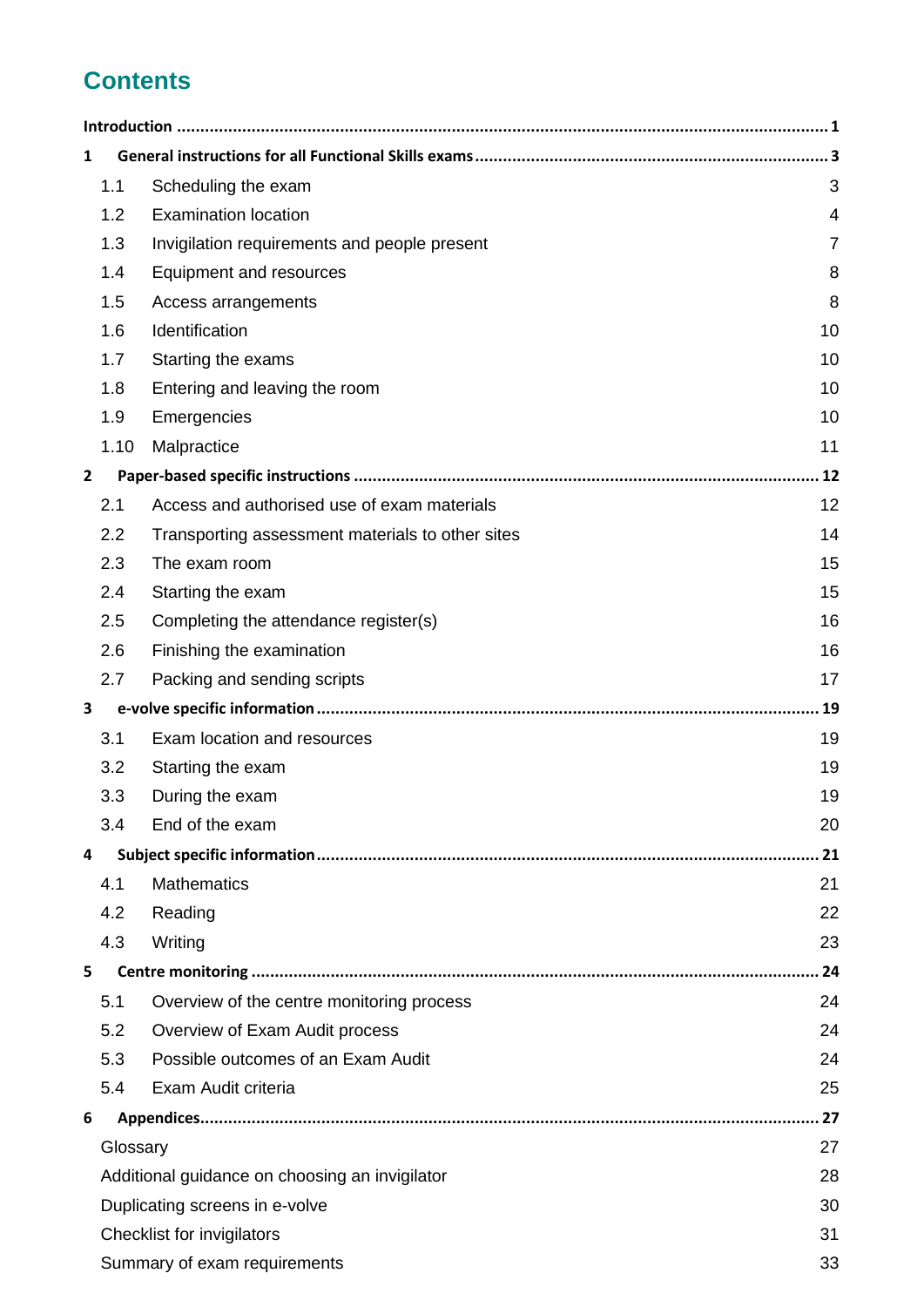## <span id="page-5-0"></span>**Introduction**

This document provides instructions for centres administering the reformed **Level 1 and 2 Functional Skills Mathematics and English (4748)** exams, available from September 2019. There are two delivery options available for these exams:

- paper-based;
- online (using e-volve).

Both are available on-demand, however:

- named registration and entry are required for each candidate,
- each exam **must** be booked for a specific date and time.

#### **Differences to delivery of legacy Functional Skills qualifications (3748)**

The key differences in the requirements for the reformed **Level 1 and 2 Functional Skills Mathematics and English (4748)** exams are:

- more detailed instructions on storing, handling and transporting assessment materials,
- restrictions on who can act as an invigilator;
- arrangements to prevent a candidate sitting the same question paper more than once;
- a requirement to return unused question papers
- requirements to notify City & Guilds of any changes to the date or location of exams;
- a non-calculator section of the mathematics exams;
- late entries will not be permitted.

#### **Scope**

This document sets out the City & Guilds requirements for:

- secure storage and handling of exam materials;
- secure and valid conduct of exams:
- secure return of exam materials.

This document will also highlight the specific requirements for online exams, where they differ from paper-based.

#### **General requirements**

Functional skills exam materials **must** be stored, accessed and handled by centres in a way that protects their confidentiality at all times. This applies from the receipt of the materials by the centre, to the point at which all exam materials, including candidate scripts, are returned to City & Guilds.

Only authorised members of staff with responsibility for the administration of the exams may have access to live exam materials. To mitigate the risk of malpractice or 'teaching to the exam', staff responsible for teaching Functional Skills **must not** have access to paper-based assessment materials under any circumstances. This applies before, during and after the exam has taken place.

Exam materials, including question papers, source materials and completed scripts **must not** be kept in **any** form (including photocopying, electronic scanning, photography or handwriting) either wholly or in part by any member of centre staff or any candidate. This also applies to the questions displayed on screen in an online exam.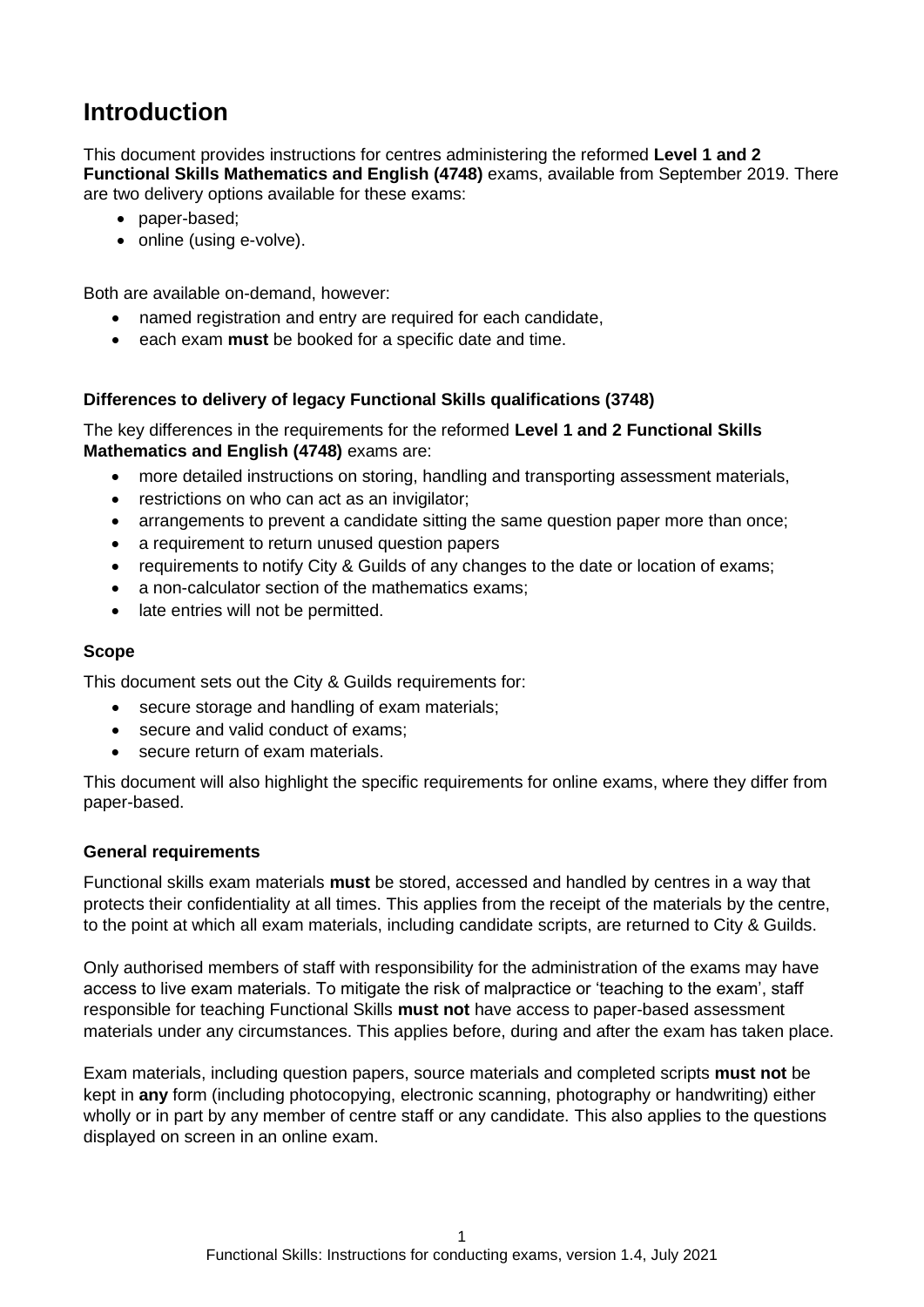Under no circumstances may live assessment materials, or any of their contents, be used for any purpose other than for live assessment. This includes use as practice material or as teaching/learning resources.

Centres must inform the Quality Delivery Teams if they wish to register any member of staff to take a Functional Skills qualification. This **must** be done before they complete any assessments. Failure to notify City & Guilds could affect the Qualification Approval Risk status and/or may constitute malpractice.

As stated in the City & Guilds Centre Manual, centre staff cannot undertake a City & Guilds qualification while they are teaching or assessing that qualification.

The head of centre has ultimate responsibility and accountability for ensuring that exams, at that centre, are conducted:

- securely;
- confidentially; and
- in accordance with the instructions set out in this document.

#### **Compliance with these instructions**

Centres must ensure that all exams are conducted in compliance with these instructions. Failure to do so could constitute maladministration or malpractice, which may result in:

- invalidation of candidate results:
- withdrawal of qualification or centre approval;
- communication of malpractice to other awarding organisations offering the qualifications and to the relevant regulatory authorities.

For more information, please refer to City & Guilds document *[Managing cases of suspected](https://www.cityandguilds.com/delivering-our-qualifications/centre-development/centre-document-library/policies-and-procedures/assessment-malpractice)  [malpractice in examinations and assessments](https://www.cityandguilds.com/delivering-our-qualifications/centre-development/centre-document-library/policies-and-procedures/assessment-malpractice)*.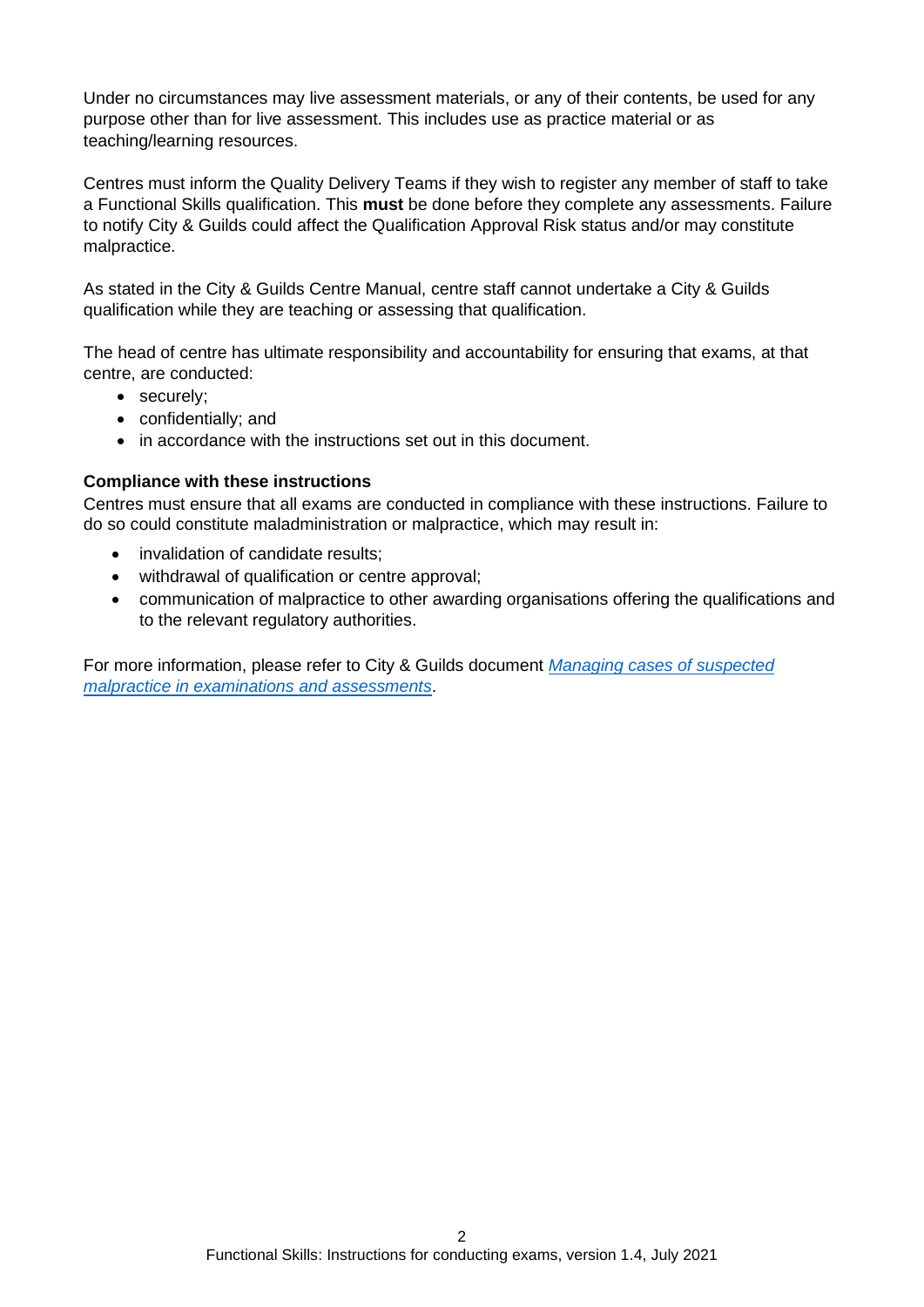## <span id="page-7-3"></span>**1 General instructions for all Functional Skills exams**

This section covers general instructions for all exams, with subsequent sections covering specific requirements for:

- paper-based exams;
- online exams;
- mathematics:
- English.

Where there are exceptions to the general instructions, these are specified.

It is the responsibility of the Head of Centre to ensure that all authorised members of staff and all those responsible for teaching Functional Skills qualifications are made aware of the instructions.

### **Before the exam**

#### <span id="page-7-1"></span>**1.1 Scheduling the exam**

- 1.1.1 Exams must be booked for a specific date and time and they should take place at this time, wherever possible.
- <span id="page-7-4"></span>1.1.2 The requirements for booking and changing scheduled exam dates are below:

| <b>Restriction</b>                         | Paper-based                    | e-volve                             |  |  |
|--------------------------------------------|--------------------------------|-------------------------------------|--|--|
| Deadline for ordering                      | 14 calendar days in advance    | 30 minutes in advance               |  |  |
| Maximum period for moving<br>the exam date | 5 working days before or after | 10 calendar days before or<br>after |  |  |

- <span id="page-7-0"></span>1.1.3 The exam date can be moved, for example, where:
	- there are resourcing issues (such as no room or the invigilator is not available);
	- the candidates are not available (for example due to travel issues on the day of the exam).

**Covid adaptation**: centres do not need to inform City & Guilds before moving the exam date, as described in [1.1.2.](#page-7-4) However, centres **must** keep records of the actual date for each exam and details **must** be provided to City & Guilds on request, as stated in [1.1.4.](#page-7-2)

- <span id="page-7-2"></span>1.1.4 Centres must provide details of the actual dates and times of upcoming exams to City & Guilds on request.
- 1.1.5 Please remember that special consideration is not normally applied to on-demand exams, so if a candidate is affected by a temporary illness, temporary injury or some other event outside of their control at the time of the exam, it should be rescheduled as permitted by [1.1.2](#page-7-4) or rebooked.
- 1.1.6 If the exam is booked for the wrong date due to an administration error, the exam date can be changed, providing the new date meets the requirements of [1.1.2.](#page-7-4)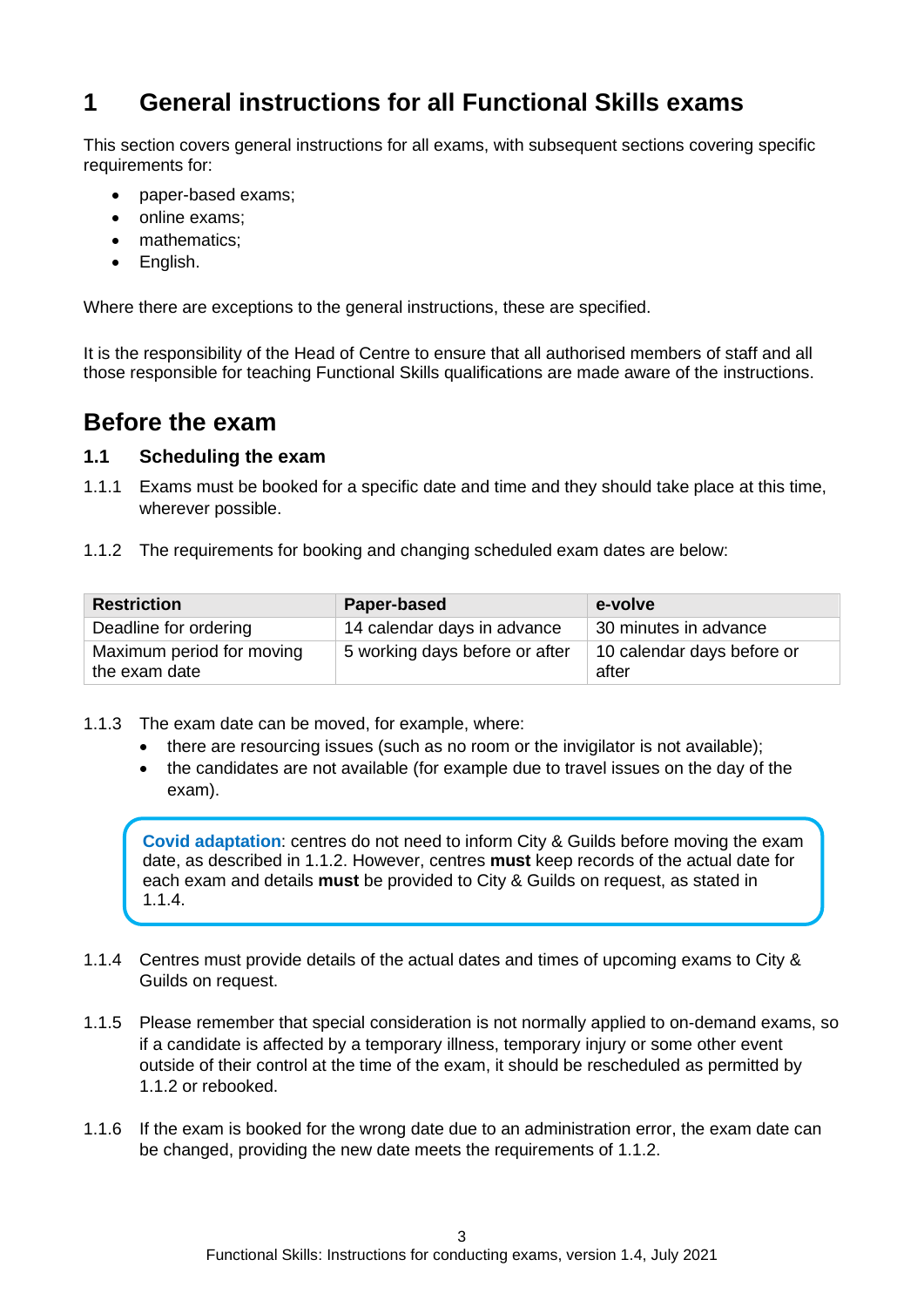- 1.1.7 To ensure no candidate sits the same question paper more than once, orders may be cancelled if there is no suitable **[Version](#page-31-3)** of the question paper available (please refer to the **[Glossary](#page-31-1)** for the definition of *version*). City & Guilds will notify centres where this is the case.
- 1.1.8 Candidates should not be entered for a resit until they have received their results.

#### **Additional requirements for paper-based**

<span id="page-8-0"></span>1.1.9 All scripts for candidates included on the same Invigilation Certificate (attendance register) must be submitted at the same time. If any candidates on that attendance register are not able to take the exam at that time, they **must** be recorded as absent.

**Covid adaptation**: exam dates can be moved for individual candidates on the attendance register, instead of the whole cohort.

<span id="page-8-1"></span>1.1.10 Centres must inform City & Guilds of any changes to the exam time, date or location (beyond what is permitted by [1.1.21.1.2\)](#page-7-4), using the online form on the Functional Skills (4748) qualification page of the City & Guilds website. Centres must complete this form at least one working day before the original scheduled exam date or the revised exam date, whichever is earlier. This must include the reason for the change.

**Covid adaptation**: if the centre needs extra flexibility on exam dates, beyond what is permitted in [1.1.2,](#page-7-4) they should inform City & Guilds as described in [1.1.10.](#page-8-1)

1.1.11 To ensure no candidate sits the same question paper more than once, orders for resits for more than one candidate may be split into more than one pack. The centre will receive a separate Invigilation Certificate (attendance register) for each pack.

Centres can view if and how orders have been split on the Walled Garden, using 'Order Reports'. For more information refer to the Walled Garden Order Reports.

- 1.1.12 Candidates must sit the question paper that has been allocated to them. If a candidate sits a different version of the question paper, City & Guilds may not be able to process their results.
- 1.1.13 All assessment materials must be returned to City & Guilds, split by attendance register using the envelopes and pre-printed address labels provided.
- 1.1.14 Centres **must** ensure that all booking information is correct, as it cannot be amended after the order has been placed. This information will appear on all stationery relating to the booking, ie the Invigilation Certificate (attendance register) and candidate barcode.
- 1.1.15 No additional question papers will be included with any booking and no additional candidates can be added after the booking has been made.

#### <span id="page-8-2"></span>**1.2 Examination location**

1.2.1 Any room in which an exam is held **must** provide candidates with appropriate conditions for taking that exam. Centres **must** pay attention to conditions such as heating, lighting,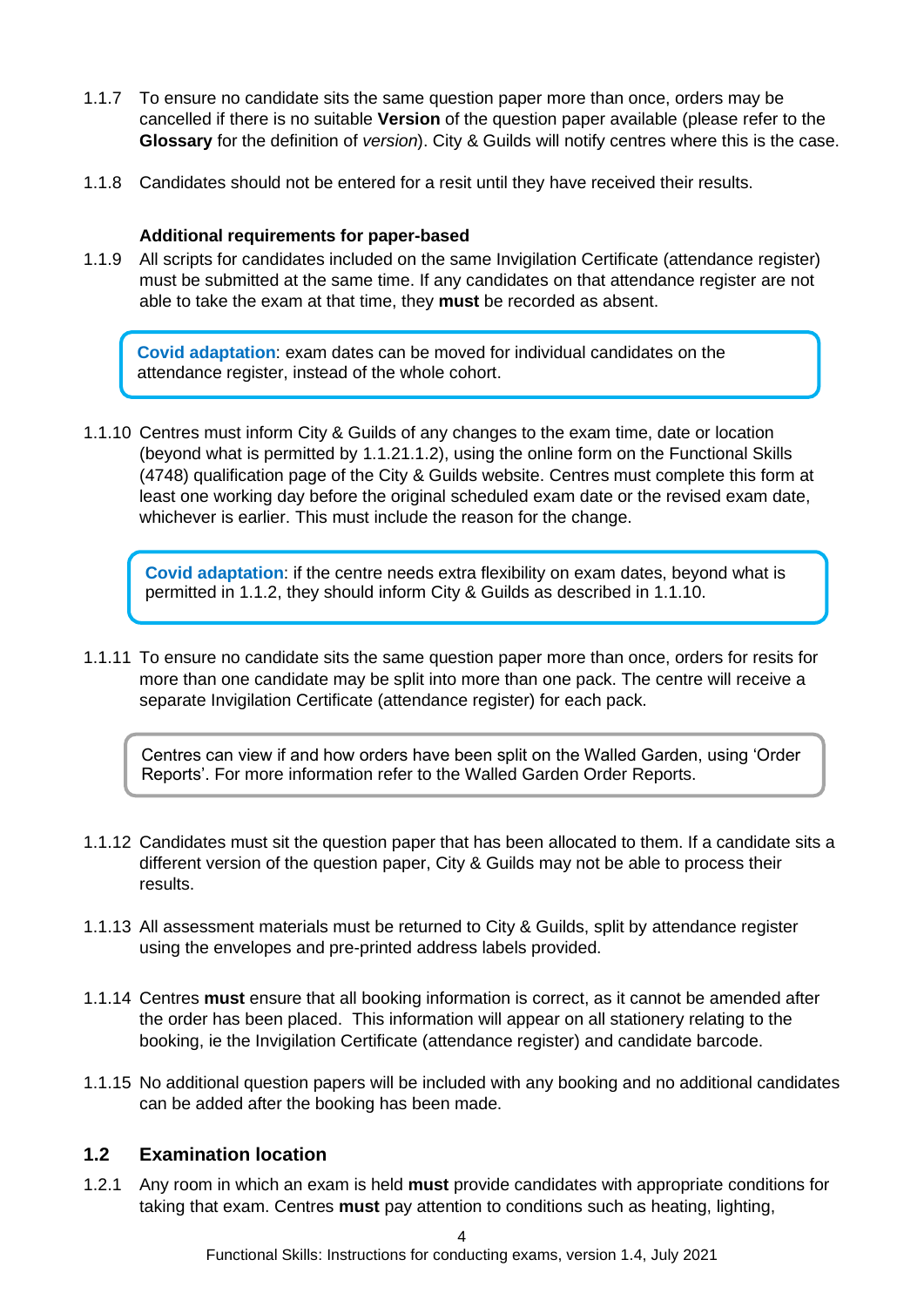ventilation and the level of outside noise. Centres must take all reasonable steps to ensure these are suitable for an exam.

- 1.2.2 Centres **must** ensure that they have suitable locations available to enable candidates to sit exams securely and without any disturbance. In addition to the requirements in this section, the following requirements **must** also be met:
	- Section [2.3,](#page-19-2) on page [15](#page-19-2) for paper-based exams;
	- Section [3.1,](#page-23-1) on page [19](#page-23-1) for e-volve exams.
- 1.2.3 Centres **must** have accommodation to administer exams according to the requirements of this document, which can support the size(s) of the cohorts they have registered for the qualification.
- 1.2.4 The layout of the room must allow the invigilator(s) to clearly see all the candidates in order to prevent any potential malpractice. For example, invigilators must be able to see whether candidates are using any unauthorised equipment or materials.
- 1.2.5 Centres must ensure that no candidate can see another candidate's work. The following requirements **must** be met regarding this:
	- Section [2.3,](#page-19-3) on page [15](#page-19-2) for paper-based exams;
	- Section [3.1.2,](#page-23-4) on page [19](#page-23-1) for e-volve exams.
- 1.2.6 Exams for different qualifications can be held in the same room, at the same time, but the room **must not** be used for anything other than exams, while exams are taking place.
- <span id="page-9-0"></span>1.2.7 There **must not** be anything displayed in the room (e.g. posters on the wall) that are relevant to the subject and/or could help the candidate in the exam. Any such material, must be taken down, or covered up before candidates are admitted into the exam room.
- 1.2.8 The *Warning to Candidates* poster and the *No Mobile Phone* poster **must** be displayed in a prominent place outside the exam room. This may either be a hard copy A3 paper version of the poster, in either black and white or colour, or a projection of the poster onto a wall or screen for all candidates to see. Centres can use the JCQ Exam Room Posters, which are available from the JCQ website, [www.jcq.org.uk.](http://www.jcq.org.uk/)
- <span id="page-9-1"></span>1.2.9 The centre **must** create a seating plan for each exam and provide it to City & Guilds upon request. It should not be submitted with the scripts. Any changes made to seating arrangements during the exam **must** be noted on the seating plan.
- 1.2.10 The centre **must** keep a copy of the seating plan until six months after the exam date (unless there are any outstanding appeals, malpractice investigations or other results enquiries, in which case the centre must retain the plan until they are concluded).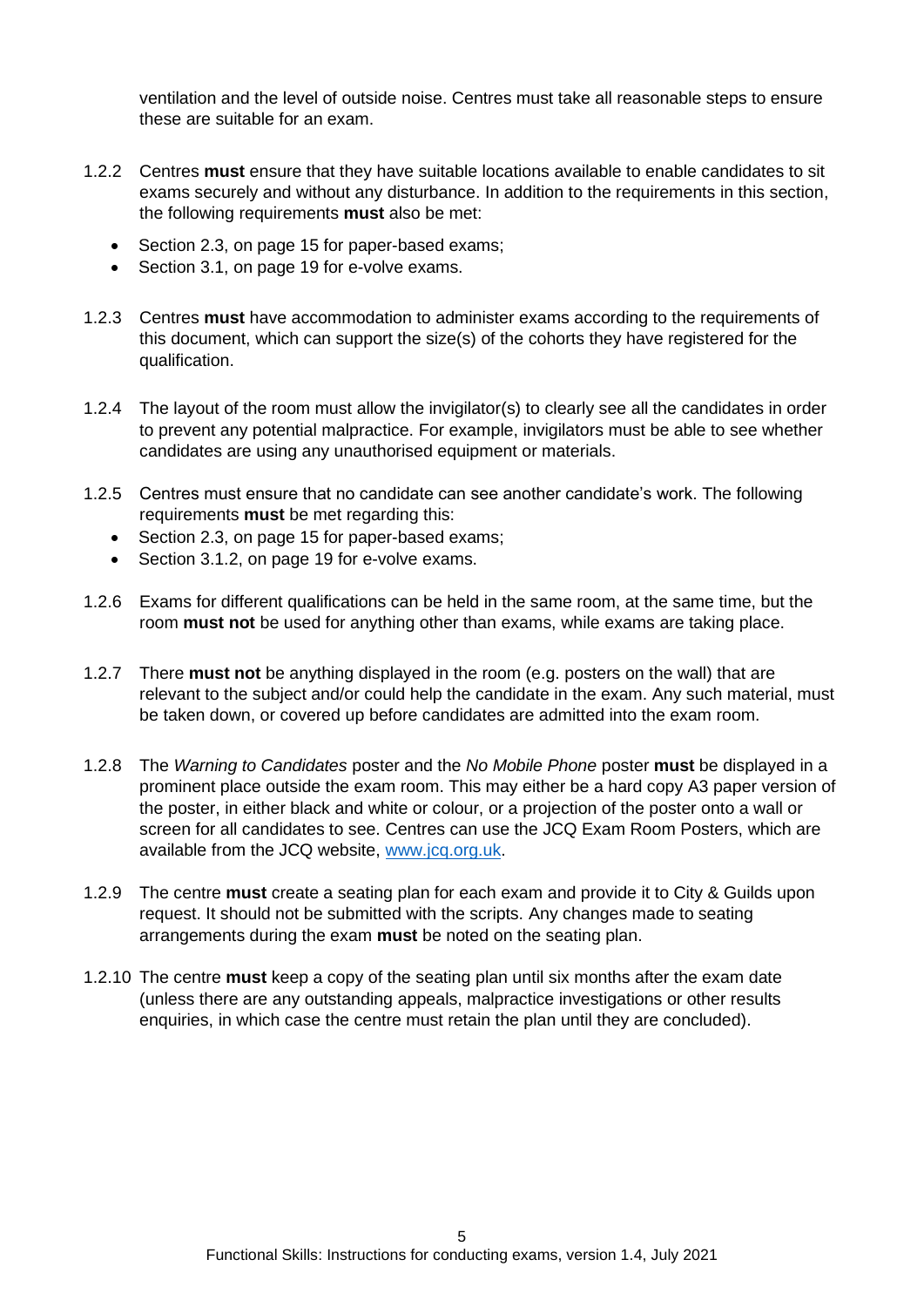#### **Alternative venues**

1.2.11 Exams can be administered away from the centre, providing the location meets **all** the requirements listed in this document.

Any location can be used for an exam, providing it meets the requirements of this document. This includes employer premises or the candidate's home. However, City & Guilds cannot send question papers directly to these addresses.

Please refer to [Alternative Locations and Subcontractors policy](http://www.cityandguilds.com/delivering-our-qualifications/centre-development/quality-assurance/quality-assurance-documents) for more information. In these instances it is the centre's responsibility to ensure that there are appropriately trained invigilators at the alternative locations.

#### **Examples of holding exams at alternative venues**

- 1. The exam takes place at the employer premises, on e-volve. The employer invigilates, as described [here.](https://www.cityandguilds.com/covid-19/evolve)
- 2. The exam takes place at the employer premises, on paper, with an invigilator from the centre present. The invigilator transports the question paper from the centre on the day of the exam, in a locked case. After the exam, the invigilator transports the script back to the centre, in the locked case.
- 3. The exam takes place at the candidate's home, on paper, with an invigilator from the centre present. As in the previous example, the invigilator transports the question paper from the centre on the day of the exam, in a locked case. After the exam, the invigilator transports the script back to the centre, in the locked case.
- 4. The exam takes place at the candidate's home, on e-volve, with an invigilator from the centre present. The invigilator brings a laptop with a downloaded version of the exam, which is uploaded when they return to the centre.
- <span id="page-10-0"></span>1.2.12 The centre must inform City & Guilds that a location is an *assessment site*, for more information please refer to Section [5.1,](#page-28-1) on page [24.](#page-28-0)

**Covid adaptation**: if a location is only being used as an exam site, City & Guilds do not need to be informed of the address before exams take place at that site. The centre must keep records of all exam sites and this information must be provided to City & Guilds on request.

1.2.13 All assessment sites may be subject to an Exam Audit by City & Guilds. For this reason, the centre must notify City & Guilds in advance of any exam which is to take place away from its registered address. Failure to do so will be deemed as maladministration.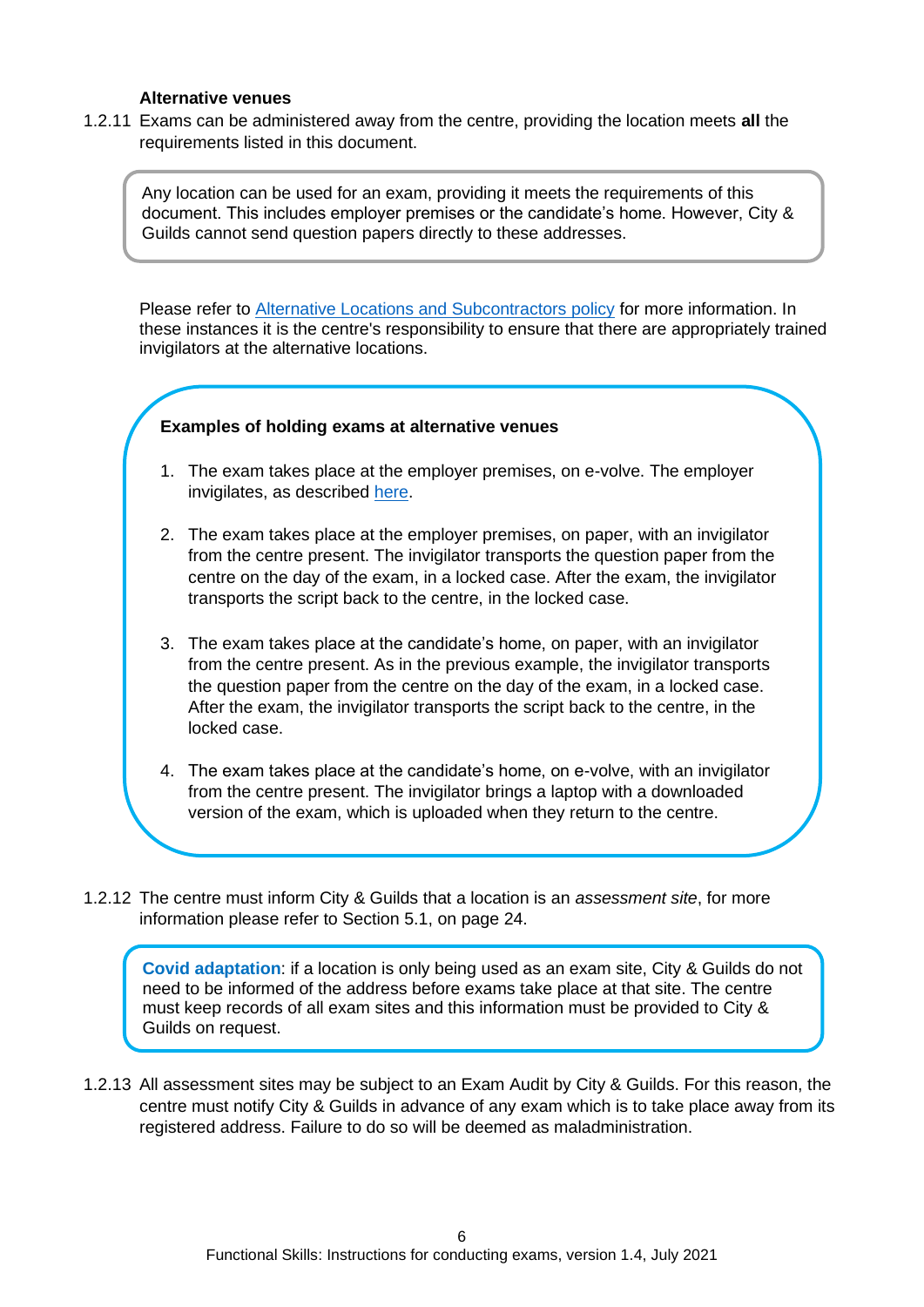For more information on transporting paper-based question papers, please refer to Section [2.2,](#page-18-0) on page [14.](#page-18-0)

1.2.14 If using e-volve, information on the location **must** be added when booking the exam on the Walled Garden, under the 'additional details' section. Please note that exams are referred to as 'tests' on e-volve.

#### <span id="page-11-1"></span>**1.3 Invigilation requirements and people present**

- <span id="page-11-0"></span>1.3.1 Invigilators are responsible for ensuring that the exam is conducted securely and in line with these instructions. It is the responsibility of the head of centre to ensure that appropriately trained invigilators are available for all Functional Skills exams and that they meet the requirements listed below. City & Guilds may ask to see copies of training records as part of any exam audits.
- <span id="page-11-5"></span>1.3.2 Invigilators **must** supervise the candidates throughout the exam and give complete attention to this duty at all times.
- 1.3.3 Invigilators **must not** carry out any other task while they are invigilating.
- <span id="page-11-3"></span>1.3.4 There must be at least one invigilator for each group of 30 candidates.
- <span id="page-11-4"></span>1.3.5 If only one invigilator is present, they must be able to summon assistance without leaving or disturbing the candidates. An invigilator is only allowed a mobile phone in the exam room for this specific purpose. The mobile phone must be kept on silent mode.
- 1.3.6 A tutor for the subject being examined **must not** be an invigilator for any exam.

#### Examples:

- A Functional Skills mathematics tutor can be an invigilator for an English exam.
- A Functional Skills English tutor can be an invigilator for a mathematics exam.
- An employer can be an invigilator for a Functional Skills exam.
- 1.3.7 In exceptional circumstances, if only a tutor can access the exam location and/or the candidates, the centre can apply for permission for a tutor to act as an invigilator. Applications can be made using the online form on the [Functional Skills \(4748\) Invigilation](https://www.cityandguilds.com/what-we-offer/centres/maths-and-english/functional-skills/invigilation-exemption-request)  [Exemption Request](https://www.cityandguilds.com/what-we-offer/centres/maths-and-english/functional-skills/invigilation-exemption-request) page of the City & Guilds website. This should be completed at least one month before the first exam date. City & Guilds will reply within five working days. Any on-going exemptions will be reviewed on an annual basis and approval may be removed if any issues with invigilation or potential risks to results are identified.
- 1.3.8 Relatives, friends and/or peers of candidates **must not** be an invigilator for any exam.
- <span id="page-11-2"></span>1.3.9 The **only** people permitted in the exam room are the invigilator(s), the candidates and anyone else required to facilitate the exam (e.g. technical support or readers/scribes).
- 1.3.10 Tutors are **not permitted** to enter the room in order to check the contents of the exam.
- 1.3.11 Invigilation **cannot** be undertaken remotely; invigilators must be in the same room as the candidates sitting the exam.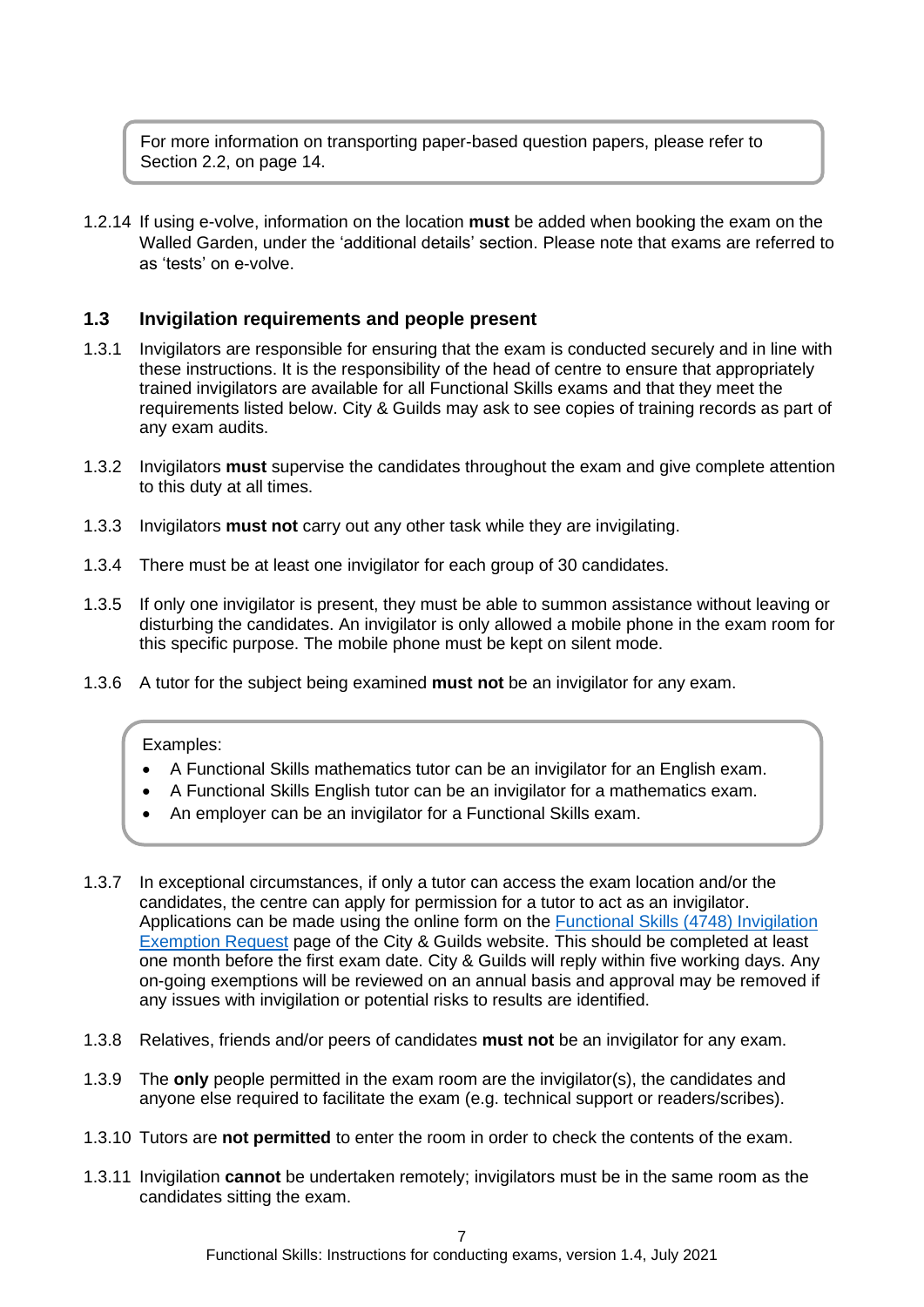1.3.12 Invigilators should be vigilant for candidates who are distressed or who are feeling unwell.

#### <span id="page-12-1"></span>**1.4 Equipment and resources**

- 1.4.1 Invigilators **must** ensure that all equipment listed on the question paper or required to facilitate online exams is ready and available for all candidates prior to the exam beginning.
- <span id="page-12-2"></span>1.4.2 Invigilators should ensure candidates do not bring any unauthorised equipment with them into the exam room. This includes mobile phones, MP3/4 players, smartwatches and wrist watches which have a data storage device or access to the internet.

Centres may find it easier to ask all candidates to remove their watches and place them on their desk.

- 1.4.3 If a candidate has brought any unauthorised equipment into the room, these must be handed in to the invigilator before the start of the exam.
- 1.4.4 Reference materials and candidate notes are not permitted.
- 1.4.5 Any pencil cases must be see-through.
- 1.4.6 Any food or drink brought into the exam room must be free from packaging and all labels **must** be removed from drink containers.
- 1.4.7 Where an invigilator sees a candidate with any unauthorised equipment once the exam has begun, they should confiscate it immediately. If an invigilator has concerns that unauthorised equipment has been used to unfairly advantage a candidate, this must be reported to City & Guilds, clearly identifying which candidate(s) are affected.
- 1.4.8 If the exam requirements are unclear, the centre **must** check with City & Guilds before the exam begins. If any candidate has access to equipment or materials that are not permitted, that could affect the validity of their results.

For more information on permitted materials for specific subjects, please refer to Section [4](#page-25-3) on page [21.](#page-25-3)

#### <span id="page-12-0"></span>**1.5 Access arrangements**

- 1.5.1 Access arrangements **must** be agreed before an exam takes place. These allow a candidate with special educational needs or disabilities to:
	- access the exam; and
	- demonstrate their skills and knowledge without changing the demands of the exam.

It is a centre's responsibility to request access arrangements on behalf of candidates and these must be agreed and in place before candidates sit an exam. For more information, please refer to the 'Access Arrangements and Reasonable Adjustments' section of the City & Guilds website at [www.cityandguilds.com/policy.](http://www.cityandguilds.com/policy)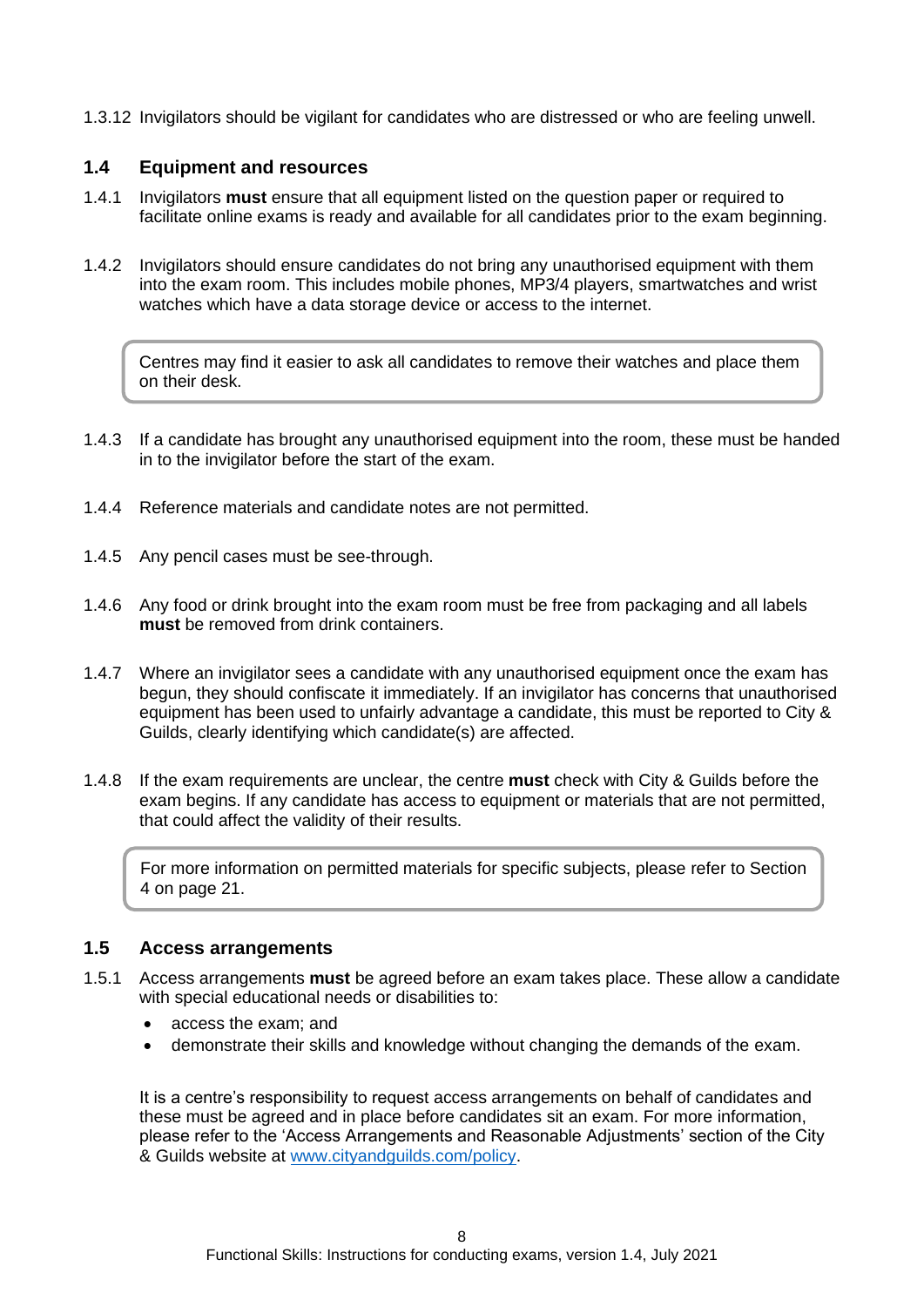- 1.5.2 Invigilators **must** be aware in advance of the exam which candidates have been granted access arrangements. Candidates with extra time or those with supervised rest breaks could finish (or start) the exam at different times to other candidates.
- 1.5.3 If a candidate has been granted extra time, this needs to be added on to an e-volve exam, when it is booked. It cannot be added on afterwards.
- 1.5.4 For some access arrangements, a person is required to facilitate, e.g. a reader or practical assistant. This person must be familiar with the invigilation requirements in this document. They **must not** be the candidate's tutor/assessor, relative, friend or peer.

**Covid adaptation**: the e-volve screen can be duplicated on another screen, to meet social distancing requirements when using readers and scribes, see the appendix on [Duplicating screens in e-volve,](#page-34-0) on page [30](#page-34-0) for more information.

- 1.5.5 Where a candidate and a practical assistant, reader, or scribe are accommodated in another room, on a one-to-one basis, an invigilator may additionally act as the practical assistant, reader, or scribe. In these instances, the centre **must** use an additional 'roving' invigilator, who enters the room at regular intervals to observe the exam and ensure all invigilation requirements are met.
- <span id="page-13-1"></span>1.5.6 If there is more than one candidate in the room however, there **must** be a separate invigilator in the room at all times.
- 1.5.7 Where candidates are using a sign language interpreter, a separate invigilator is required.
- 1.5.8 For paper-based exams, scribes and practical assistants **must** sign the appropriate cover sheet, which should be sent with the candidate's script. The cover sheets are available from the JCQ website, [www.jcq.org.uk.](http://www.jcq.org.uk/)
- 1.5.9 A reading pen can be used, providing it does not have a built in dictionary, thesaurus or data storage facility. If the candidate is located in the same room as other candidates, they must use headphones plugged into the reading pen.
- 1.5.10 Any braille scripts must be transcribed by the centre. Braille scripts cannot be marked by City & Guilds examiners.
- 1.5.11 For paper-based exams, candidates can type their answers, with spelling and grammar check/predictive text disabled, where it is their normal way of working. Candidates must include their name, candidate enrolment number and centre number on each page as a header or footer.
- 1.5.12 Typed scripts without a cover sheet may not be marked.
- <span id="page-13-0"></span>1.5.13 The question paper can be photocopied onto coloured or A3 paper. The centre can open the question papers in the secure room up to two hours before the exam in order to do this. Prior permission is not required. The centre must return both the original and the photocopy of the question paper with the scripts.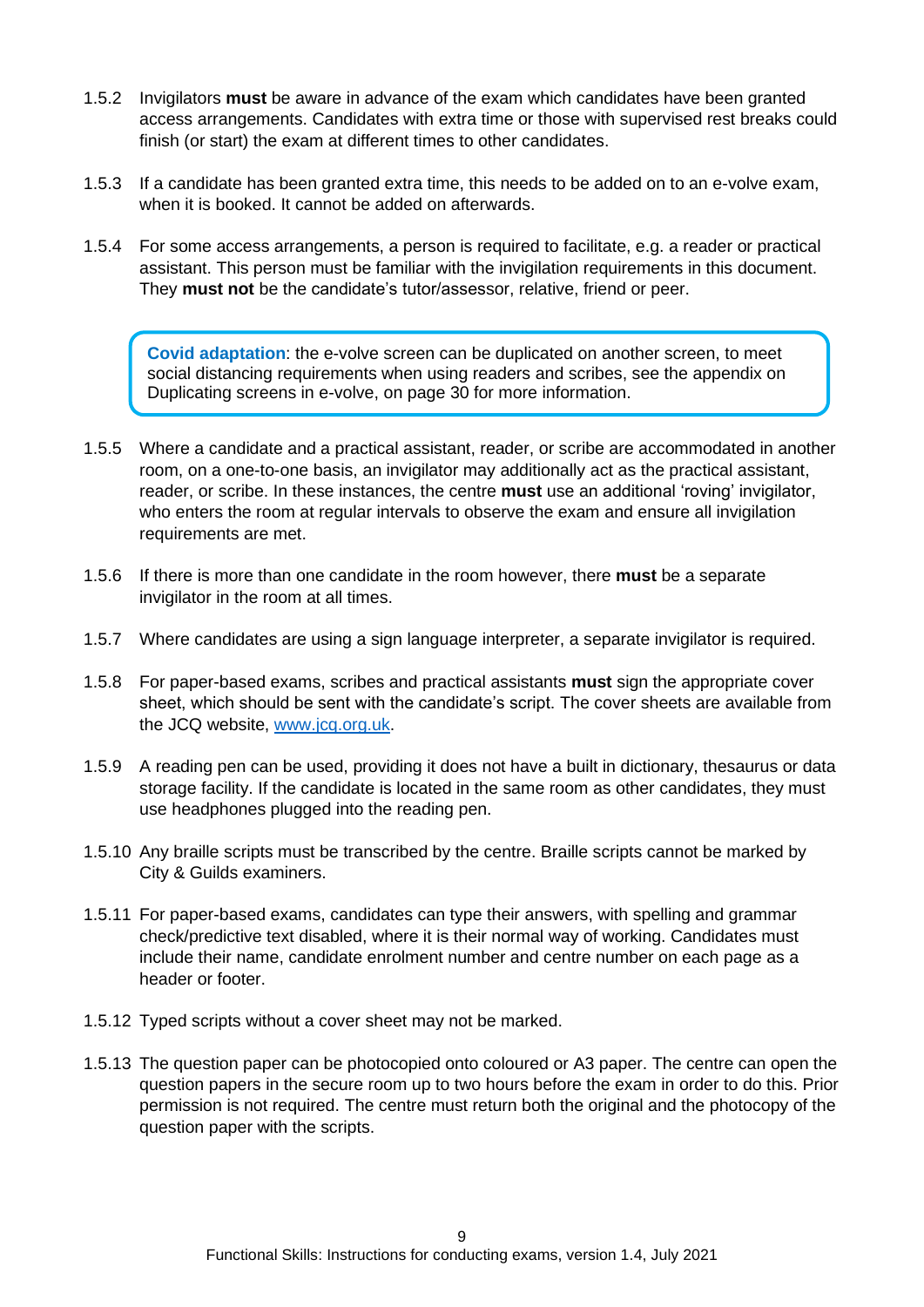#### <span id="page-14-1"></span>**1.6 Identification**

- 1.6.1 For each exam, the invigilator **must** confirm the identity of each candidate prior to them sitting the exam.
- <span id="page-14-4"></span>1.6.2 Where the invigilator doesn't know the candidate, they should use photographic ID to verify their identity. Centre or employee ID badges can also be used, where these are available.
- 1.6.3 If a candidate sits an exam in another candidate's name (whether it is intentional or not), this may constitute malpractice and **must** be reported to City & Guilds immediately.

#### **During the exam**

#### <span id="page-14-2"></span>**1.7 Starting the exams**

- 1.7.1 Before starting the exams, invigilators **must**:
	- ensure candidates have all the required materials they need to sit the exam;
	- remind candidates that they are not allowed to communicate in any way with another candidate during the exam;
	- inform candidates if there are any planned fire alarms due to take place during the exam.

#### 1.7.2 The invigilator **must not**:

- read, re-phrase or explain any questions for the candidate,
- comment on a question or direct candidates to a particular section, or questions,
- give candidates information or comment on possible mistakes in the exam, unless specifically asked to do so by City & Guilds. If an invigilator suspects that there is a mistake or error with a question, they should administer the exam as normal and report their concerns to City & Guilds as soon as possible.

#### <span id="page-14-3"></span>**1.8 Entering and leaving the room**

- <span id="page-14-5"></span>1.8.1 Candidates who arrive late may still sit the exam, but invigilators **must** ensure this does not disturb other candidates.
- 1.8.2 Candidates can leave if they finish the exam before the allotted time, providing this does not disturb other candidates.
- <span id="page-14-6"></span>1.8.3 Candidates are permitted to leave the room temporarily (for example to use the toilet) on the condition that they are accompanied by an invigilator. The remaining candidates **must not** be left unattended. If there is only one invigilator, they **must** call another invigilator to accompany the candidate(s) out of the room.
- 1.8.4 Invigilators must ensure that candidates leaving the room during an exam do not disrupt the other candidates.

#### <span id="page-14-0"></span>**1.9 Emergencies**

- 1.9.1 In some instances (e.g. unplanned fire alarms) it may be necessary to evacuate candidates from an exam room.
- 1.9.2 If emergency evacuation is necessary, invigilators **must** ensure candidates:
	- are supervised at all times;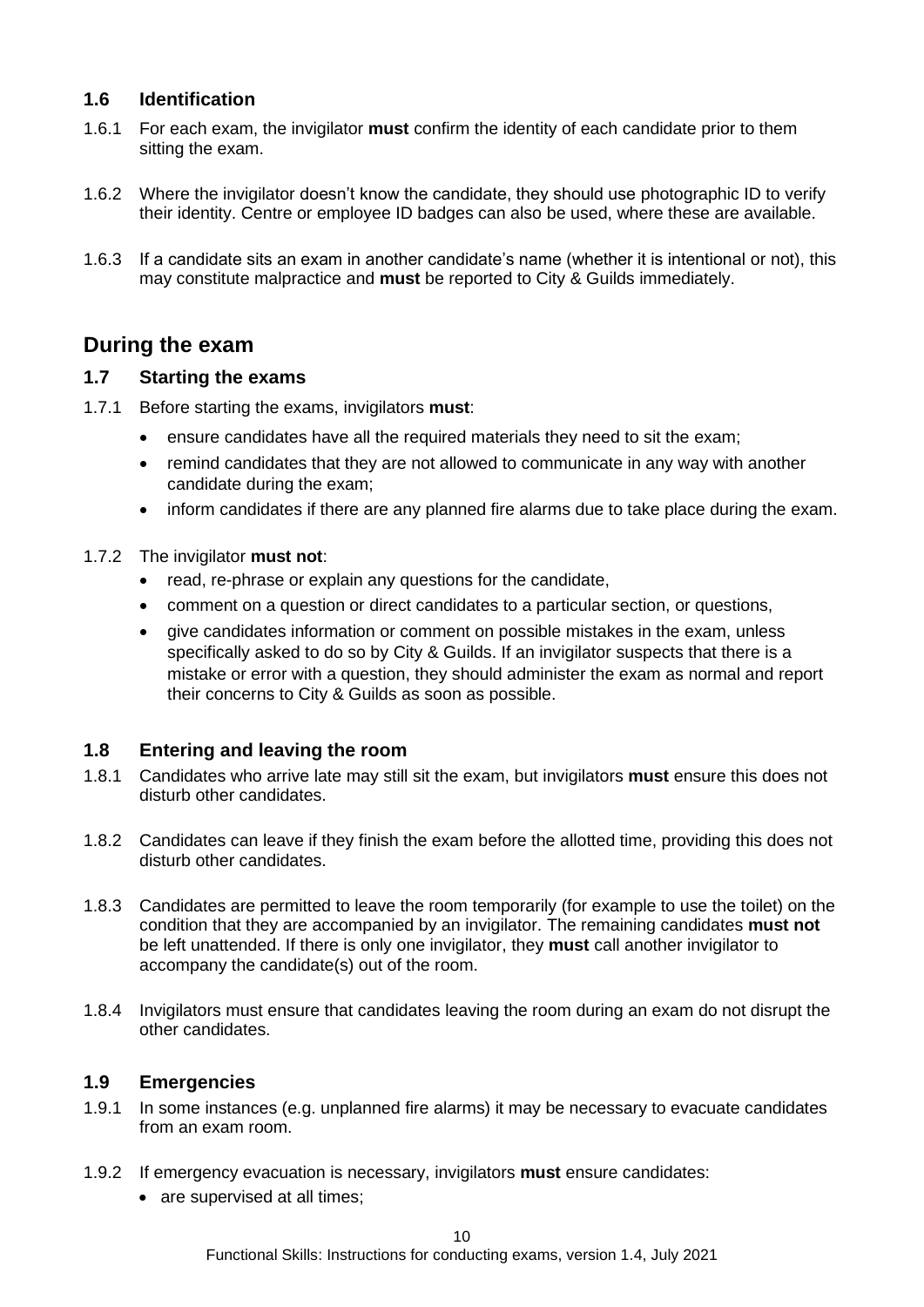- do **not** communicate with each other for the duration of the evacuation;
- do **not** have access to any unauthorised equipment or materials for the duration of the evacuation.
- <span id="page-15-0"></span>1.9.3. If the candidates cannot complete the exam, please inform City & Guilds. All scripts should be returned to City & Guilds, even if the candidate has not completed the exam.
- <span id="page-15-1"></span>1.9.4. If it is unclear whether the exam can resume, please contact City & Guilds as soon as possible.

#### <span id="page-15-2"></span>**1.10 Malpractice**

- 1.10.1 Invigilators must be vigilant for any potential candidate malpractice. For further information on managing suspected malpractice, please see section 4 of the *City & Guilds Managing cases of suspected malpractice in examinations and assessments* document, available on the City & Guilds website.
- 1.10.2 The centre **must** inform City & Guilds within 10 working days where malpractice is suspected.
- 1.10.3 In cases of suspected of malpractice, invigilators must warn the candidate(s) that City & Guilds will be informed and that this may lead to their results being invalidated.
- 1.10.4 If invigilators find candidates using unauthorised equipment or materials, they should remove and retain the items for the duration of the exam. Candidates should be allowed to complete the exam, unless they are disrupting other candidates.
- 1.10.5 Where unauthorised equipment or materials have been used, City & Guilds **must** be informed. The malpractice notification forms are available on the [City & Guilds website.](https://www.cityandguilds.com/delivering-our-qualifications/centre-development/centre-document-library)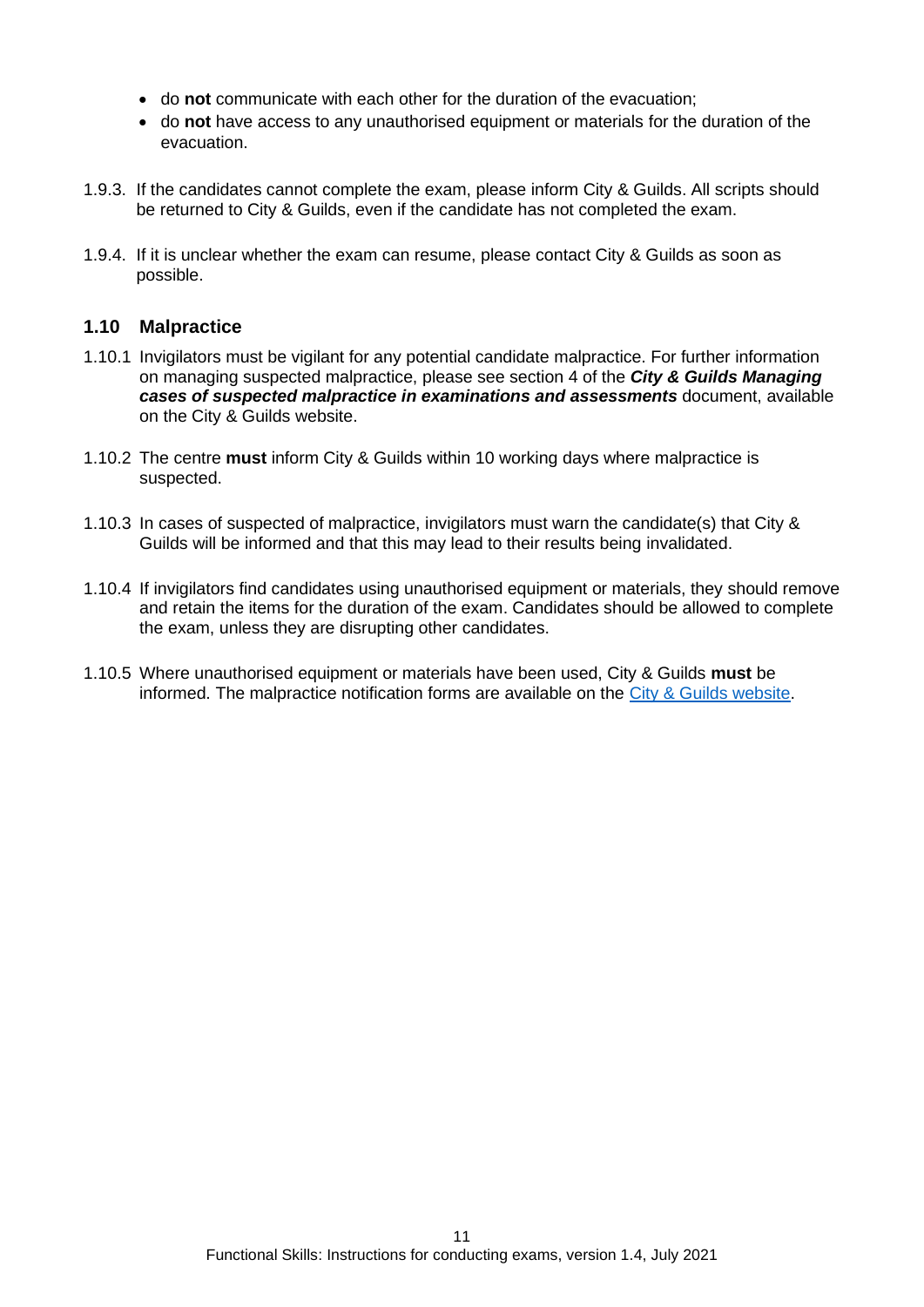## <span id="page-16-1"></span>**2 Paper-based specific instructions**

#### <span id="page-16-2"></span>**2.1 Access and authorised use of exam materials**

2.1.1 The following instructions apply to all paper-based confidential materials, eg question papers and source materials, in order to ensure the integrity and security of the exams.

These instructions also apply to modified questions papers, eg enlarged question papers.

#### **Secure storage requirements**

- 2.1.2 Confidential exam materials must be stored securely at the centre's registered address in a room solely assigned for the purpose of administering exam materials, restricted to two to four key holders only. It is for the head of centre to set out the appropriate terms of authorisation for members of centre staff.
- <span id="page-16-0"></span>2.1.3 The requirements for secure storage are:

|           | <b>Requirement</b>                                                                                                                                         | <b>Additional information</b> |                                                                                                                                            |  |
|-----------|------------------------------------------------------------------------------------------------------------------------------------------------------------|-------------------------------|--------------------------------------------------------------------------------------------------------------------------------------------|--|
| $\bullet$ | Strong safe or non-portable security cabinet or<br>metal cabinet with locking bar.<br>Two to four key holders only.                                        |                               | Bolted to wall or floor.                                                                                                                   |  |
| $\bullet$ | Walls, ceiling and floor of strong, solid construction.                                                                                                    | $\bullet$                     | Unless wall is solid brick, it must<br>be reinforced with metal.                                                                           |  |
|           | Solid door or a door with extra metal reinforcement.<br>Strong, secure hinges.<br>Security lock, eg 5 lever mortice lock.<br>Two to four key holders only. | $\bullet$<br>$\bullet$        | Any metal sheeting must be<br>screwed on the inside of the door.<br>Cylinder locks are not acceptable.<br>There must be at least two keys. |  |
| $\bullet$ | Secure room in a fixed building, i.e. not a<br>Portakabin or similar.<br>Walls, ceiling and floor of strong solid construction.                            | $\bullet$                     | Preferably on an upper floor with no<br>windows.<br>The room <b>must</b> only contain<br>assessment related material.                      |  |

#### **Receipt of question paper packs**

- 2.1.4 Centres **must** be able to demonstrate and account for the receipt, secure movement and secure storage of confidential exam materials at all times.
- 2.1.5 Centres **must** ensure that confidential exam materials are only delivered to those authorised by the head of centre.
- 2.1.6 Centres **must** ensure that parcels containing confidential materials are signed for by an authorised member of staff. A log **must** be kept at the initial point of delivery of confidential exam materials, which details all deliveries and the number of parcels received.

#### **Checking question paper packs**

- 2.1.7 The unopened question paper packs and assessment material must be checked carefully. This must be undertaken in the secure room. The centre must inform City & Guilds **immediately** if there are any problems, for example:
	- if it appears that the parcel or one of the question paper packs has been opened during transit and therefore there may have been a breach of security;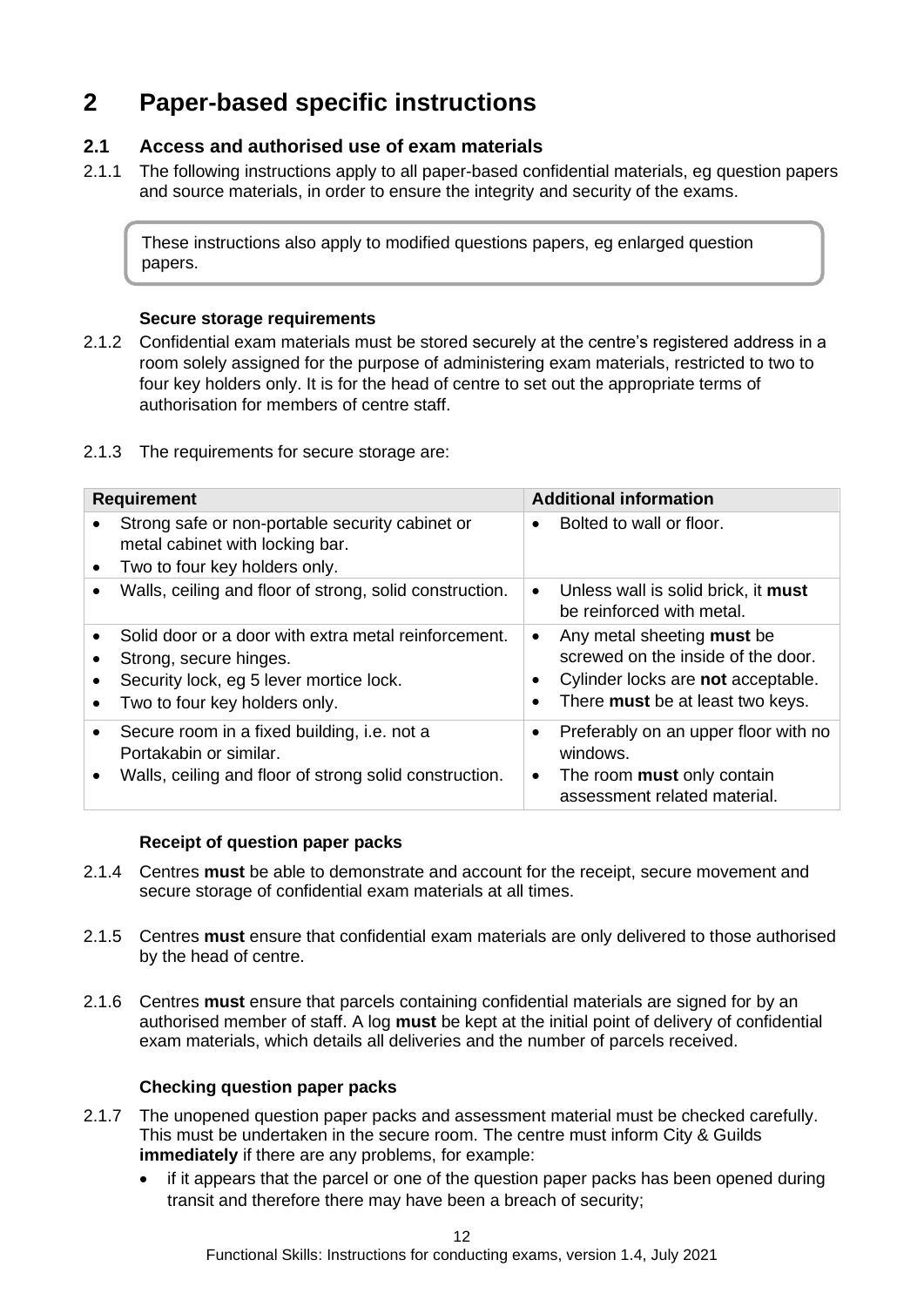- there are any differences between the material received and the despatch/delivery note:
- the material has been significantly damaged in transit or upon opening.
- 2.1.8 Centres must check question paper packs against their centre timetable or entries and arrange them in timetable order to reduce the possibility of opening a pack at the wrong time.
- 2.1.9 Check for any modified question papers (if requested) which may arrive separately from the main despatch of question papers.

#### **Storing question paper packs**

- 2.1.10 Question papers **must** only be accessed by authorised members of centre staff in accordance with City & Guilds' instructions, as defined in this document.
- 2.1.11 At the point of delivery, question paper packs **must** be locked away in the centre's secure storage facility (as defined in this document).
- 2.1.12 Only persons authorised by the head of centre and the exams officer are allowed access to the centre's secure storage facility. This **must not** include anyone responsible for teaching Functional Skills qualifications or preparing the candidates for the exam.
- 2.1.13 City & Guilds **must** be informed no later than 6 weeks in advance of any change to the centre address or a re-location of the secure storage facility.
- <span id="page-17-0"></span>2.1.14 Unused question papers **can** be kept in the centre's secure storage facility, until they are returned to City & Guilds (please see [2.7,](#page-21-0) on page [17,](#page-21-0) for more information).

#### **Opening packs of question papers**

- <span id="page-17-1"></span>2.1.15 For smaller cohorts, the packs of question papers should be kept in their sealed packs and only opened in the exam room, just before the start of the exam and in front of the candidates.
- 2.1.16 For larger cohorts, where centres are using a number of rooms for exams, they may open the pack(s) of question papers in order to split them up into more appropriately sized sets for the different rooms. Prior approval from City & Guilds is not required for this arrangement.
- 2.1.17 In order to avoid potential breaches of security, care must be taken to ensure the correct question paper packs are opened. An additional member of centre staff, who can be an invigilator, **must** check the day, date, time, subject, level and component, immediately **before** a question paper pack is opened.
- 2.1.18 Where orders for cohorts of candidates have been split, centres will receive different **[Versions](#page-31-3)** of the question paper for the same exam. The invigilator must make sure candidates sit the version allocated to them. If a candidate sits the incorrect version of the exam, City & Guilds may not be able to process the results.
- 2.1.19 Barcode stickers are provided for each candidate. The barcodes **must** be stuck correctly to the front of the version of the question paper allocated to the candidate. Failure to do so may affect the timely marking and issuing of results. More information on how to do this is enclosed with the question papers.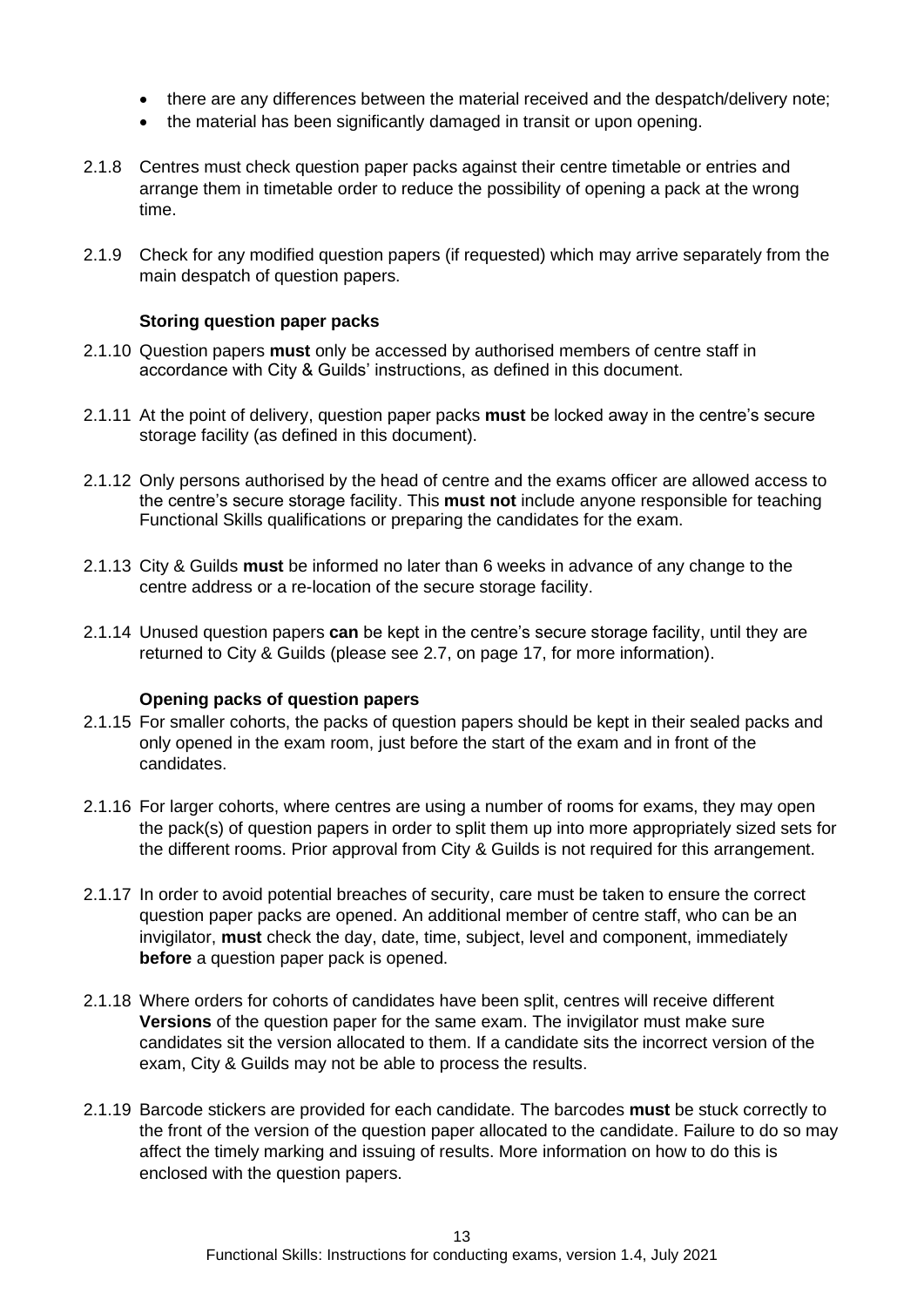<span id="page-18-1"></span>2.1.20 For larger cohorts where there are a large number of barcodes to attach, centres may open the pack(s) of question papers up to two hours before the exam. Prior approval from City & Guilds is not required for this arrangement.

Sticking the barcodes to the question papers before the exam will provide additional opportunities to check they have been applied to the correct version of the question paper.

<span id="page-18-3"></span>2.1.21 Centres can choose any of the approaches listed above in [2.1.15](#page-17-1) to [2.1.20,](#page-18-1) but the question paper packs **must** remain sealed until at least two hours before the exam, they **must not** be opened before this.

**Covid adaptation:** to facilitate social distancing and quarantine of materials and papers, it is permitted for the papers to be placed at exams desks and collected after the exam has taken place and stored securely for 72 hours before returning to City & Guilds.

#### **Managing risks to the security of live assessment materials**

- 2.1.22 Centres **must** maintain the confidentiality of candidate responses and candidate details.
- 2.1.23 Functional Skills exam materials **must** be treated as live assessment materials at all times before, during and after the exam has taken place.
- 2.1.24 Centres **must not** keep copies of any live Functional Skills exam material in **any** circumstances. This includes question papers, source materials and candidate scripts either in whole or in part and includes photocopying, electronic scanning, photography or copying through handwriting. Question papers may **only** be photocopied as described in [1.5.13.](#page-13-0) Question papers **must not** be copied under any other circumstances.
- 2.1.25 City & Guilds **must** be informed immediately if the security of any question paper(s) is put at risk**.**
- 2.1.26 Any natural disaster, fire, theft, loss, damage or any other circumstances which render the existing accommodation or secure storage of exam materials at risk, **must** be reported to City & Guilds **immediately**.

#### <span id="page-18-0"></span>**2.2 Transporting assessment materials to other sites**

- 2.2.1 Candidates **must** sit their exam(s) at the centre's registered address unless the centre is using an alternative site arrangement.
- 2.2.2 Where a centre plans to hold an exam, for any candidate(s), at an address other than its registered address, the centre **must** inform City & Guilds.

For more information on informing City & Guilds about additional assessment sites, please refer to Section [5](#page-28-0) on page [24.](#page-28-1)

<span id="page-18-2"></span>2.2.3 Assessment materials **must** be kept in the centre's secure storage facility at the centre's registered address, approved by City & Guilds, until one working day before the scheduled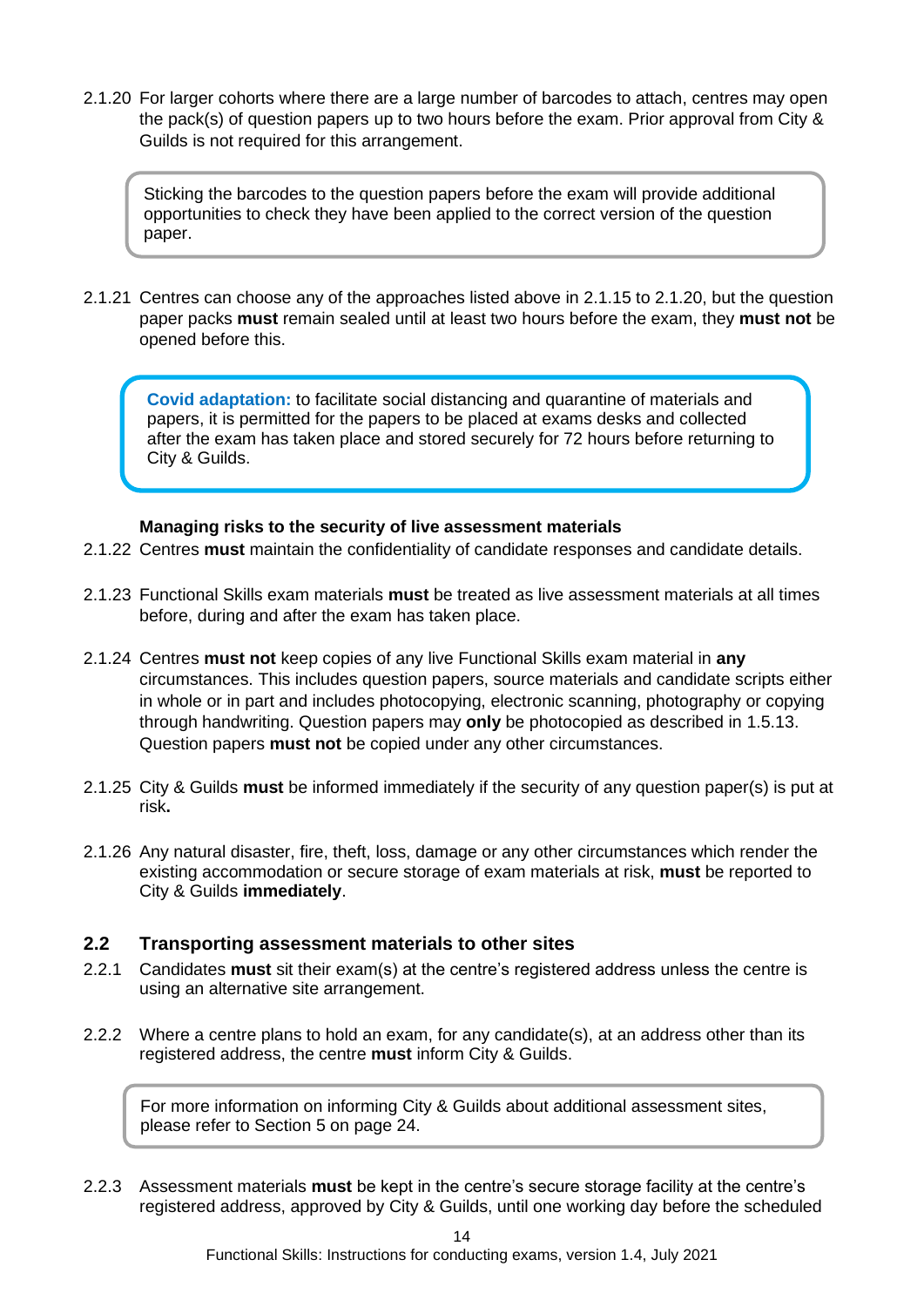starting time for the exam; (question paper packs **must not** be opened prior to the scheduled date of the exam).

- <span id="page-19-0"></span>2.2.4 The centre **must securely** transport or **must** organise the secure transport of question papers and other assessment materials to the alternative exam venue, no more than **one working day** before the scheduled starting time for the exam, if the requirements of [2.2.5](#page-19-4) are met. The assessment materials must be despatched either:
	- by post, using recorded delivery;
	- using a secure courier (where the package is signed for); or
	- by the exams officer, invigilator or other centre staff, in a lockable case.
- <span id="page-19-4"></span>2.2.5 Assessment materials can be stored overnight at an alternative exam location if it has a secure storage facility, which meets the requirements of section [2.1.3.](#page-16-0) If the alternative exam location does not have a secure storage facility, the exam can still be held at this address, but the assessment materials will need to be securely transported, to and from the venue on the day of the exam. Assessment materials must not be stored at an alternative exam location for more than one working day.
- 2.2.6 If assessment materials are transported in a lockable case, this **must not** be left unattended, at any time.
- 2.2.7 The head of centre remains accountable for ensuring that any exams that are conducted at an alternative exam location, are done so in accordance with this document.

#### <span id="page-19-2"></span>**2.3 The exam room**

- <span id="page-19-6"></span>2.3.1 A reliable clock **must** be visible to each candidate in the exam room. The clock must be big enough for all candidates to read clearly. The clock **must** show the actual time at which the exam starts. Centres **must** carry out regular checks in advance of any exams to make sure all clocks used in the exam room are in good working order and show the same time.
- <span id="page-19-7"></span>2.3.2 A board/ flipchart/ projector/ whiteboard should be visible to all candidates showing the:
	- centre number, subject title and paper number; **and**
	- the actual starting and finishing times, and date, of the exam.
- <span id="page-19-3"></span>2.3.3 The minimum distance in all directions from centre to centre of candidates' chairs **must** be 1.25 metres.
- <span id="page-19-5"></span>2.3.4 Wherever possible:
	- all candidates should face in the same direction;
	- each candidate should have a separate desk or table big enough to hold question papers, and source materials.
- 2.3.5 Candidates who are not working at individual desks must be far enough apart so that they cannot see each other's work or communicate with each other in any way.

#### <span id="page-19-1"></span>**2.4 Starting the exam**

- 2.4.1 Invigilators **must** tell candidates to:
	- hand in any unauthorised equipment if they have not already done so;
	- check the title of the exam on the question paper and candidate name on the barcode are correct, before they start the exam;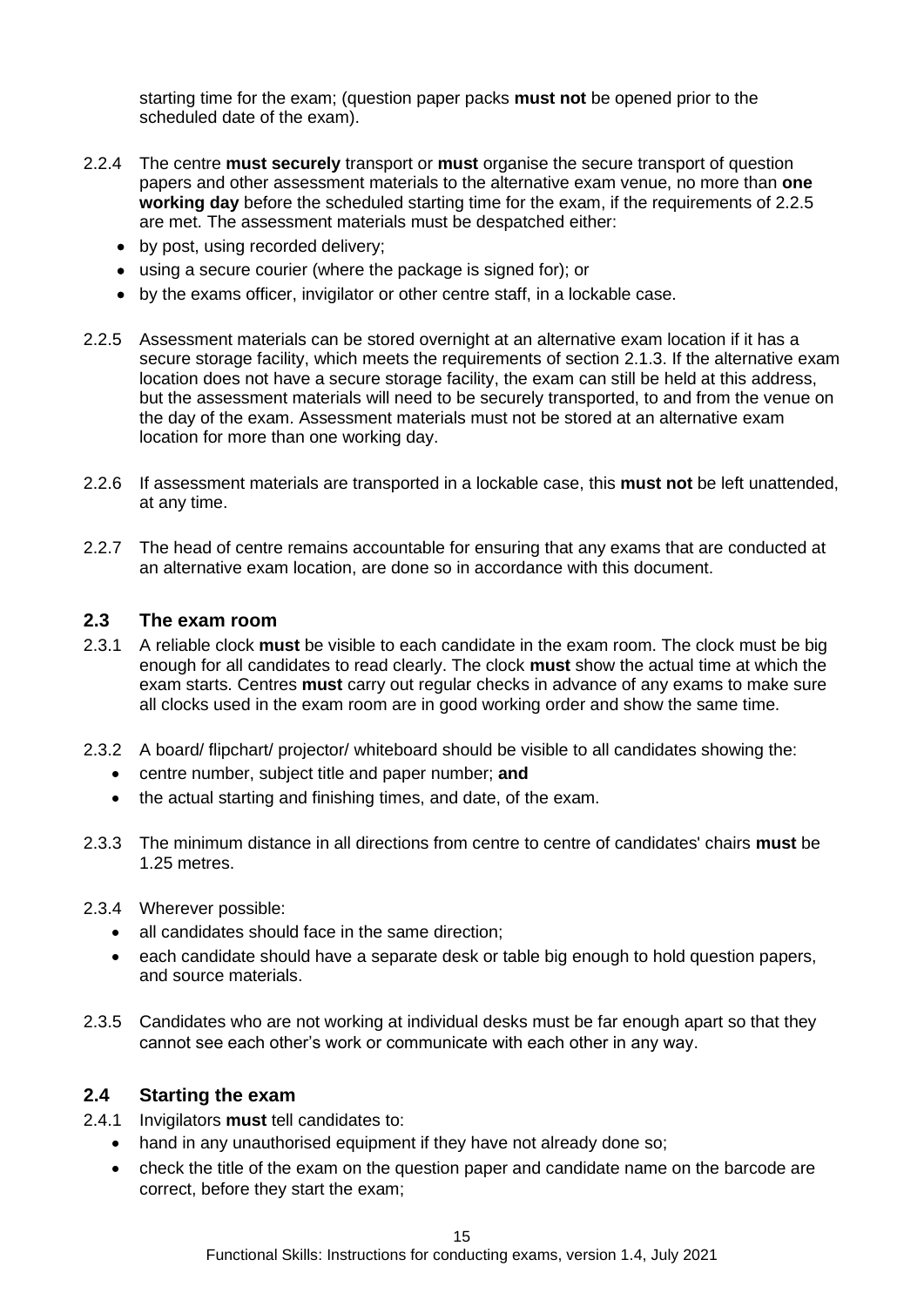- fill in the details on the front of the question paper;
- read the instructions on the front of the question paper;
- write in blue or black ink or ballpoint pen, do not use gel pens;
- only use pencil for drawing diagrams or graphs;
- begin and how much time they have to complete the exam.

#### <span id="page-20-2"></span>**2.5 Completing the attendance register(s)**

- 2.5.1 The Invigilation Certificate is the attendance register. It is a key part of the process of identifying candidates present in the exam room. Centres must complete the attendance register and record absent candidates accurately. Failure to do so may affect City & Guilds' ability to deliver accurate and timely results.
- 2.5.2 Each attendance register **must** be completed before the end of the exam. This will ensure that a check can be made as the scripts are collected.
- 2.5.3 The invigilator **must** accurately complete each attendance register in line with City & Guilds' instructions, clearly indicating those candidates who are either present or absent.
- 2.5.4 Additional candidates **cannot** be added to the attendance register and **must not** sit the exam.
- 2.5.5 The centre **must** keep a copy of the attendance register for six months after the exam date (unless there are any outstanding appeals, malpractice investigations or other results enquiries, in which case the centre must retain the attendance register until they are concluded).

#### <span id="page-20-1"></span>**2.6 Finishing the examination**

- <span id="page-20-3"></span>2.6.1 A **five minute warning** can be given to candidates. Where candidates have different finishing times the centre **must** consider the potential impact on them.
- <span id="page-20-4"></span>2.6.2 At the end of the exam invigilators **must:**
	- tell candidates the exam has finished;
	- tell candidates to stop working and remind them that they are still under exam conditions;
	- allow any candidates who arrived late, and were allowed the full working time to do their exam, to continue after the normal finishing time. Tell them to stop working after the time allowed for their exam has passed;
	- instruct candidates to:
		- o make sure they have put all the necessary information on their script and any additional answer sheets, e.g. candidate name, candidate enrolment number, centre number;
		- o make sure their answers are correctly numbered;
		- $\circ$  make sure they have put any loose additional answer sheets inside the script. Additional answer sheets must be stapled to the back of the candidate's script.
- 2.6.3 Candidates granted extra time and/or supervised rest breaks should carry on for the necessary additional time.

#### **Collecting scripts after the examination**

#### <span id="page-20-0"></span>2.6.4 Invigilators **must:**

• where possible, collect all the scripts before candidates are allowed to leave the exam room;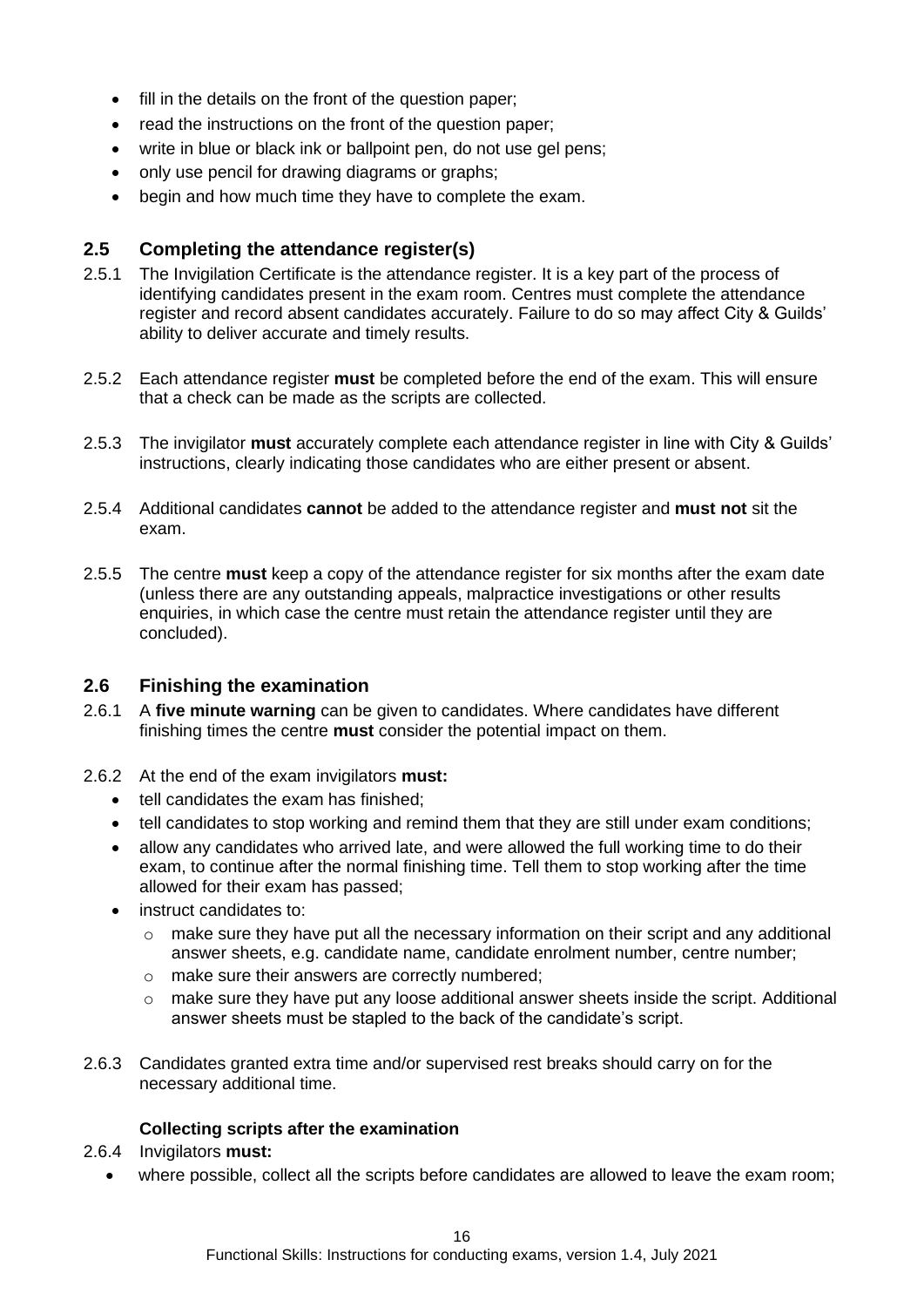- check that there is a script for every candidate marked as present on the attendance register;
- check that the names on the scripts match the details on each attendance register**;**
- put the scripts in the order shown on each attendance register;
- check that candidates have fully completed the front page of their script and used their correct centre and candidate enrolment numbers;
- check the candidate barcode label matches the candidate name;
- ensure that all scripts are securely given to the person responsible for despatching them for marking.

**Covid adaptation**: scripts can be collected after candidates leave the room.

- 2.6.5 Centres must ensure that scripts are kept secure at all times until they are despatched for marking.
- 2.6.6 When checking that the candidate and centre information on the script matches the details on the attendance register, if the invigilator identifies that the wrong barcode is attached, they should correct this error.

In such a situation the correction should be counter-signed on the script. Centres **must not** alter any other details on the candidate's script.

Scripts are confidential between each candidate and City & Guilds. No-one may read or photocopy them before they are sent for marking, under any circumstances.

#### **Unused question papers**

#### 2.6.7 The invigilator **must**:

- collect all unused question papers in the exam room;
- check it for any loose sheets which candidates may have missed;
- return them to the exams officer.

#### <span id="page-21-0"></span>**2.7 Packing and sending scripts**

- 2.7.1 When packing scripts and exam materials for return to City & Guilds, centres **must:**
	- ensure that the correct barcodes are stuck correctly on the front of each candidate's script. In some cases, a separate barcode is required for each section of the script;
	- ensure that every script from the exam has been included:
	- enclose the relevant attendance register(s);
	- ensure that scripts are in the same order as candidates appear on the attendance register;
	- check the attendance register has been completed, even where when all candidates are marked absent;
	- check all scripts and unused question papers are included with the correct attendance register;
	- ensure cover sheets accompany scripts where appropriate, for example where a candidate has used a scribe, the cover sheet **must** be placed inside the script;
	- use the pre-addressed labels. Ensure the correct label is used for each component and that the most up to date label is always used – do not use photocopied labels;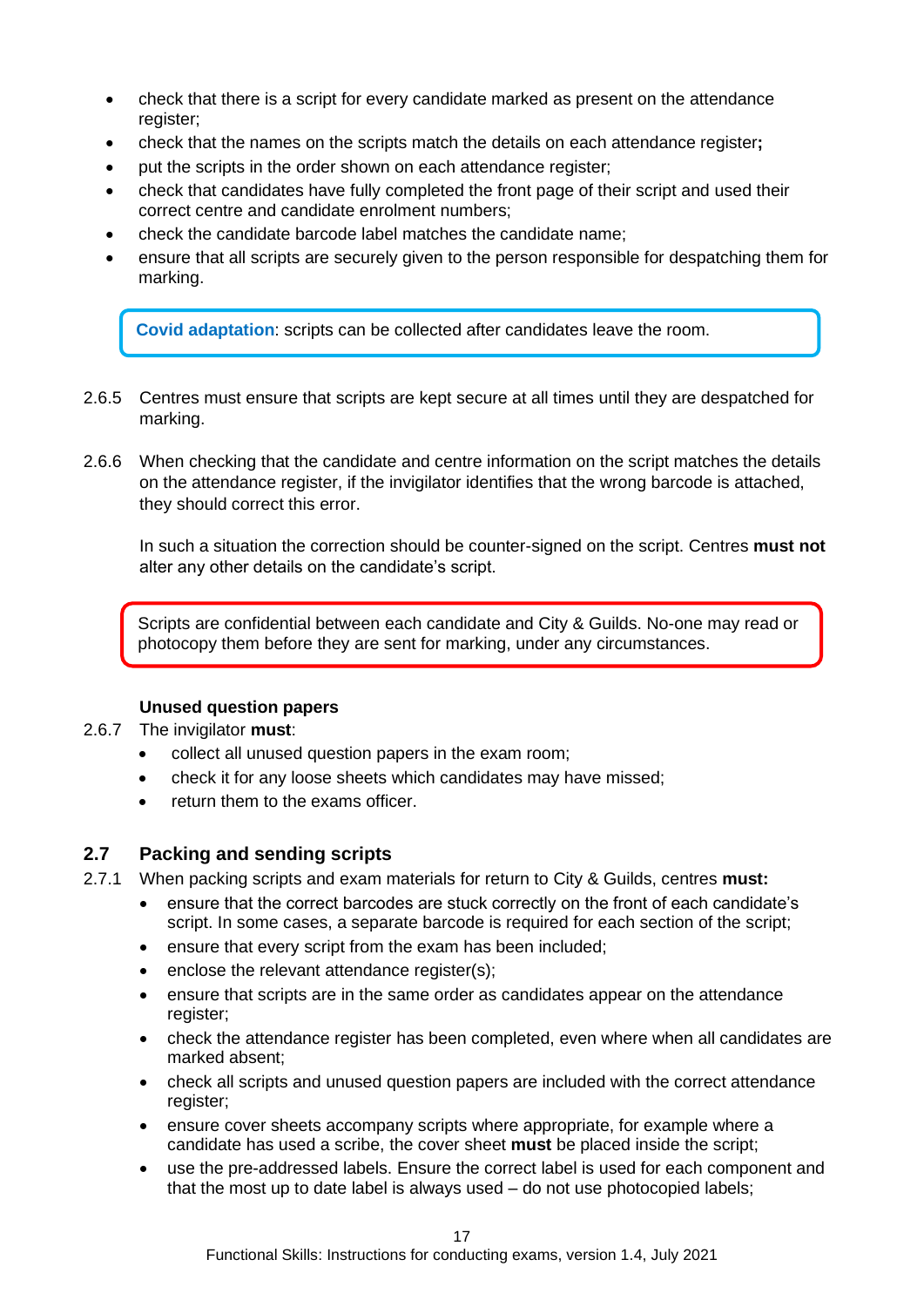- always use only one label per package:
- always use the whole address label, stick it securely to the largest face of the package and ensure it is flat and crease free, the address label **must** be visible and legible;
- fasten envelopes securely, but do not use staples, string or brown tape.

A separate return envelope and address label will be provided for each separate pack of question papers and attendance register.

#### 2.7.2 Centres **must not:**

- include anything other than the scripts, the attendance register(s), any unused question papers and source documents;
- overfill packages as they may split open during transit;
- write on labels or alter them in any way.
- 2.7.3 Centres **must not** retain copies of any question papers, candidates' scripts or other secure assessment materials. Question papers may only be photocopied as described in [1.5.13,](#page-13-0) question papers **must not** be copied under any other circumstances. Centres **must not**  make copies of candidates' scripts.

#### **Sending scripts**

#### <span id="page-22-0"></span>2.7.4 Centres **must**:

- despatch scripts, unused question papers and accompanying attendance registers, to the address provided, on the same day of the exam wherever possible;
- ensure that any scripts that cannot be despatched on the day of the exam are despatched **no later than three working days**;
- retain scripts in the centre's secure storage facility if kept within the centre overnight.

Centres should take care when returning Braille and enlarged questions papers, as the return address may be different. If scripts are sent to the wrong address, this will delay the marking process.

**Covid adaptation**: scripts can be despatched up to three calendar days after the exam, as a safety precaution. This is at the discretion of the centre, permission from City & Guilds is not required. All scripts **must** be stored securely until they are despatched.

#### <span id="page-22-1"></span>2.7.5 Centres **must:**

- use recorded, trackable delivery;
- obtain proof of postage/despatch for each pack of scripts, which **must** be retained on the centre's files until the results are published, in case of loss or damage.

#### **Unused assessment materials**

- <span id="page-22-2"></span>2.7.6 Any unused question papers and all source materials **must** be returned to City & Guilds at the address provided on the attendance register with the scripts.
- 2.7.7 Unused question papers **must not** be used as practice material or as a teaching/learning resource under any circumstances.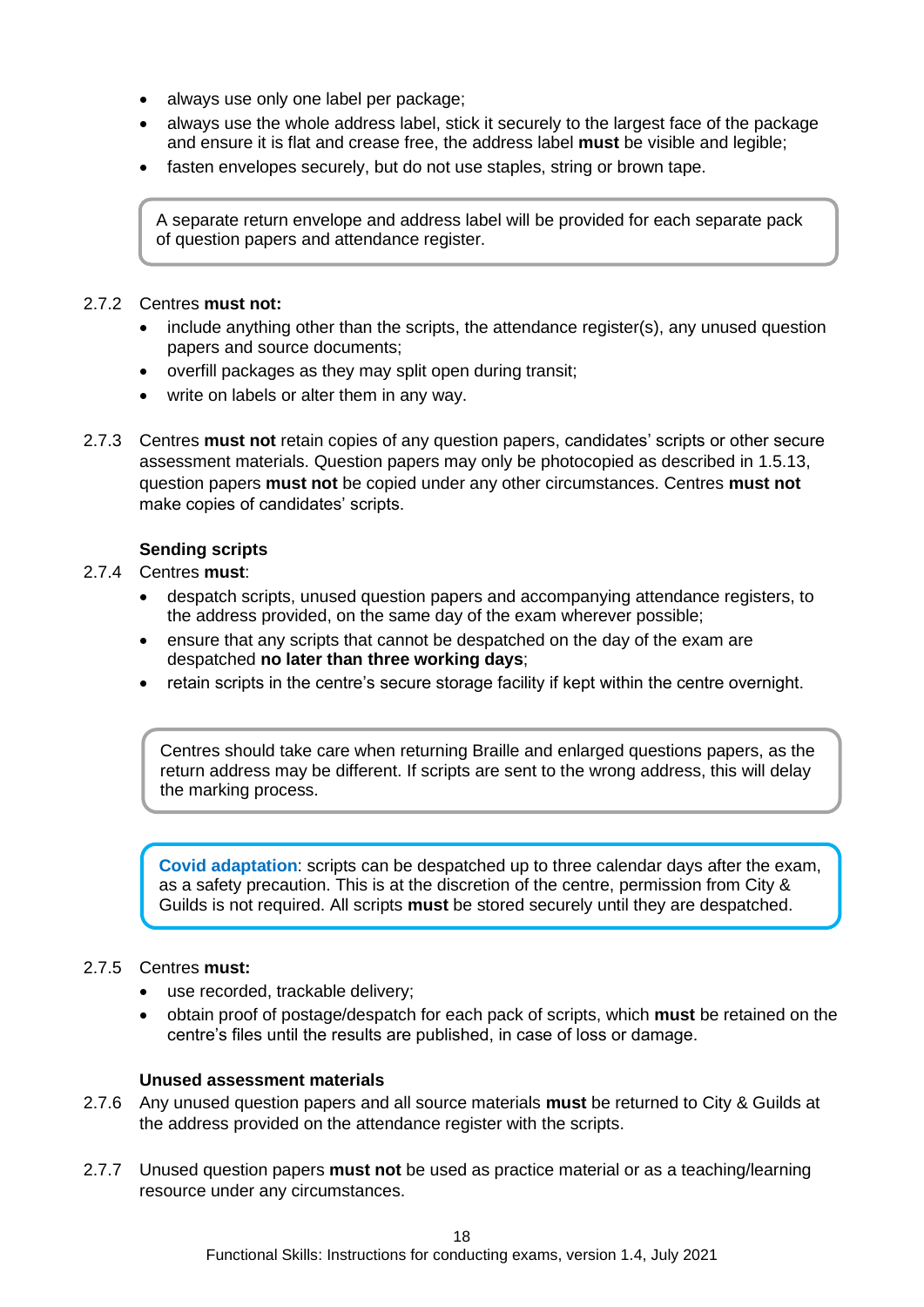## <span id="page-23-0"></span>**3 e-volve specific information**

#### <span id="page-23-1"></span>**3.1 Exam location and resources**

- 3.1.1 Centres must ensure that they have suitable exam rooms available to ensure that candidates can sit exams securely and undisturbed. These locations must meet the following requirements.
- <span id="page-23-4"></span>3.1.2 Centres must ensure that no candidate can see another candidate's work, utilising at least one of the following methods:
	- Ensuring each workstation is at least 1.25m apart (measured from the nearest outer edge of one screen to the next).
	- Ensuring monitors are positioned back to back, separated by dividers or protected by privacy screens.
	- Candidates sitting the same exam component are sat at alternate computers (eg a candidate entered for Level 2 sitting in between two candidates entered for Level 1).
- 3.1.3 Centres must ensure that all computers meet the minimum technical requirements to run the e-volve exams. Please refer to [www.cityandguilds.com/evolve](http://www.cityandguilds.com/evolve) for more information.

#### <span id="page-23-2"></span>**3.2 Starting the exam**

- <span id="page-23-5"></span>3.2.1 The invigilator **must** ensure that the correct e-volve keycode is issued to each candidate. The candidate is responsible for checking that the title of the exam and their details are correct. If the information presented to the candidate is incorrect, they must notify the invigilator before starting the exam.
- 3.2.2 If a candidate sits an exam in another candidate's name (whether or not it is intentional), this may constitute malpractice and these results may be invalidated.
- 3.2.3 Invigilators **must** ensure candidates have been given the correct e-volve keycode.
- 3.2.4 Invigilators **must** tell the candidates to:
	- hand in any unauthorised equipment if they have not already done so;
	- check the title and candidate name are correct, before they start the exam;
	- ask if they need any scrap paper.

#### <span id="page-23-3"></span>**3.3 During the exam**

3.3.1 Candidates are permitted to leave the room temporarily (for example to use the toilet) on the condition that they are accompanied by an invigilator. Candidates are not permitted access to any previously confiscated unauthorised equipment during these breaks.

The exam can be paused while the candidate is out of the room and then restarted when they return. For more information on **pausing exams**, please refer to [www.cityandguilds.com/evolve.](http://www.cityandguilds.com/evolve)

- 3.3.2 Candidates can be provided scrap paper when the exam is sat, but **must not** bring their own paper into the room.
- 3.3.3 The e-volve system locks down all other software applications whilst the exam is taking place, this prevents candidates from being able to access the internet or any other inappropriate aids on the computer.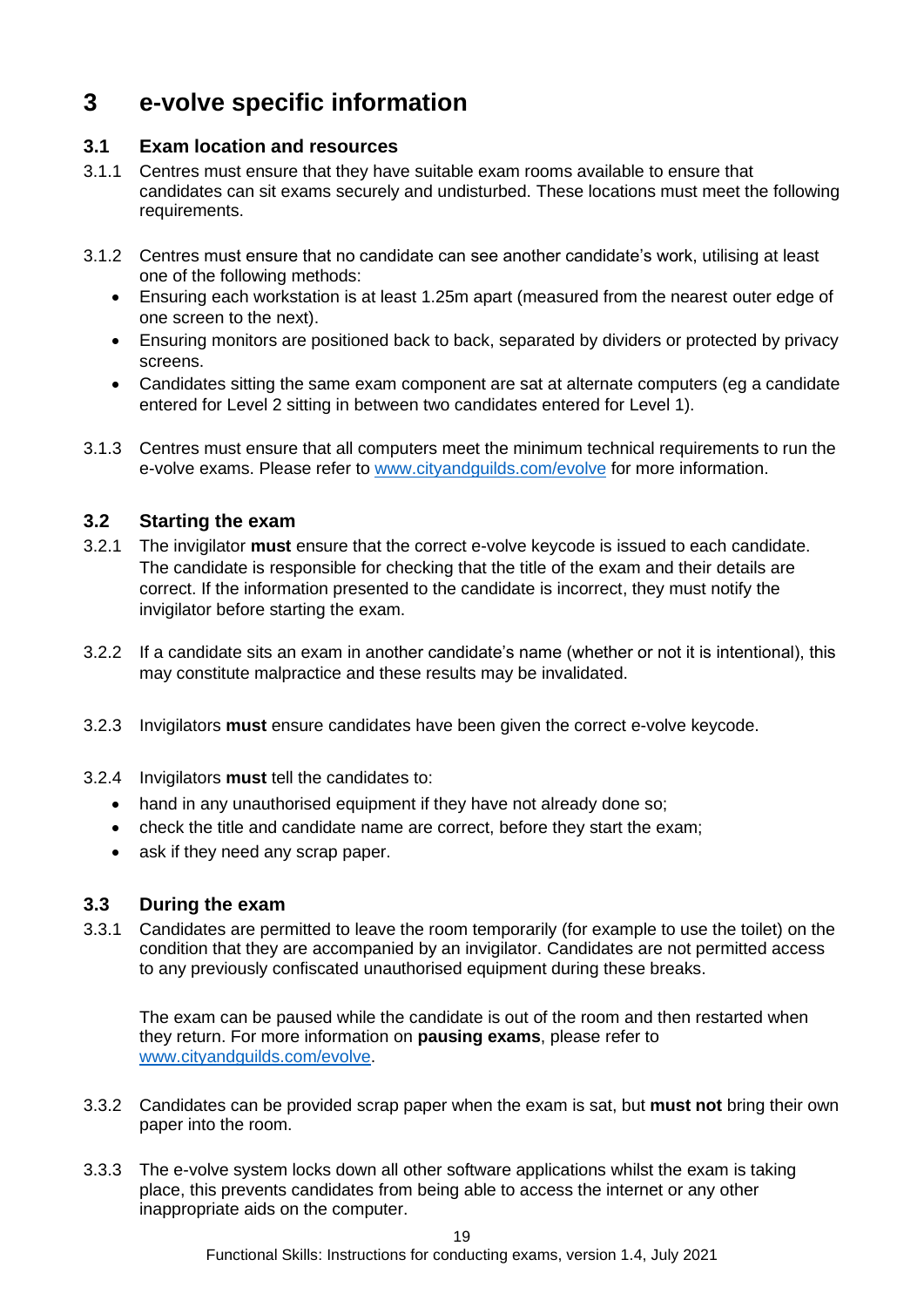#### 3.3.4 Invigilators **must not**:

- view the screen when a candidate is taking the exam;
- photograph or otherwise copy the content of the exam.

#### **Emergencies**

3.3.5 If emergency evacuation is necessary, the exam should be paused while candidates are out of the room and then restarted when they return.

#### **Technical issues**

3.3.6 Where technical issues occur during exams, centres should refer to the *e-volve Centre User guide* for further information. If they cannot resolve technical issues using the guide, they should call the e-volve customer services team directly on 0844 543 0000.

Where there are technical issues, the exam can be paused where possible and re-started if/when the issue is resolved.

#### <span id="page-24-0"></span>**3.4 End of the exam**

- 3.4.1 All exams **must** be uploaded to City & Guilds. If an exam is not uploaded, it will not be marked and the candidate will not receive a result.
- 3.4.2 Downloaded exams **must** be uploaded within 30 calendar days of the date of the exam booking.

If the centre no longer holds the computer used for testing and is unable upload the exam, the exam will not be marked and the candidate will not receive a result. For this reason, exams should be uploaded as soon as possible.

- 3.4.3 Any scrap paper used by candidates during the exam **must** be collected by the invigilator and securely destroyed. Candidates may not take any notes out of the exam room at the end of the exam.
- 3.4.4 Centres **must not** retain any material produced by a candidate during e-volve exams.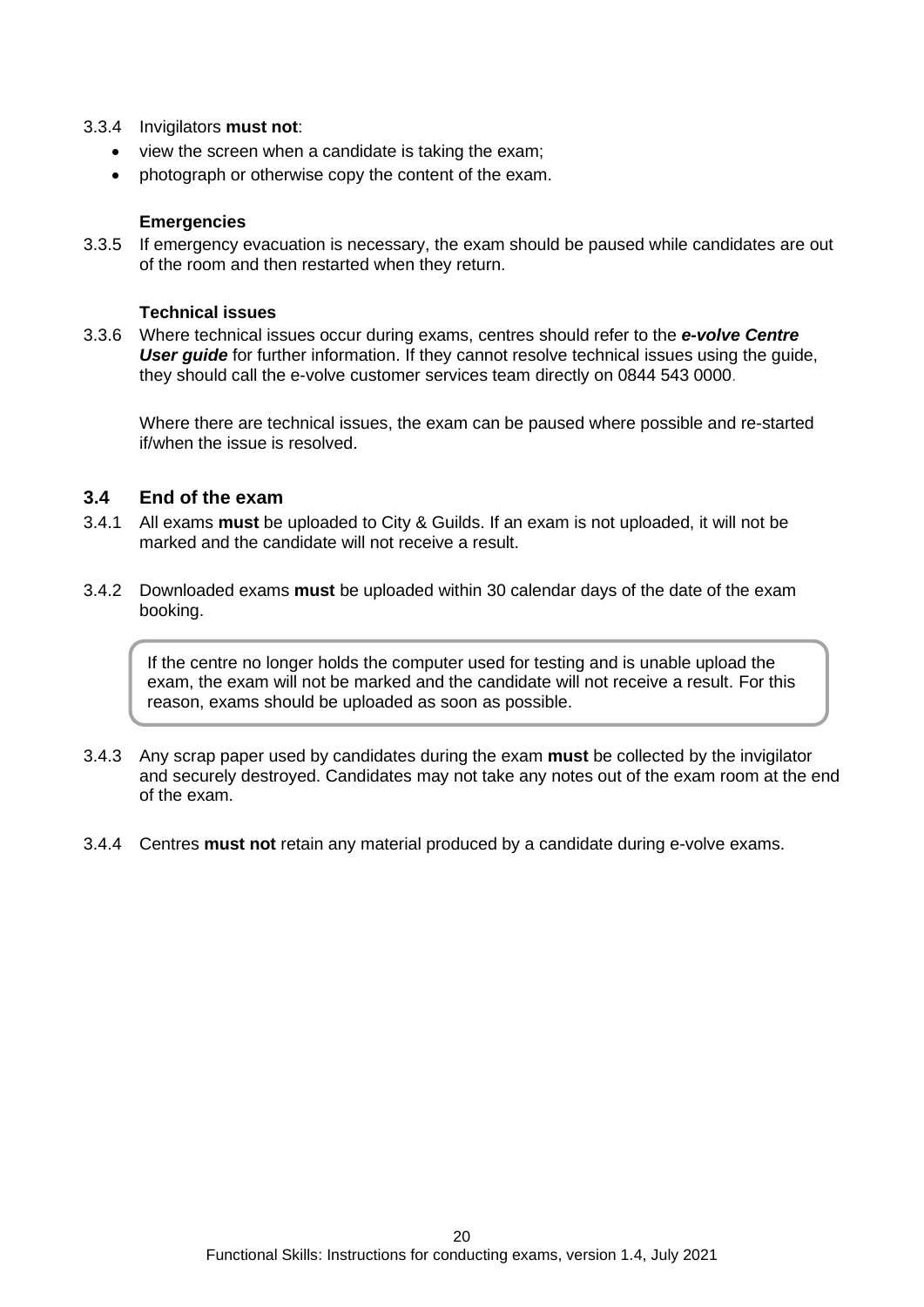## <span id="page-25-3"></span>**4 Subject specific information**

#### <span id="page-25-0"></span>**4.1 Mathematics**

- 4.1.1 The mathematics exam, at both Level 1 and Level 2, is split into two sections:
	- *Section 1* is the non-calculator section;
	- *Section 2* is the calculator section.
- 4.1.2 Both sections of the exam **must** be completed in a single sitting.
- 4.1.3 The duration for each section is given on the front of each question paper.
- 4.1.4 Candidates may only have access to a calculator for the 'calculator permitted' section of the exam, *Section 2*.
- 4.1.5 A calculator is **not** permitted in the non-calculator section of the exam, *Section 1*.
- 4.1.6 Protractors are not permitted for mathematics Level 2 exam.
- <span id="page-25-1"></span>4.1.7 Dictionaries are permitted.

#### **Paper-based requirements**

- 4.1.8 Before the start of the exam, invigilators **must** check that no candidates have a calculator on their desk (calculators may be placed on the floor, beneath the candidate's desk while the candidate completes the non-calculator section).
- 4.1.9 Both question papers will be supplied in the same pack, with two identical barcodes for each candidate, one barcode for each section of the exam. The barcodes must be stuck correctly to each question paper, failure to do so may affect the timely marking and issuing of results.
- 4.1.10 For larger cohorts, centres may open the pack(s) of question papers two hours before the exam, in order to attach the barcodes. Prior approval from City & Guilds is not required for this arrangement.
- <span id="page-25-2"></span>4.1.11 The invigilator must make sure candidates sit the version of the question paper allocated to them and the same version for each section for the exam. If a candidate sits the incorrect question paper, for either section of the exam, City & Guilds may not be able to mark the scripts or issue the results.

If a candidate sits the incorrect question paper, City & Guilds will need to create a new exam entry for that question paper before the results can be processed. There will be a fee for this additional order.

- 4.1.12 Invigilators **must** tell the candidates:
	- to complete the front page of the question paper booklets before the exam starts;
	- not to use a calculator for *Section 1*;
	- that any candidate in possession of a calculator during *Section 1* will be reported to City & Guilds.
- 4.1.13 The invigilator **must** collect in a candidate's *Section 1* booklet before that candidate can use a calculator.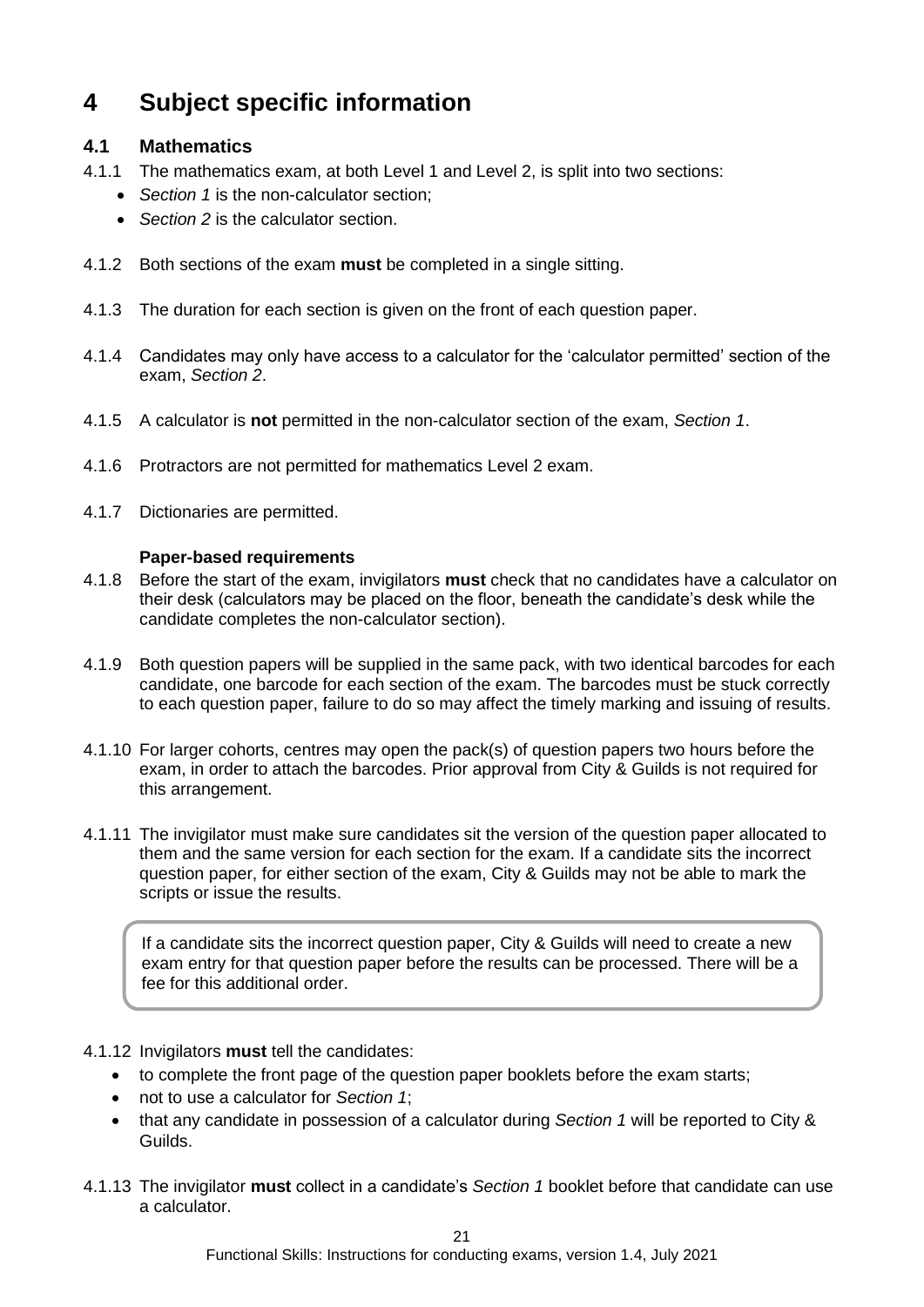- 4.1.14 Candidates **must not** have access to a calculator during *Section 1*. If a calculator is seen on a candidate's desk while they are still in possession of *Section 1*, this **must** be reported to City & Guilds as suspected malpractice, even if the invigilator has not seen the candidate using the calculator.
- 4.1.15 Centres can choose one of two following methods to ensure candidates do not have access to calculators during *Section 1*, but can use a calculator during *Section 2*:
	- candidates can place their calculators on the floor under their desk during, *Section 1*; or
	- invigilators can hand out calculators when collecting *Section 1*.
- <span id="page-26-1"></span>4.1.16 A scientific calculator can be used, however is **not** required for either level 1 or 2. All calculations can be carried out using a basic calculator.

#### **e-volve requirements**

- <span id="page-26-2"></span>4.1.17 Candidates **must** use the on-screen calculator. If candidates want to bring their own calculator, they must meet the requirements below.
- <span id="page-26-0"></span>4.1.18 Candidates can use their own calculator in the e-volve exam, if the following requirements are met:
	- there must be one invigilator for every 10 candidates,
	- candidates **must not** have access to a calculator during *Section 1*,
	- the invigilator(s) can hand out calculators to candidates that have completed *Section 1*,
	- the invigilator(s) **must** instruct candidates to raise their hand when they have completed Section 1, so the invigilator can give them a calculator.
- 4.1.19 There is a message displayed between the two sections, this can be used to distribute the calculators without using any exam time. The candidate must be warned to wait until the invigilator can check the message is displayed on the screen (as shown below) before they give them the calculator.

The picture below shows the message that is displayed between the sections:



4.1.20 If the candidate is using the on-screen calculator, they can start *Section 2* as soon as they are ready to do so.

#### <span id="page-26-3"></span>**4.2 Reading**

4.2.1 Dictionaries are permitted. For information on using bilingual dictionaries, please refer to the access arrangements page on the City & Guilds website.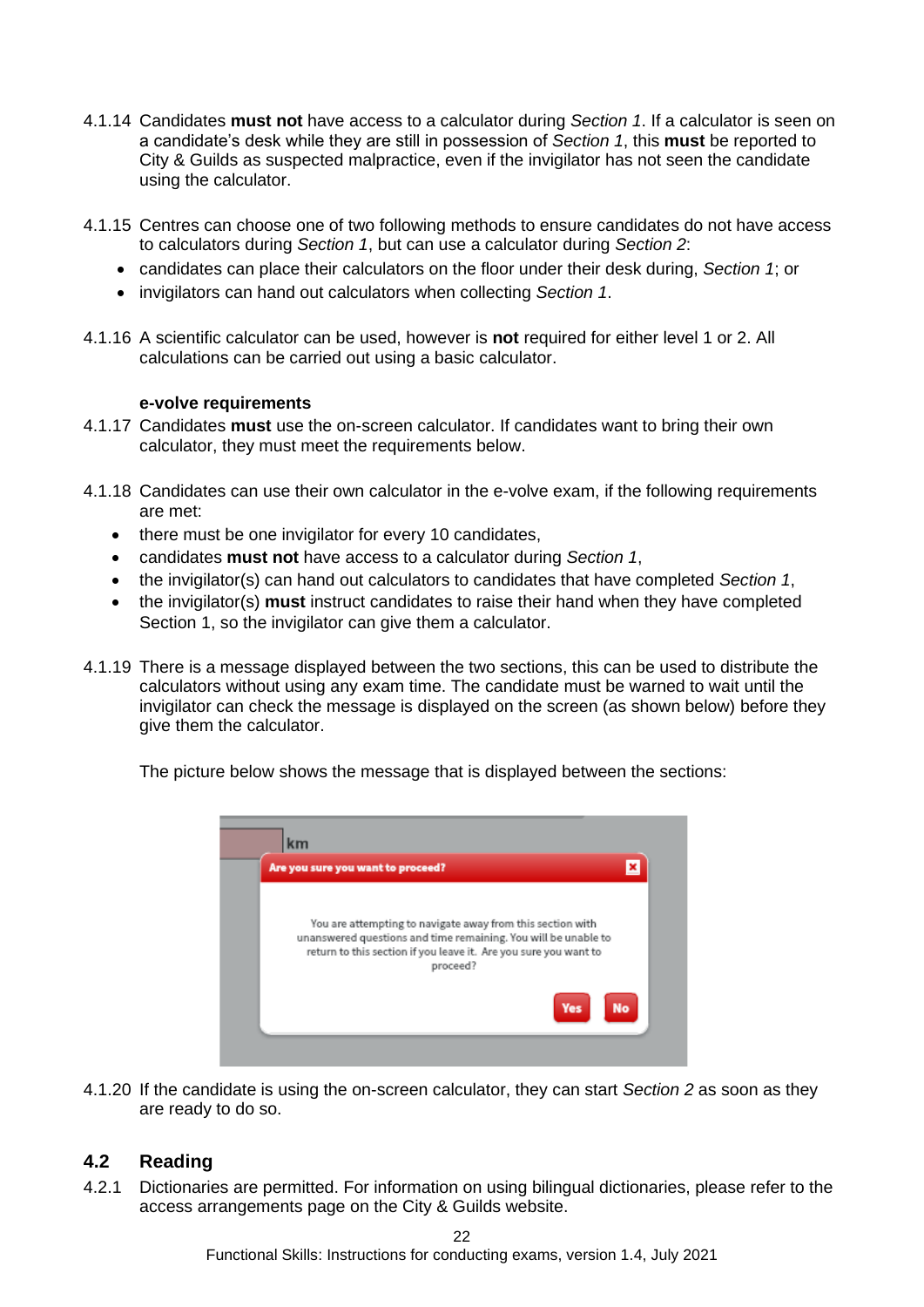#### **Access arrangements**

- 4.2.2 A human reader cannot be used under any circumstances.
- 4.2.3 A computer reader can be used. Please contact [policy@cityandguilds.com](mailto:policy@cityandguilds.com) for more information.

#### <span id="page-27-1"></span>**4.3 Writing**

- 4.3.1 Dictionaries, including bilingual dictionaries, are **not** permitted.
- 4.3.2 Spelling and grammar checking software or tools are **not** permitted.

#### **Access arrangements**

- 4.3.3 A scribe cannot be used under any circumstances.
- <span id="page-27-0"></span>4.3.4 Candidates can type their answers, but **must not** use spellcheck, grammar check or predictive text.

Centres need to ensure that candidates do not turn on spellcheck, grammar check or predictive text during the exam. Centres may find it easier to set up a specific exam only log in.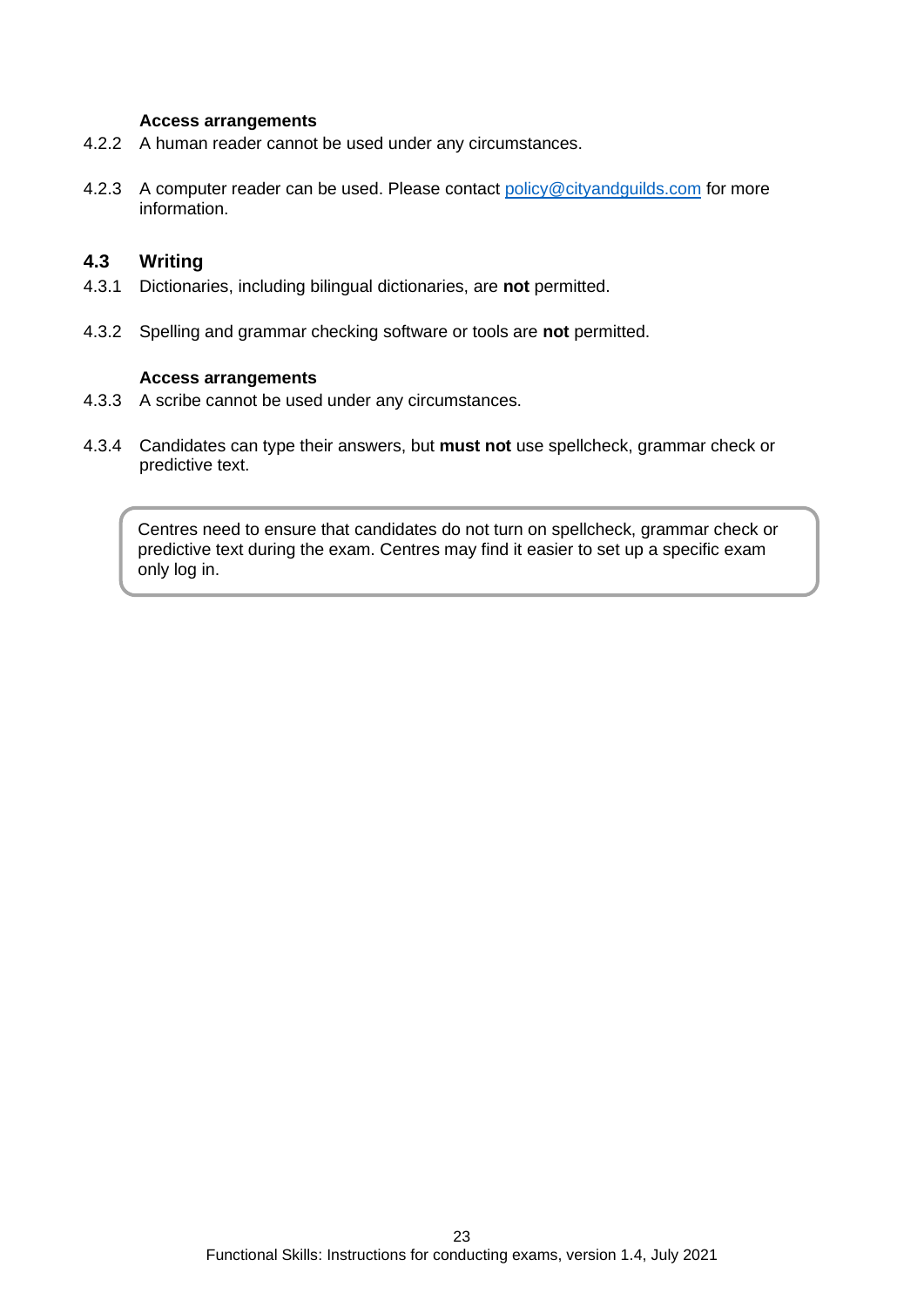## <span id="page-28-0"></span>**5 Centre monitoring**

#### <span id="page-28-1"></span>**5.1 Overview of the centre monitoring process**

- 5.1.1 All centres must be approved before they can offer Functional Skills English and mathematics. As part of the qualification approval process, centres will need to agree to the requirements of this document and provide a list of all assessment sites.
- 5.1.2 The centre will need to provide details for a '**[Functional Skills](#page-31-4) Exams Lead**' (please refer to the [Glossary](#page-31-1) for the definition of this role), who will act as the main contact for the administration of Functional Skills exams at that centre.
- 5.1.3 Details of any further additional assessment sites must be provided using the Centre Update (CU) form, submitted using the Walled Garden Quality Portal (see [City & Guilds Centre](https://www.cityandguilds.com/~/media/cityandguilds-site/documents/what-we-offer/centres/centre%20document%20library/quality-assurance-documents/centre-manual%20pdf.ashx)  [Manual](https://www.cityandguilds.com/~/media/cityandguilds-site/documents/what-we-offer/centres/centre%20document%20library/quality-assurance-documents/centre-manual%20pdf.ashx) for more information on this process).
- 5.1.4 The centre must complete internal audits on their exam procedures, each year. This must include observing an exam taking place.
- 5.1.5 City & Guilds will also monitor that all unused question papers have been returned and the reasons given for changes to exam dates.
- 5.1.6 Failure of any centre to meet the requirements listed in this document may affect their approval. On-going compliance will be monitored through Exam Audits.

#### <span id="page-28-2"></span>**5.2 Overview of Exam Audit process**

5.2.1 An Exam Audit is a visit to a centre in order to check that the centre's exam processes, procedures and practice are in line with City & Guilds requirements, as outlined in this document. Exam Audits involve observing an exam taking place. A copy of the Exam Audit report will be made available to the centre within 10 working days.

#### <span id="page-28-3"></span>**5.3 Possible outcomes of an Exam Audit**

- 5.3.1 If there are any issues discovered during an Exam Audit, the centre will be set an action plan to address them. If the issues are serious and there is a risk to the integrity or security of the exam, City & Guilds may choose to investigate further and decide to:
	- invalidate candidates' results;
	- raise the centre's risk level.
- 5.3.2 The impact of each risk level is outlined below:

| <b>Risk level</b> | <b>Outcome</b>                                                       |
|-------------------|----------------------------------------------------------------------|
| Low               | <b>None</b>                                                          |
| Medium            | Warning, if action plan is not met, further action may be taken      |
| High              | Registrations and exam entries cannot be made for that qualification |

- 5.3.3 A 'high' risk level can be set as a result of:
	- one high level non-compliance; or
	- five or more medium level non-compliances.

Exam Audit criteria are listed in Section [5.4.](#page-29-0)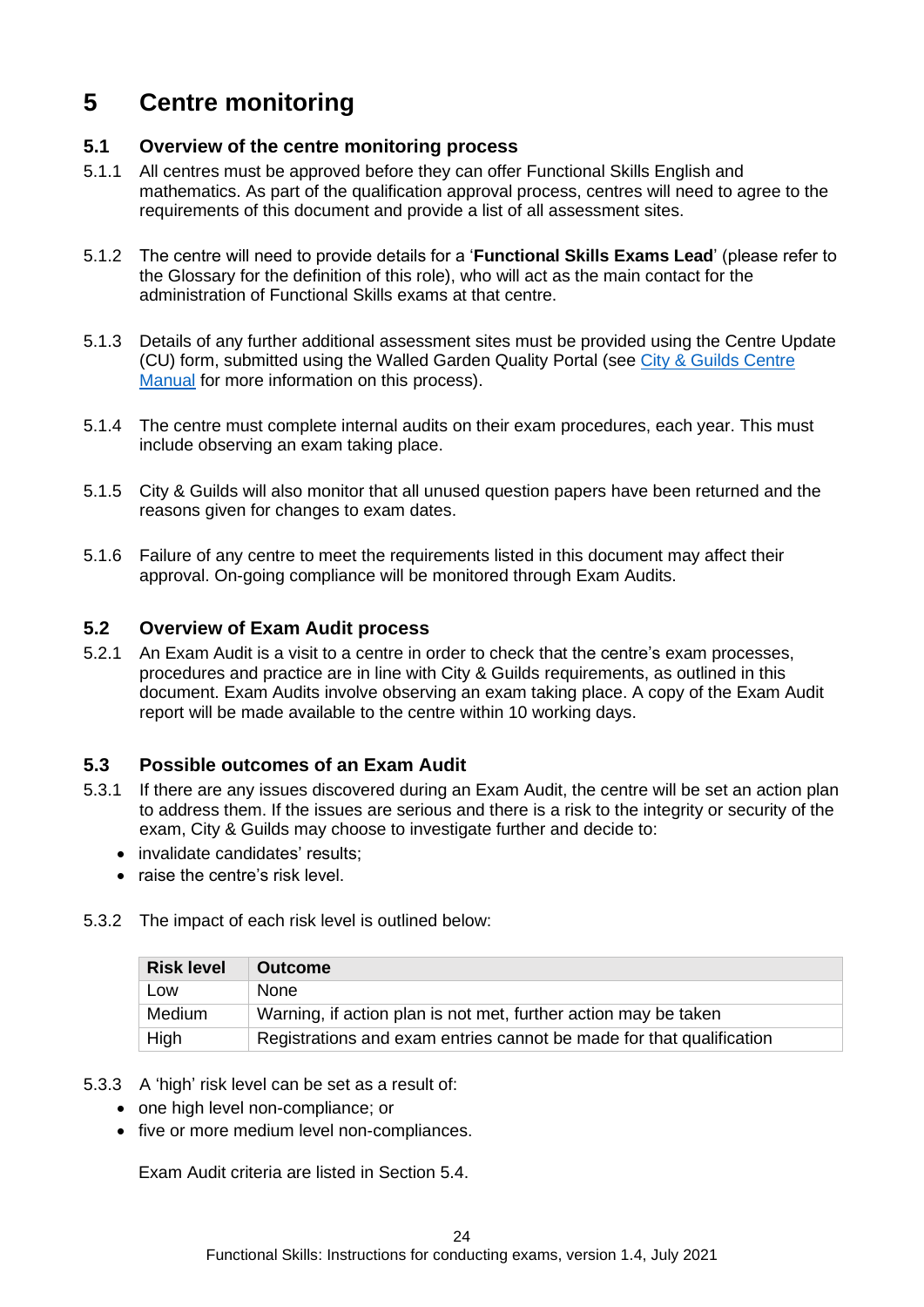5.3.4 If actions are not completed on time, this may also result in the risk level being increased.

#### <span id="page-29-0"></span>**5.4 Exam Audit criteria**

5.4.1 There are specific criteria for Exam Audits, these are used to check the centre is following the requirements of the exam. The criteria are listed below, with references to the requirements listed in this document (the equivalent requirement in the JCQ Instructions for Conducting Examinations (ICE) are provided for information only):

| А.                    | <b>Before the examination</b>                                                                                      |               |                |                   |
|-----------------------|--------------------------------------------------------------------------------------------------------------------|---------------|----------------|-------------------|
| <b>No</b>             | <b>Observation</b>                                                                                                 | <b>FS</b> ref | <b>JCQ Ref</b> | <b>Risk level</b> |
| 1                     | Papers are kept in a safe, non-portable, lockable steel<br>or metal cabinet                                        | 2.1.3         | 3.1            | Medium            |
| $\mathbf{2}^{\prime}$ | Cabinet in room secure from non-authorised entry                                                                   | 2.1.3         | 3.1            | Medium            |
| 3                     | Room locked when not attended by authorised<br>persons                                                             | 2.1.3         | 3.1            | Medium            |
| 4                     | Question papers must remain in secure storage until<br>they can be removed prior to the scheduled starting<br>time | 2.2.3         | 11.3           | High              |
| 5                     | Criteria for appointing invigilators met                                                                           | 1.3           | 12.3           | Medium            |
| 6                     | Procedures in place to ensure that a Functional Skills<br>tutor, is not the invigilator for any exams.             | 1.3           | 12.3           | Medium            |
| 7                     | Readers/writers acting as invigilators                                                                             | 1.5.5         | 13             | Medium            |

| <b>B.</b> | <b>Examination room</b>                                                                                                                                                                     |                 |                |                         |
|-----------|---------------------------------------------------------------------------------------------------------------------------------------------------------------------------------------------|-----------------|----------------|-------------------------|
| <b>No</b> | <b>Observation</b>                                                                                                                                                                          | <b>FS</b> ref   | <b>JCQ Ref</b> | <b>Risk level</b>       |
| 8         | Examination room in quiet, undisturbed location                                                                                                                                             | 1.2             | 11.4           | Low                     |
| 9         | Only candidates and other persons required by the<br>examination allowed in the room                                                                                                        | 1.3.9           | 17             | Low                     |
| 10        | Minimum distance of 1.25 metres between candidates'<br>chairs                                                                                                                               | 2.3             | 11.10          | Low/ Medium             |
| 11        | All candidates facing same direction (or, where<br>drawing boards, easels or computer workstations are<br>involved, seated in such way as to be prevented from<br>seeing each other's work) | 2.3.4,<br>3.1.2 | 11.11          | Low                     |
| 12        | Each candidate seated at a separate desk, table or<br>workstation                                                                                                                           | 2.3.4           | 11.11          | Low                     |
| 13        | Seating plan made for examination room or standard<br>form of seating used                                                                                                                  | 1.2.9           | 11.14          | Low                     |
| 14        | Posters, display or other material relevant to<br>examination removed or covered                                                                                                            | 1.2.7           | 11.6           | Low                     |
| 15        | All candidates able to see a clock without turning<br>around                                                                                                                                | 2.3.1           | 11.7           | Low                     |
| 16        | Starting and finishing times of examination displayed<br>where all candidates could see them                                                                                                | 2.3.2           | 11.9           | Low                     |
| 17        | No unauthorised material in the examination room                                                                                                                                            | 1.4.2           | 18.2           | Low/<br>Medium/<br>High |
| 18        | Minimum number of invigilators present at all times                                                                                                                                         | 1.3.4           | 12.3           | Medium                  |
| 19        | Where one invigilator present, s/he able to summon<br>assistance easily without leaving examination room in<br>case of emergency                                                            | 1.3.5           | 12.3           | Medium                  |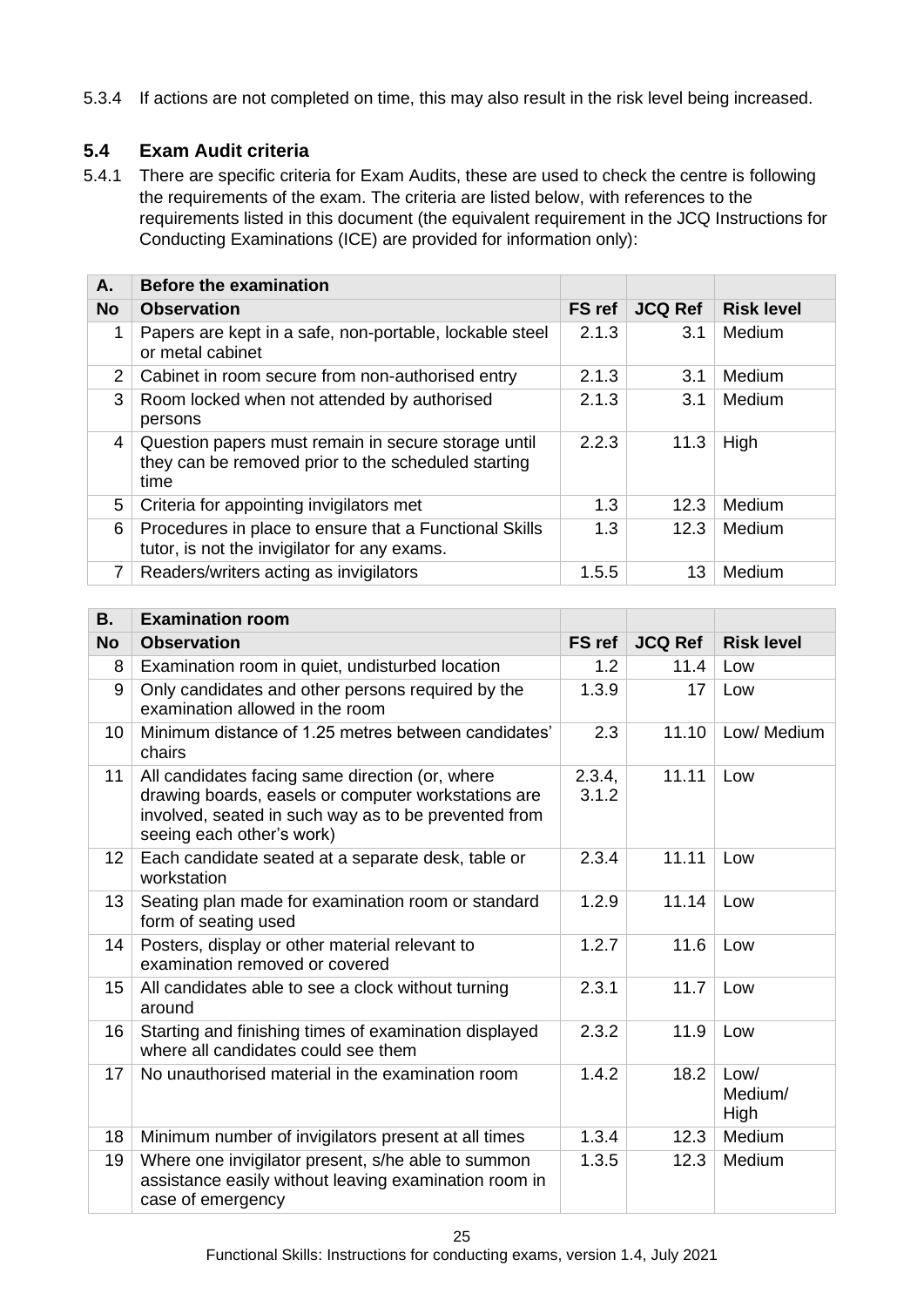| 20 | Number of invigilators never below number specified                                                           | 1.3.4  | 12.3   | Medium |
|----|---------------------------------------------------------------------------------------------------------------|--------|--------|--------|
| 21 | Identity of each candidate established (particularly<br>where candidates not personally known to invigilator) | 1.6    | 16     | Medium |
| 22 | Identity of each candidate verified, specified ID<br>produced in accordance with qualification guidelines     | 1.6.2  | 16.2   | N/A    |
| 23 | Invigilators oversaw the input of the ID and password<br>for each candidate (e-volve)                         | 3.2.1  | A1 2.5 | Medium |
| 24 | Envelopes containing question papers not opened<br>until immediately before the examination                   | 2.1.21 | 5.2    | Medium |

| C.        | Starting the examination and invigilation                          |               |                |                         |
|-----------|--------------------------------------------------------------------|---------------|----------------|-------------------------|
| <b>No</b> | <b>Observation</b>                                                 | <b>FS</b> ref | <b>JCQ Ref</b> | <b>Risk level</b>       |
| 25        | Rules read out to candidates at beginning of<br>examination        | 1.7           | 19.3           | Low                     |
| 26        | Attendance list completed by invigilator                           | 2.5           | 22             | Low                     |
| 27        | Invigilators observed candidates at all times                      | 1.3.2         | 20.1           | Low/<br>Medium/<br>High |
| 28        | Rules known regarding candidates entering and<br>leaving exam room | 1.8           | 23             | Low                     |
| 29        | Rules known regarding candidates arriving late                     | 1.8.1         | 21             | Low                     |
| 30        | Rules known regarding candidates leaving exam room<br>temporarily  | 1.8.3         | 23.3           | Low                     |

| D.        | Starting the examination and invigilation                                       |               |                |                   |
|-----------|---------------------------------------------------------------------------------|---------------|----------------|-------------------|
| <b>No</b> | <b>Observation</b>                                                              | <b>FS</b> ref | <b>JCQ Ref</b> | <b>Risk level</b> |
| 31        | Candidates reminded of time remaining 5 minutes<br>before end of examination    | 2.6.1         | 26.3           | Low               |
| 32        | Candidates told to stop writing when examination time<br>has ended              | 2.6.2         | 26.1           | Low               |
| 33        | Scripts collected before candidates left examination<br>room                    | 2.6.4         | 27.1           | Medium            |
| 34        | Scripts checked for candidates' names and numbers                               | 2.6.4         | 27.1           | Low               |
| 35        | Scripts handed to person responsible for despatching<br>them                    | 2.6.4         | 27.1           | Medium            |
| 36        | Scripts left in secure place (as in 1, 2, 3) when not<br>dispatched immediately | 2.7.4         | 27.2           | Medium            |
| 37        | Rules for dispatching scripts known                                             | 2.7.5         | 29             | Low               |
| 38        | Unused question papers returned to City & Guilds                                | 2.7.6         | 30             | Medium            |

| Е.        | Dealing with misconduct and irregularities                 |        |                |            |
|-----------|------------------------------------------------------------|--------|----------------|------------|
| <b>No</b> | <b>Observation</b>                                         | FS ref | <b>JCQ Ref</b> | Risk level |
| 39.       | Centre aware of misconduct and irregularities<br>procedure | 1.10   |                | $24$ High  |

|           | Dealing with emergencies                  |     |                               |
|-----------|-------------------------------------------|-----|-------------------------------|
| <b>No</b> | <b>Observation</b>                        |     | FS ref   JCQ Ref   Risk level |
|           | 40 Centre aware of emergencies procedures | 1.9 | 25   Low/ Medium              |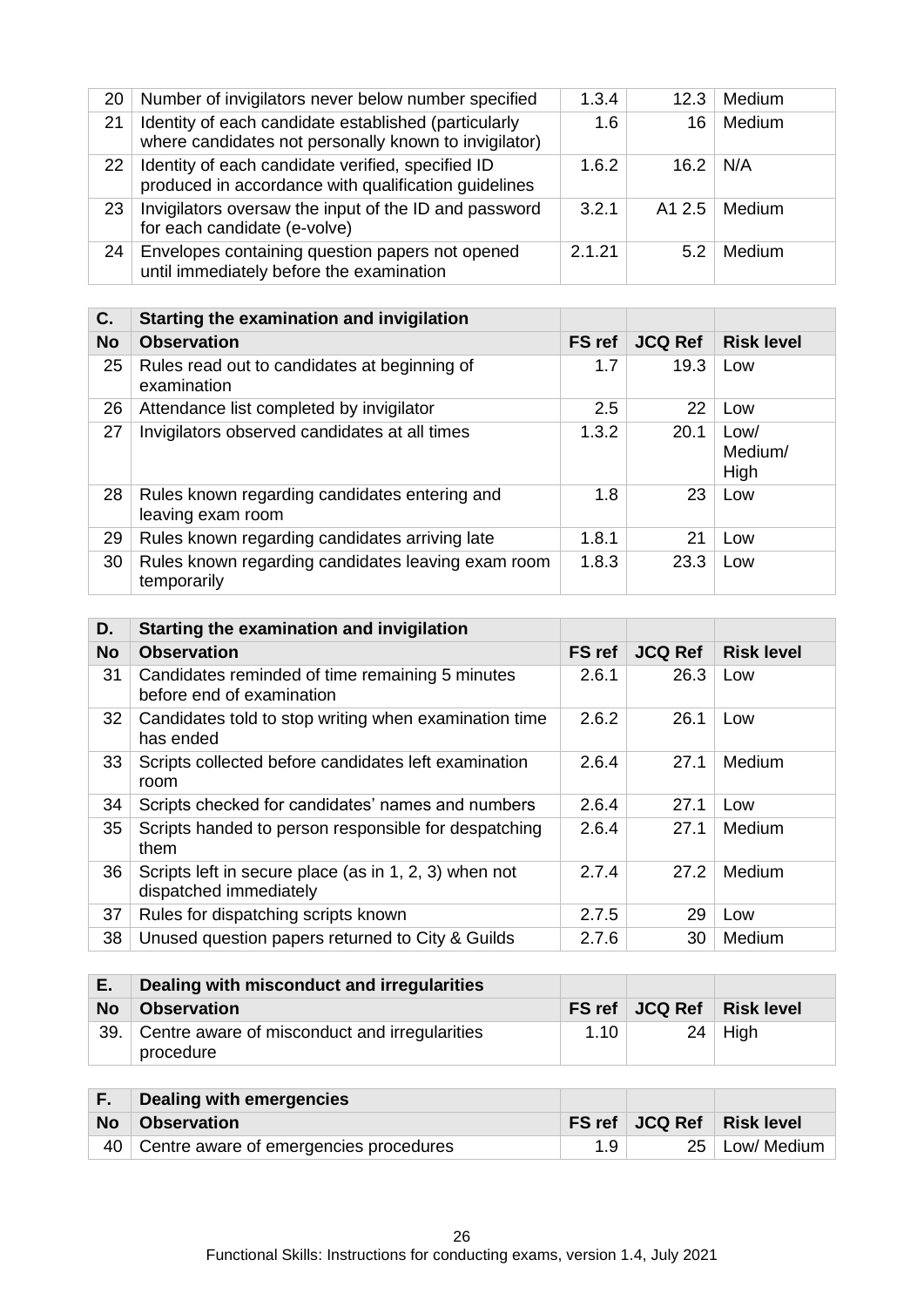## <span id="page-31-0"></span>**6 Appendices**

#### <span id="page-31-1"></span>**Glossary**

<span id="page-31-4"></span><span id="page-31-3"></span><span id="page-31-2"></span>

| <b>Assessment site</b>                        | An assessment site is a location where candidates are assessed in<br>order to gain City & Guilds qualifications, which is in a different<br>geographical location from the registered centre address. This<br>includes remote sites, such a candidate's workplace.                                                                                                                           |
|-----------------------------------------------|----------------------------------------------------------------------------------------------------------------------------------------------------------------------------------------------------------------------------------------------------------------------------------------------------------------------------------------------------------------------------------------------|
| <b>Candidate</b>                              | A candidate is an individual who is registered with City & Guilds and<br>working towards a full or part qualification at a centre.                                                                                                                                                                                                                                                           |
| <b>Centre</b>                                 | A centre is an organisation approved by City & Guilds to offer<br>assessments leading to City & Guilds qualifications.                                                                                                                                                                                                                                                                       |
| e-volve                                       | e-volve is a web-based assessment tool for centres and organisations<br>that allows them to administer exams delivery easily and efficiently. It<br>is safe and secure, which offers candidates each exam with a unique<br>key code and prevents manipulation by displaying different questions<br>to each candidate.<br>Detailed guidance on e-volve including system requirements and user |
|                                               | guides can be found at www.cityandguilds.com/evolve.                                                                                                                                                                                                                                                                                                                                         |
| <b>Exam</b>                                   | An exam is any externally marked component of a qualification.                                                                                                                                                                                                                                                                                                                               |
| <b>Functional Skills</b><br><b>Exams Lead</b> | The Functional Skills Exams Lead is the main contact for City &<br>Guilds for the administration of Functional Skills exams. It could be<br>the exams officer at the centre.                                                                                                                                                                                                                 |
| <b>Head of centre</b>                         | The head of centre is the person with responsibility for ensuring that<br>the overall management of the centre. The head of centre is:                                                                                                                                                                                                                                                       |
|                                               | the head of a school; or<br>$\bullet$<br>the principal of a college; or<br>$\bullet$                                                                                                                                                                                                                                                                                                         |
|                                               | the chief officer of an institution which is approved by City &<br>$\bullet$<br>Guilds as a centre (including employers).                                                                                                                                                                                                                                                                    |
| Invigilator                                   | An <i>invigilator</i> is the person responsible for ensuring the secure<br>conduct of all exams.                                                                                                                                                                                                                                                                                             |
| <b>Invigilation Certificate</b>               | An Invigilation Certificate is the attendance register for an exam.                                                                                                                                                                                                                                                                                                                          |
| <b>Tutor</b>                                  | A tutor is someone who provides teaching and/or learning support<br>towards candidates' preparation for Functional Skills exams. This<br>includes assessors, lecturers, supervisors, teachers, trainers and<br>other providers of education or training.                                                                                                                                     |
| <b>Script</b>                                 | A candidate's written response to the examination.                                                                                                                                                                                                                                                                                                                                           |
| <b>Version</b>                                | For on-demand exams, there are a number of question papers in use<br>at any one time, for each component. Each of these question papers<br>is referred to a version. The name of that version is listed on the front<br>of the question paper and the attendance register.                                                                                                                   |
| <b>Working day</b>                            | A working day is any day other than Saturday or Sunday or a<br>statutory holiday in the United Kingdom.                                                                                                                                                                                                                                                                                      |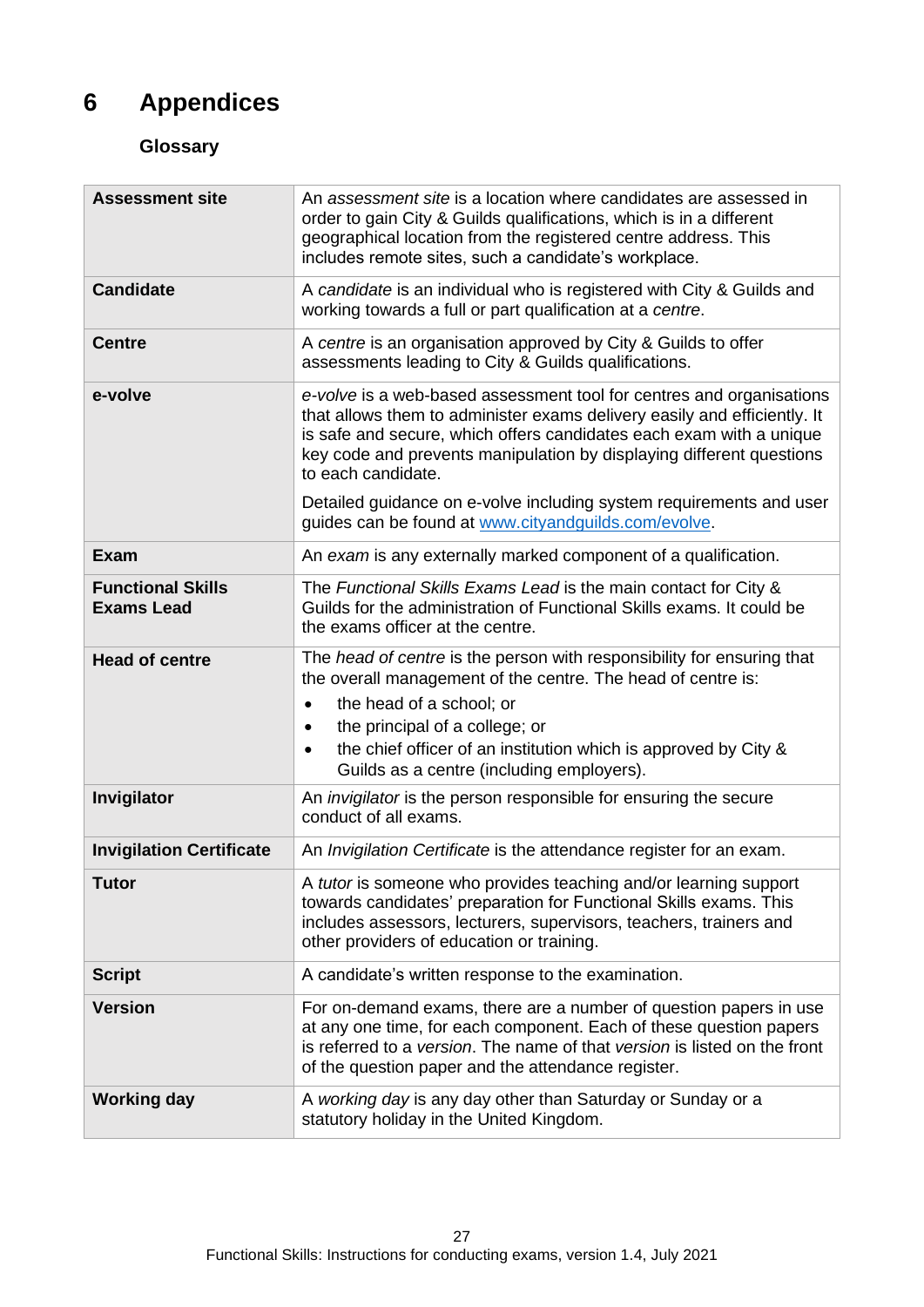#### <span id="page-32-0"></span>**Additional guidance on choosing an invigilator**

The invigilation requirements for the reformed Functional Skills (4748) qualifications are different from those for the legacy Functional Skills qualifications (3748).

The invigilation requirements for the reformed Functional Skills (4748) qualifications are:

- A **tutor** for the **subject being examined** must not be an invigilator for any exam.
- Relatives, friends and/or peers of candidates must not be an invigilator for any exam.

#### **Role of a tutor**

We define a **tutor** as the person who has prepared the candidates for the Functional Skills exam. Tutors might also be described as assessors, lecturers, supervisors, teachers and trainers.

Anyone familiar with the Functional Skills subject content and the assessment specification, who uses these to prepare learners for exams, would be classed as a tutor. This will include anyone involved in the following activities:

- preparing and delivering Functional Skills learning;
- conducting formative assessment, including the use of Functional Skills sample tests;
- providing feedback on progress;
- providing guidance on how to attempt questions in the Functional Skills exams;
- making decisions about a candidate's readiness for Functional Skills exams
- internal quality assurance for Functional Skills qualifications.

#### **The 'subject being examined'**

This means:

- a tutor of Functional Skills English must not invigilate Functional Skills English exams;
- a tutor of Functional Skills Mathematics must not invigilate Functional Skills Mathematics exams.

#### **Staff with combined roles**

Staff who have combined vocational and Functional Skills tutor roles **must not invigilate** where their tutor role contains the activities described above. Please note that:

- Staff who act as both mathematics and English tutors, **must not invigilate** either maths or English exams.
- Staff who teach GCSE English, but not Functional Skills English, **may** invigilate.
- Staff who teach GCSE Mathematics, but not Functional Skills Mathematics, **may** invigilate.
- Staff who teach ESOL, but do not teach Functional Skills English **may** invigilate.

#### **Supporting staff**

Many learning programmes incorporate the development of maths and English skills. Some staff are involved in the teaching and learning process, but are not directly engaged in delivering content for, or preparing learners directly for, Functional Skills exams.

The following staff **may invigilate:**

- Staff who solely carry out initial and diagnostic assessments.
- Staff who direct learners to online/e-learning programmes, who set up online/e-learning programmes for learners, and/or support learners to access e-learning.
- Vocational staff who incorporate maths and English into lessons where they occur in their vocational programmes, but are not responsible for preparing learners for Functional Skills exams.
- Staff who administer Functional Skills exams.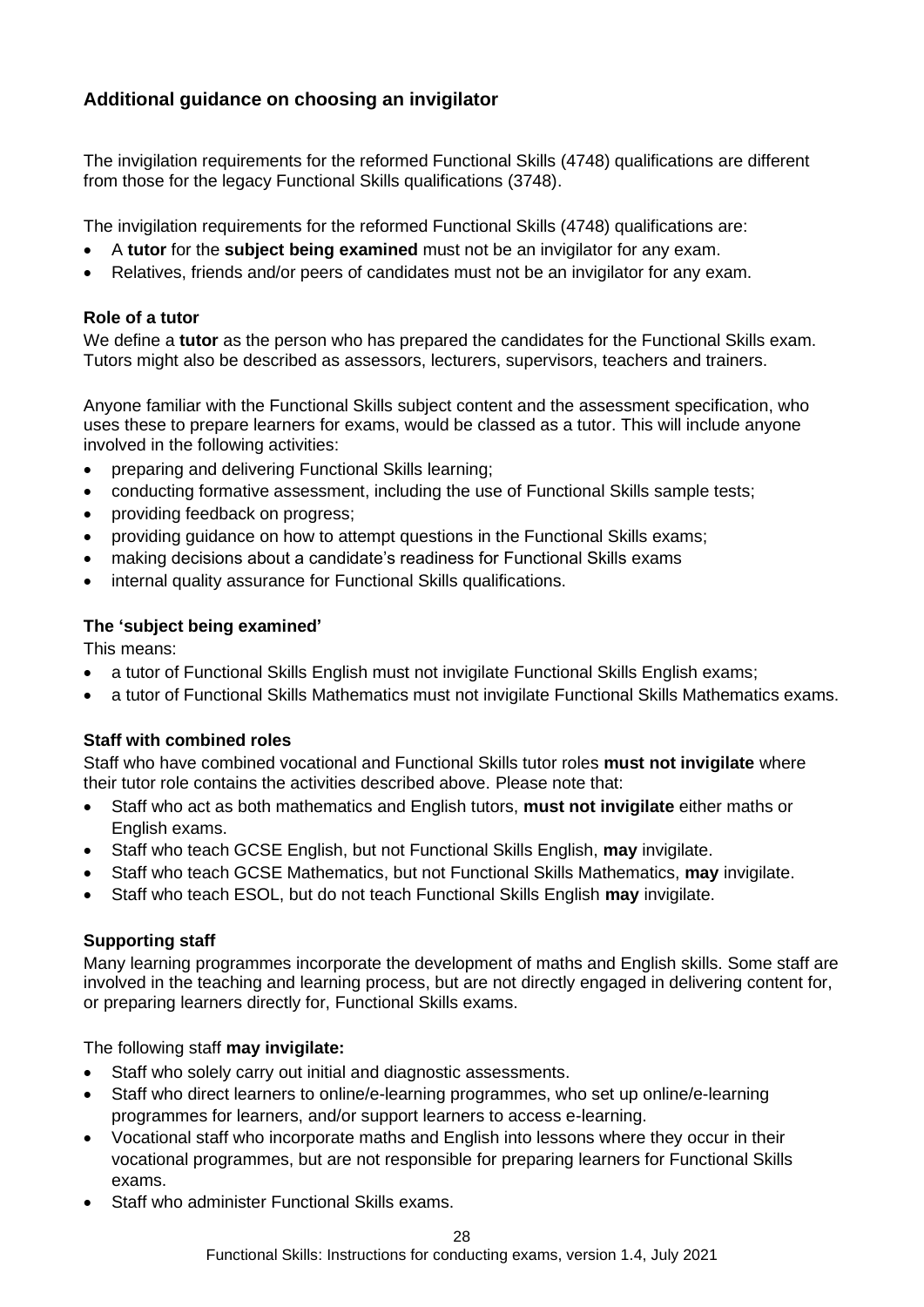The following staff **must not** invigilate:

- Staff who directly support candidates working towards Functional Skills exams, even if not the candidates' main Functional Skills tutor.
- Staff supporting candidates using online/e-learning programmes, where these include Functional Skills exam preparation.

#### **Learning support**

Candidates with individual support during learning can have support from the same person during their exams, providing they meet the requirements set out in our access arrangements documents and our Instructions for Conducting Examinations document.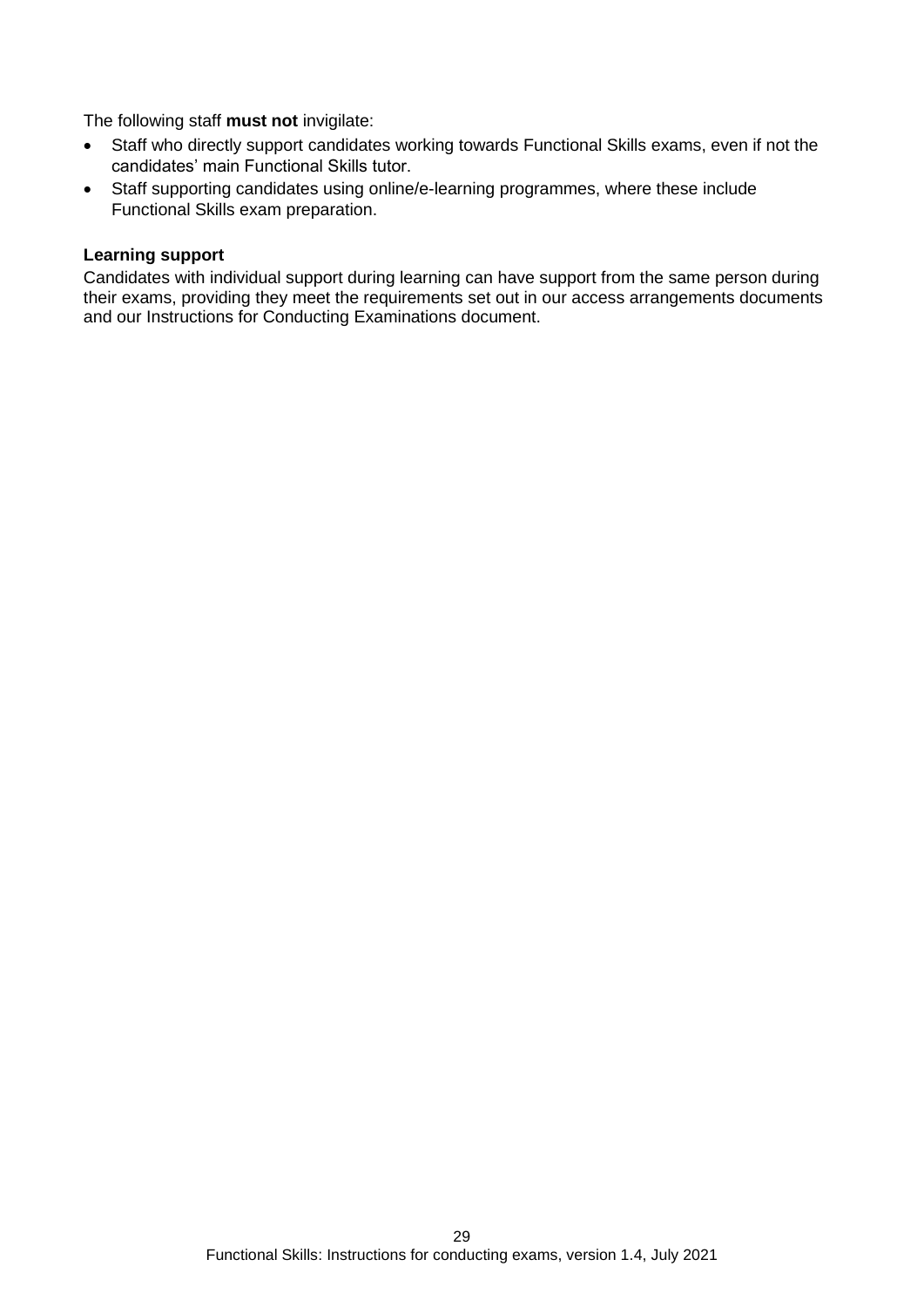#### <span id="page-34-0"></span>**Duplicating screens in e-volve**

The below describes how to duplicate your screen on to a second monitor using the supported Windows 7, 8 and 10 Operating systems. This will enable a reader or scribe to assist the candidate during the test while maintaining a safe distance.

- **1.** Depending on your operating system, there are multiple ways to reach the settings for controlling your display, the simplest way is by right clicking an empty desktop area and selecting **Display Settings** or **Screen Resolution**.
- **2. Windows 10 Windows 7 and 8**



**3.** Once you have opened the settings screen, scroll down and select the **Multiple displays** drop-down list and then select **Duplicate these displays**

|                     | Change the appearance of your displays                                                              |
|---------------------|-----------------------------------------------------------------------------------------------------|
|                     |                                                                                                     |
| Display:            | 2. SDM-X93                                                                                          |
| <b>Resolution:</b>  | $1280 \times 1024$ (recommended)                                                                    |
| Orientation:        | Landscape                                                                                           |
| Multiple displays:  | <b>Extend these displays</b>                                                                        |
|                     | Duplicate these displays<br>This is currently you Extend these displays<br>Show desktop only on 1 w |
| Make text and other | Show desktop only on 2                                                                              |

**4. You can then choose to keep or revert the change.** 

Anything now displayed on the main screen will be duplicated on the second screen, including the SecureClient testing software showing the test.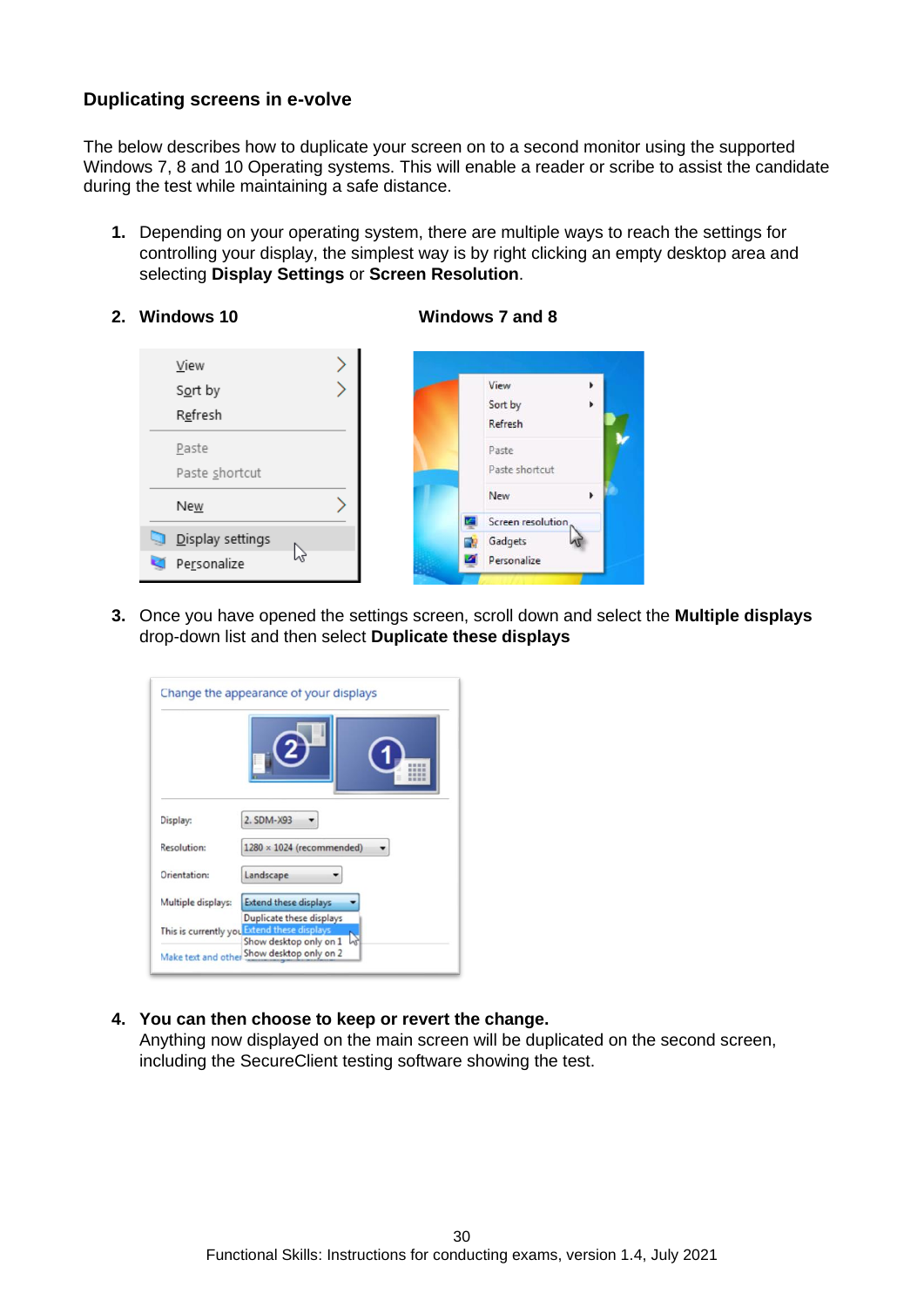#### <span id="page-35-0"></span>**Checklist for invigilators Paper-based exams**



This list summarises the essential actions for invigilators.

#### **A Arranging the exam room**

- 1 Check that you have the following on display:
	- a clock that all candidates can see clearly;
	- a board showing the centre number, and start/finish time of the exam(s).
- 2 Check that you have a seating plan for the exam.
- 3 Check in advance with the exams officer which candidates, if any, have access arrangements.

#### **B Before the exam begins**

- 1 Attach the candidate barcodes to the front of the correct question paper.
- 2 Check the front of the question paper for details of required/ permitted materials.
- 3 Tell candidates that they must now follow the regulations of the exam.
- 4 Warn candidates that they must give you any unauthorised materials, including mobile phones.
- 5 Open the pack(s) of question papers in the exam room.
- 6 Tell the candidates:
	- to fill in the details on the front of the question paper;
	- check the barcode on the front of the question paper;
	- to read the instructions on the front of the question paper.
- 7 Remind candidates to write in blue or black ink or ballpoint pen.
- 8 Tell candidates when they may begin and how much time they have.

#### **C During the exam**

- 1 Supervise the candidates at all times to prevent cheating and distractions.
- 2 Do not give any information to candidates about any question on the paper or the requirements for answering particular questions.
- 3 Make sure that no question paper is removed from the room during the exam.
- 4 Make sure that an invigilator is available to accompany any candidates who need to leave the room temporarily.
- 5 If candidates have finished, they may leave at any time. You must ensure this does not disturb other candidates, and that they understand that they cannot return.
- 6 Tell candidates to stop writing/working at the end of the exam.
- 7 Make sure the only people in the room are the invigilator(s), the candidates and anyone else required to facilitate the exam (e.g. readers/scribes).

#### **D After the exam**

- 1 Tell candidates to check that they have:
	- filled out their personal information on the front of the question paper and identified themselves on any supplementary sheets of paper;
	- crossed out rough work or unwanted answers.
- 2 Collect all completed scripts and all unused question papers before candidates leave the room.
- 3 Check the candidate barcodes have been attached correctly to each script.
- 4 Arrange the scripts and any unused question papers in the order candidates appear on the Invigilation Certificate/attendance register.
- 5 Make sure that scripts are kept in a secure place until they are sent for marking.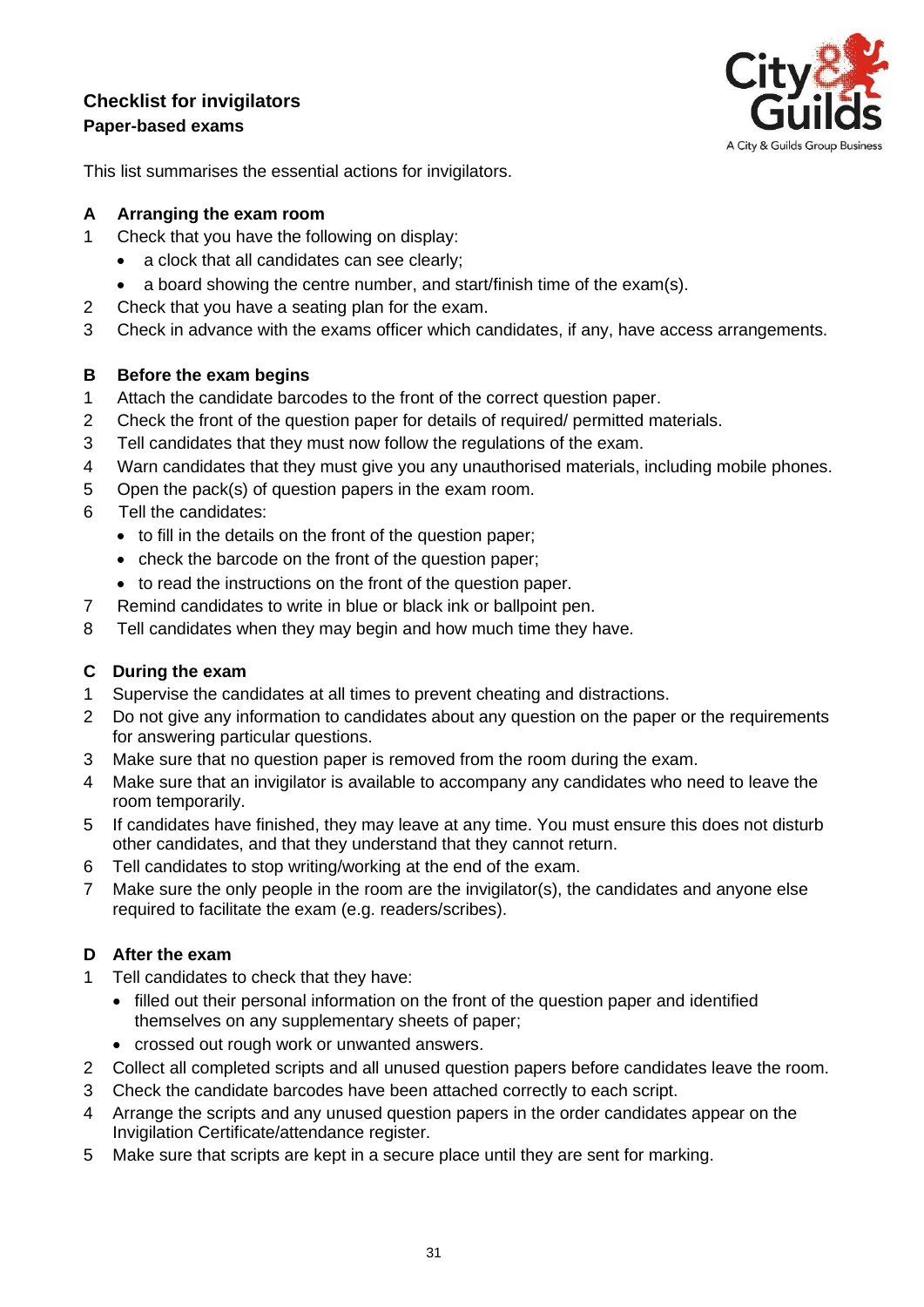#### **Checklist for invigilators e-volve exams**



This list summarises the essential actions for invigilators.

#### **A Arranging the exam room**

- 1 Check that you have a seating plan for the exam.
- 2 Check in advance with the Exams Officer which candidates, if any, have access arrangements.
- 3 Check that sufficient workstations are available, including at least one replacement computer.

#### **B Identifying candidates**

- 1 Check that the correct keycode is issued to each candidate sitting the exam.
- 2 Check to see that the name on the screen matches the name of the candidate.

#### **C Before the exam**

- 1 Check requirements for authorised materials with the Exams Officer.
- 2 Tell candidates that they must now follow the regulations of the exam.
- 3 Warn candidates that they must give you any unauthorised materials, including mobile phones.
- 4 Make sure that candidates are familiar with the instructions, procedures and regulations for the exam, particularly on how to navigate and respond on-screen.
- 5 Check that candidates know how to request technical assistance.
- 6 Make sure all candidates know how to exit the exam when they have finished.
- 7 Check that all candidates have logged on successfully.
- 8 Ensure that technical support is available throughout the exam in relation to malfunctioning of equipment or software.

#### **D During the exam**

- 1 Supervise the candidates at all times to prevent cheating and distractions.
- 2 Do not give any information to candidates about any question on the paper or the requirements for answering particular questions.
- 3 Make sure that an invigilator is available to accompany any candidates who need to leave the room temporarily.
- 4 Record and report any complaints from candidates relating to system delays or any other IT irregularities.
- 5 Record and report all emergencies and/or technical failures.
- 6 If candidates have finished the exam, they can leave at any time. You must ensure this does not disturb other candidates.
- 7 Make sure the only people in the room are the invigilator(s), the candidates and anyone else required to facilitate the exam (e.g. technical support or readers/scribes).

#### **E After the exam**

- 1 Ensure that each candidate has exited the exam correctly.
- 2 Collect any scrap paper and ensure it is securely destroyed immediately.
- 3 Check all exams have been uploaded.

#### **F Calculators and Dictionaries**

- 1 Tell candidates if they are allowed to use a calculator.
- 2 Tell candidates if they are allowed to use a dictionary.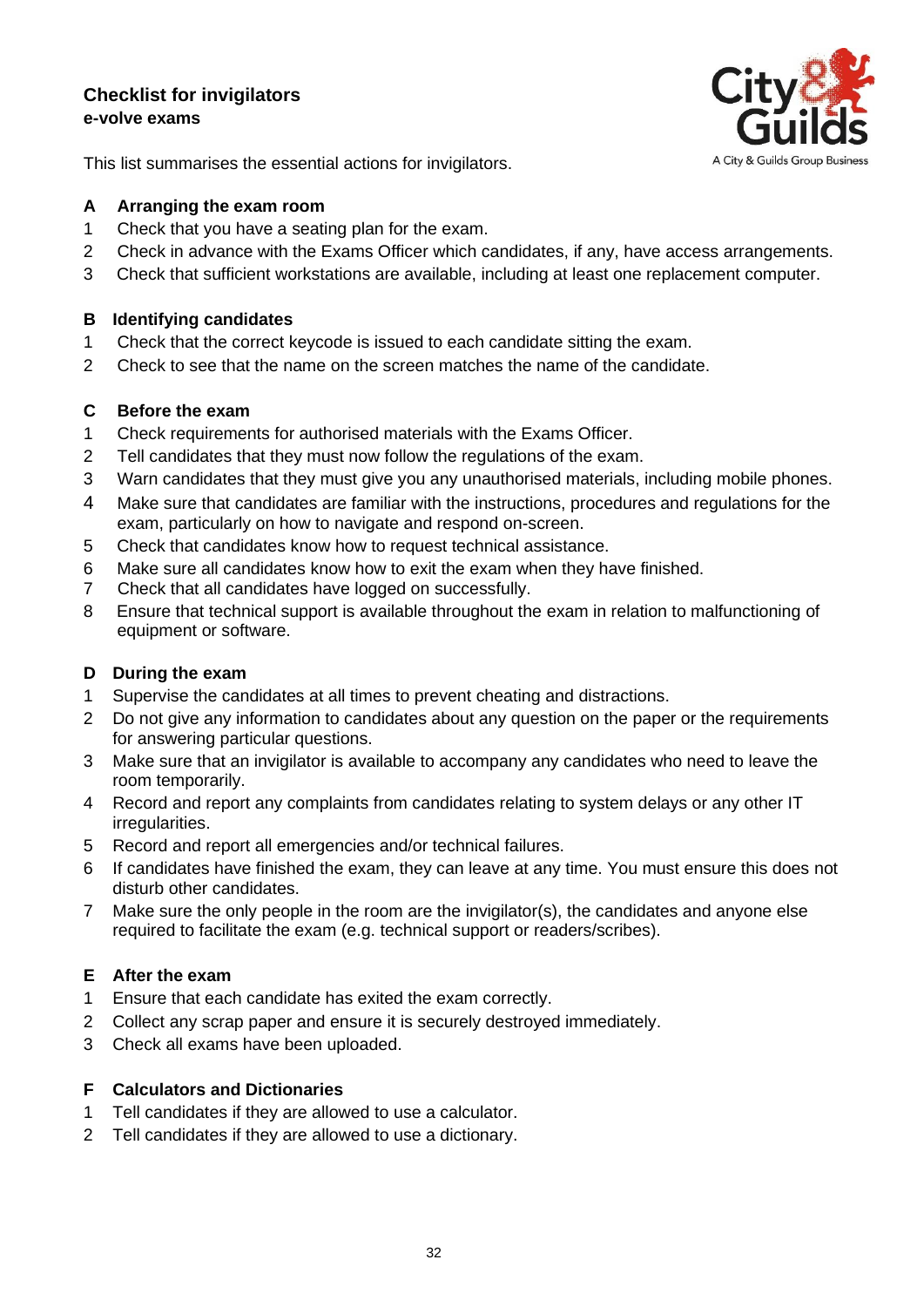## <span id="page-37-0"></span>**Summary of exam requirements**



#### **Mathematics**

| <b>Section</b>             | <b>Duration</b>       |
|----------------------------|-----------------------|
| Section 1 (non-calculator) | 25 minutes            |
| Section 2 (calculator)     | 1 hour and 20 minutes |

#### The following are **not permitted**:

- A calculator is not permitted in Section 1.
- A protractor is not permitted at Level 2.

A dictionary can be used.

For the paper-based exams, candidates will need:

| Level 1            | Pen<br>$\bullet$<br>Pencil<br>$\bullet$<br>Eraser<br>$\bullet$<br>30cm ruler<br>$\bullet$<br>Protractor<br>$\bullet$<br>Calculator (Section 2 only)<br>$\bullet$ |
|--------------------|------------------------------------------------------------------------------------------------------------------------------------------------------------------|
| Level <sub>2</sub> | Pen<br>$\bullet$<br>Pencil<br>$\bullet$<br>Eraser<br>$\bullet$<br>30 cm ruler<br>$\bullet$<br>Calculator (Section 2 only)                                        |

#### **English**

| <b>Component</b> | <b>Duration</b>       |
|------------------|-----------------------|
| Reading          | 1 hour                |
| Writing          | 1 hour and 20 minutes |

The following are **not permitted** in Writing:

- dictionary;
- electronic spelling and grammar checkers.

For the Reading exams, candidates can use a dictionary or bilingual dictionary.